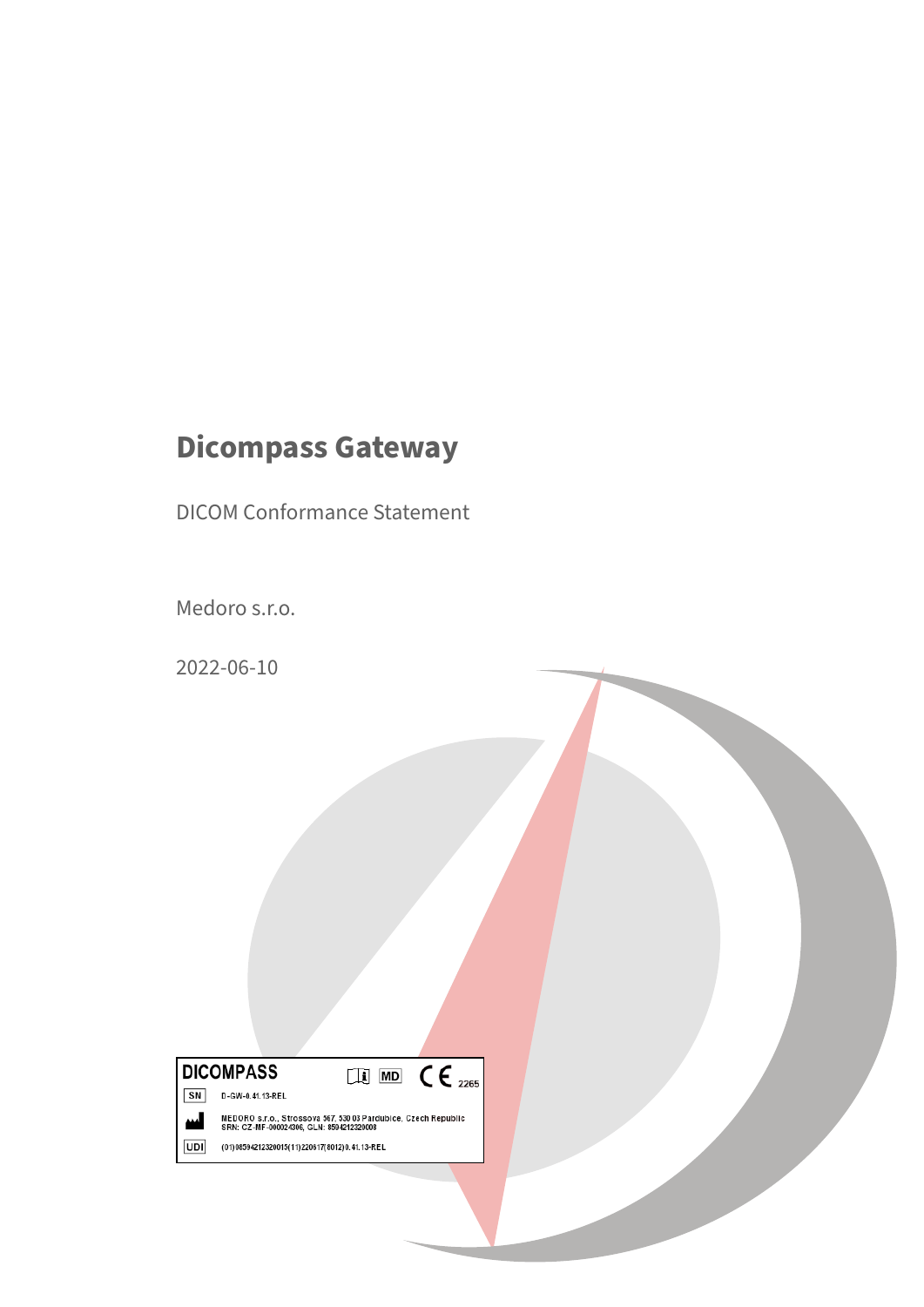# **Contents**

| 1            |          | <b>Conformance Statement Overview</b>                                                                                   | 4  |
|--------------|----------|-------------------------------------------------------------------------------------------------------------------------|----|
|              | $1.1\,$  |                                                                                                                         | 4  |
|              |          | 1.1.1                                                                                                                   | 4  |
|              |          | 1.1.2                                                                                                                   | 8  |
|              |          | 1.1.3                                                                                                                   | 8  |
|              |          | 1.1.4                                                                                                                   | 9  |
| $\mathbf{2}$ |          | <b>Introduction</b>                                                                                                     | 9  |
|              | 2.1      |                                                                                                                         | 9  |
|              | 2.2      |                                                                                                                         | 9  |
|              | 2.3      |                                                                                                                         | 10 |
|              | 2.4      |                                                                                                                         | 10 |
|              |          |                                                                                                                         |    |
| 3            |          | <b>Networking</b>                                                                                                       | 12 |
|              | 3.1      |                                                                                                                         | 12 |
|              |          | 3.1.1                                                                                                                   | 12 |
|              |          | 3.1.2                                                                                                                   | 14 |
|              | 3.2      | AE Specification                                                                                                        | 16 |
|              |          | 3.2.1                                                                                                                   | 16 |
|              |          | 3.2.2                                                                                                                   | 44 |
|              | 3.3      |                                                                                                                         | 57 |
|              |          | 3.3.1                                                                                                                   | 57 |
|              |          | Supported communication stacks (and all contained a series and a series and series and series are series and s<br>3.3.2 | 57 |
|              |          | 3.3.3                                                                                                                   | 57 |
|              | 3.4      |                                                                                                                         | 58 |
|              |          | 3.4.1                                                                                                                   | 58 |
|              |          | 3.4.2                                                                                                                   | 58 |
| 4            |          | <b>Media Interchange</b>                                                                                                | 59 |
| 5.           |          | <b>Support of Character Sets</b>                                                                                        | 59 |
| 6            | Security |                                                                                                                         | 59 |
|              | 6.1      |                                                                                                                         | 59 |
|              | 6.2      |                                                                                                                         | 59 |
|              | 6.3      |                                                                                                                         | 60 |
|              |          |                                                                                                                         |    |
| $\mathbf{7}$ | Annexes  |                                                                                                                         | 60 |
|              | 7.1      |                                                                                                                         | 60 |
|              |          |                                                                                                                         |    |

# **List of Tables**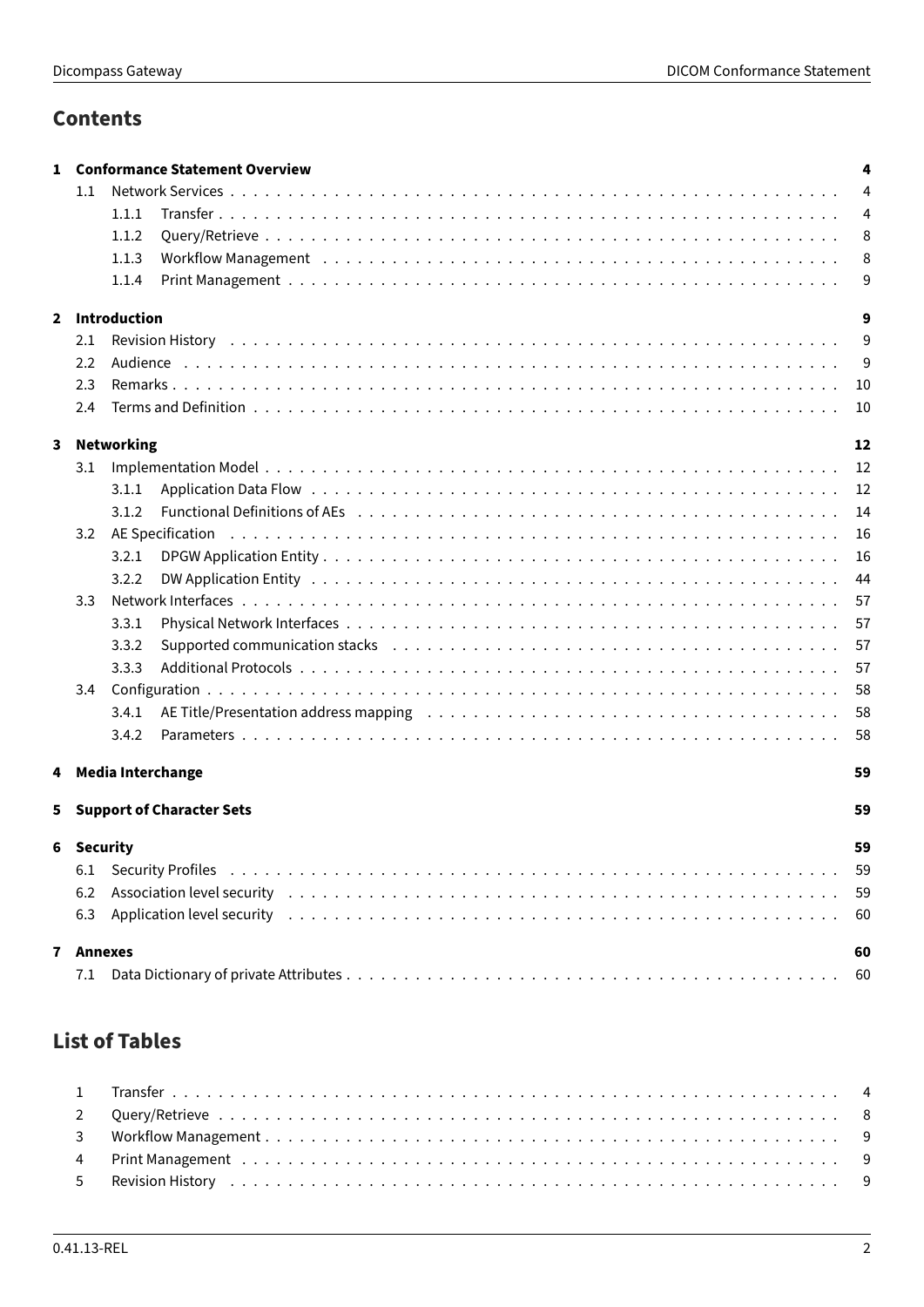| 6  |                                                                                                                                                                                                                                | 16  |
|----|--------------------------------------------------------------------------------------------------------------------------------------------------------------------------------------------------------------------------------|-----|
| 7  |                                                                                                                                                                                                                                | 20  |
| 8  |                                                                                                                                                                                                                                | 20  |
| 9  |                                                                                                                                                                                                                                | 21  |
| 10 |                                                                                                                                                                                                                                | 21  |
| 11 |                                                                                                                                                                                                                                | 21  |
| 12 |                                                                                                                                                                                                                                | 22  |
| 13 |                                                                                                                                                                                                                                | 23  |
| 14 |                                                                                                                                                                                                                                | 23  |
| 15 |                                                                                                                                                                                                                                | 25  |
| 16 |                                                                                                                                                                                                                                | 26  |
| 17 |                                                                                                                                                                                                                                | 28  |
| 18 |                                                                                                                                                                                                                                | 29  |
| 19 |                                                                                                                                                                                                                                | 29  |
| 20 |                                                                                                                                                                                                                                | 30  |
|    |                                                                                                                                                                                                                                |     |
| 21 |                                                                                                                                                                                                                                | 31  |
| 22 |                                                                                                                                                                                                                                | 32  |
| 23 | Accepted Presentation Contexts (C-Find) (and also contained a series of the series of the series of the series                                                                                                                 | 33  |
| 24 |                                                                                                                                                                                                                                | 33  |
| 25 |                                                                                                                                                                                                                                | 35  |
| 26 |                                                                                                                                                                                                                                | 35  |
| 27 |                                                                                                                                                                                                                                | 36  |
| 28 |                                                                                                                                                                                                                                | 37  |
| 29 |                                                                                                                                                                                                                                | 38  |
| 30 |                                                                                                                                                                                                                                | 38  |
| 31 |                                                                                                                                                                                                                                | 39  |
| 32 |                                                                                                                                                                                                                                | 39  |
| 33 |                                                                                                                                                                                                                                | 40  |
| 34 |                                                                                                                                                                                                                                | 40  |
| 35 |                                                                                                                                                                                                                                | 41  |
| 36 |                                                                                                                                                                                                                                | 41  |
| 37 |                                                                                                                                                                                                                                | 42  |
| 38 |                                                                                                                                                                                                                                | 43  |
| 39 |                                                                                                                                                                                                                                | 43  |
| 40 |                                                                                                                                                                                                                                | 44  |
| 41 |                                                                                                                                                                                                                                | 44  |
| 42 |                                                                                                                                                                                                                                | 44  |
| 43 |                                                                                                                                                                                                                                | 48  |
| 44 |                                                                                                                                                                                                                                | 49  |
| 45 |                                                                                                                                                                                                                                | 49  |
|    |                                                                                                                                                                                                                                |     |
| 46 |                                                                                                                                                                                                                                | 49  |
| 47 | Transfer Syntaxes for Storage SOP Classes (and contact and contact and contact and contact and contact and contact and contact and contact and contact and contact and contact and contact and contact and contact and contact | 50  |
| 48 |                                                                                                                                                                                                                                | 51  |
| 49 |                                                                                                                                                                                                                                | 51  |
| 50 |                                                                                                                                                                                                                                | 52  |
| 51 |                                                                                                                                                                                                                                | 52  |
| 52 |                                                                                                                                                                                                                                | -53 |
| 53 | IMAGE level C-FIND query editors are assessed to contact the contract of the contract of the contract of the c                                                                                                                 |     |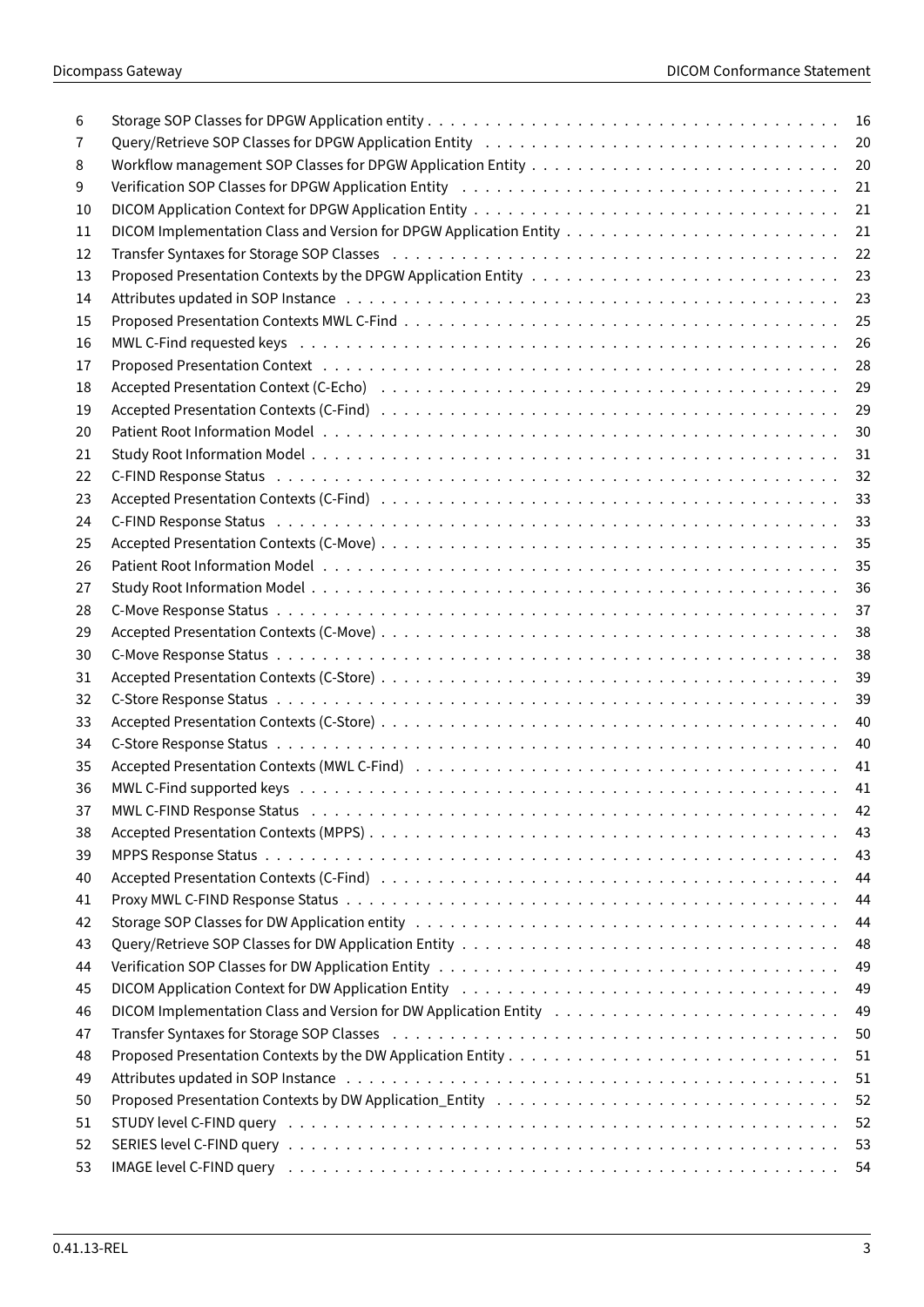| 58 Default AE Title configuration education of the content of the content of the content of the content of the content of the content of the content of the content of the content of the content of the content of the conten |  |
|--------------------------------------------------------------------------------------------------------------------------------------------------------------------------------------------------------------------------------|--|
|                                                                                                                                                                                                                                |  |
|                                                                                                                                                                                                                                |  |
|                                                                                                                                                                                                                                |  |

# **List of Figures**

# <span id="page-3-0"></span>**1 Conformance Statement Overview**

Dicompass Gateway is a networked computer system used for archiving, managing and viewing DICOM objects. It allows external systems to send DICOM objects to it for permanent storage, retrieve information about such objects, and retrieve the DICOM objects themselves.

# <span id="page-3-1"></span>**1.1 Network Services**

The following tables provide an overview of the supported network services:

# <span id="page-3-3"></span><span id="page-3-2"></span>**1.1.1 Transfer**

# **Table 1:** Transfer

| <b>SOP Classes</b>                                   | User | Provider |
|------------------------------------------------------|------|----------|
| Ambulatory ECG Waveform Storage                      | yes  | yes      |
| Arterial Pulse Waveform Storage                      | yes  | yes      |
| Audio SR Storage Trial - Retired                     | yes  | yes      |
| <b>Autorefraction Measurements Storage</b>           | yes  | yes      |
| Basic Color Image Box SOP Class                      | yes  | yes      |
| Basic Film Box SOP Class                             | yes  | yes      |
| <b>Basic Film Session SOP Class</b>                  | yes  | yes      |
| Basic Grayscale Image Box SOP Class                  | yes  | yes      |
| Basic Print Image Overlay Box SOP Class - Retired    | yes  | yes      |
| <b>Basic Structured Display Storage</b>              | yes  | yes      |
| Basic Study Content Notification SOP Class - Retired | yes  | yes      |
| Basic Text SR Storage                                | yes  | yes      |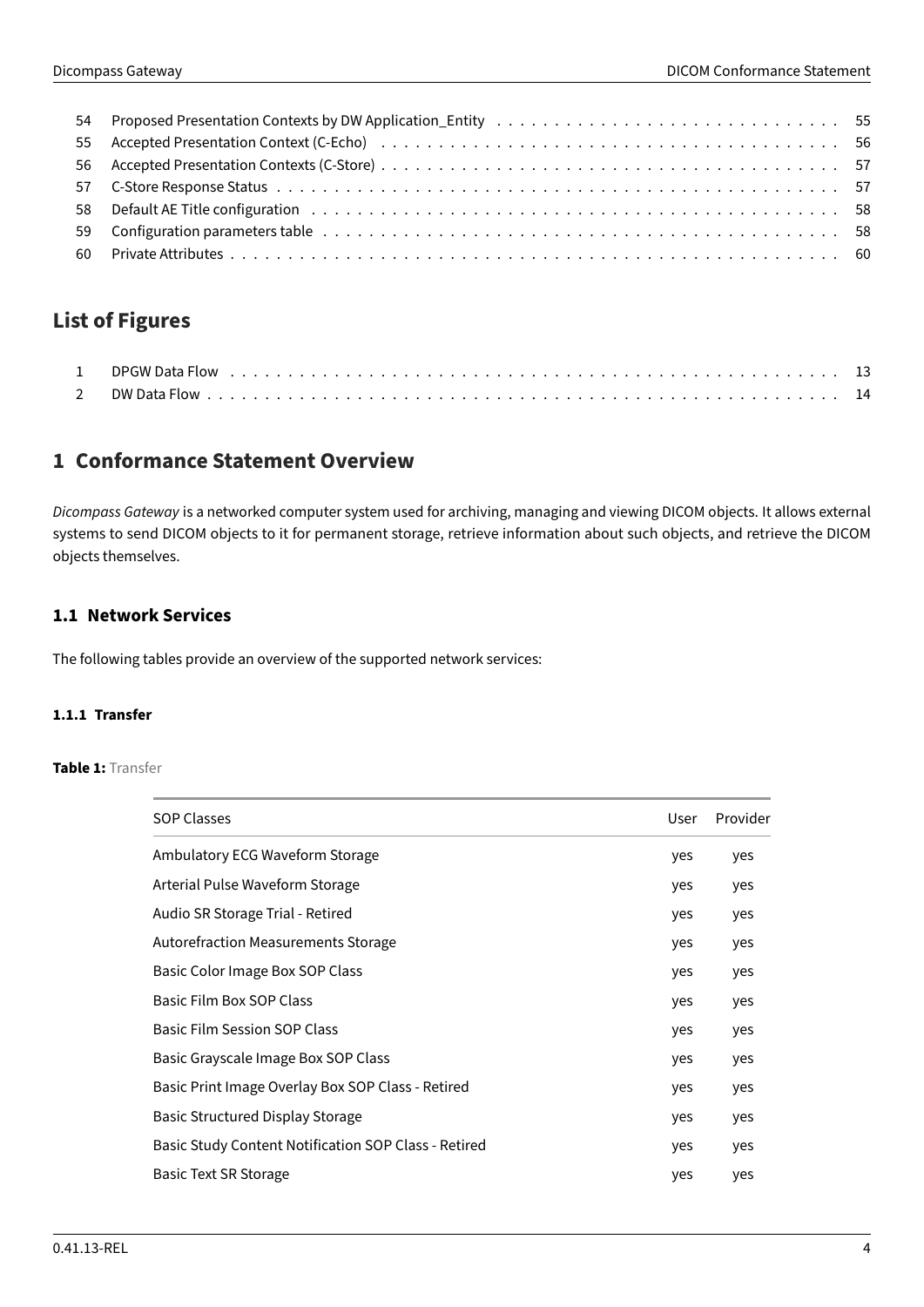| <b>SOP Classes</b>                                      | User | Provider |
|---------------------------------------------------------|------|----------|
| Basic Voice Audio Waveform Storage                      | yes  | yes      |
| Blending Softcopy Presentation State Storage SOP Class  | yes  | yes      |
| Breast Tomosynthesis Image Storage                      | yes  | yes      |
| Cardiac Electrophysiology Waveform Storage              | yes  | yes      |
| Colon CAD SR Storage                                    | yes  | yes      |
| Color Softcopy Presentation State Storage SOP Class     | yes  | yes      |
| Comprehensive SR Storage                                | yes  | yes      |
| Comprehensive SR Storage Trial Retired                  | yes  | yes      |
| Computed Radiography Image Storage                      | yes  | yes      |
| CT Image Storage                                        | yes  | yes      |
| Deformable Spatial Registration Storage                 | yes  | yes      |
| Detail SR Storage Trial Retired                         | yes  | yes      |
| <b>DICOS CT Image Storage</b>                           | yes  | yes      |
| DICOS Digital XRay Image Storage For Presentation       | yes  | yes      |
| DICOS Digital XRay Image Storage For Processing         | yes  | yes      |
| <b>DICOS Threat Detection Report Storage</b>            | yes  | yes      |
| Digital Intra Oral XRay Image Storage For Presentation  | yes  | yes      |
| Digital Intra Oral XRay Image Storage For Processing    | yes  | yes      |
| Digital Mammography XRay Image Storage For Presentation | yes  | yes      |
| Digital Mammography XRay Image Storage For Processing   | yes  | yes      |
| Digital XRay Image Storage For Presentation             | yes  | yes      |
| Digital XRay Image Storage For Processing               | yes  | yes      |
| <b>Eddy Current Image Storage</b>                       | yes  | yes      |
| Eddy Current Multi Frame Image Storage                  | yes  | yes      |
| <b>Encapsulated CDA Storage</b>                         | yes  | yes      |
| <b>Encapsulated PDF Storage</b>                         | yes  | yes      |
| <b>Enhanced CT Image Storage</b>                        | yes  | yes      |
| Enhanced MR Color Image Storage                         | yes  | yes      |
| Enhanced MR Image Storage                               | yes  | yes      |
| Enhanced PET Image Storage                              | yes  | yes      |
| <b>Enhanced SR Storage</b>                              | yes  | yes      |
| Enhanced US Volume Storage                              | yes  | yes      |
| Enhanced XA Image Storage                               | yes  | yes      |
| Enhanced XRF Image Storage                              | yes  | yes      |
| General Audio Waveform Storage                          | yes  | yes      |
| General ECG Waveform Storage                            | yes  | yes      |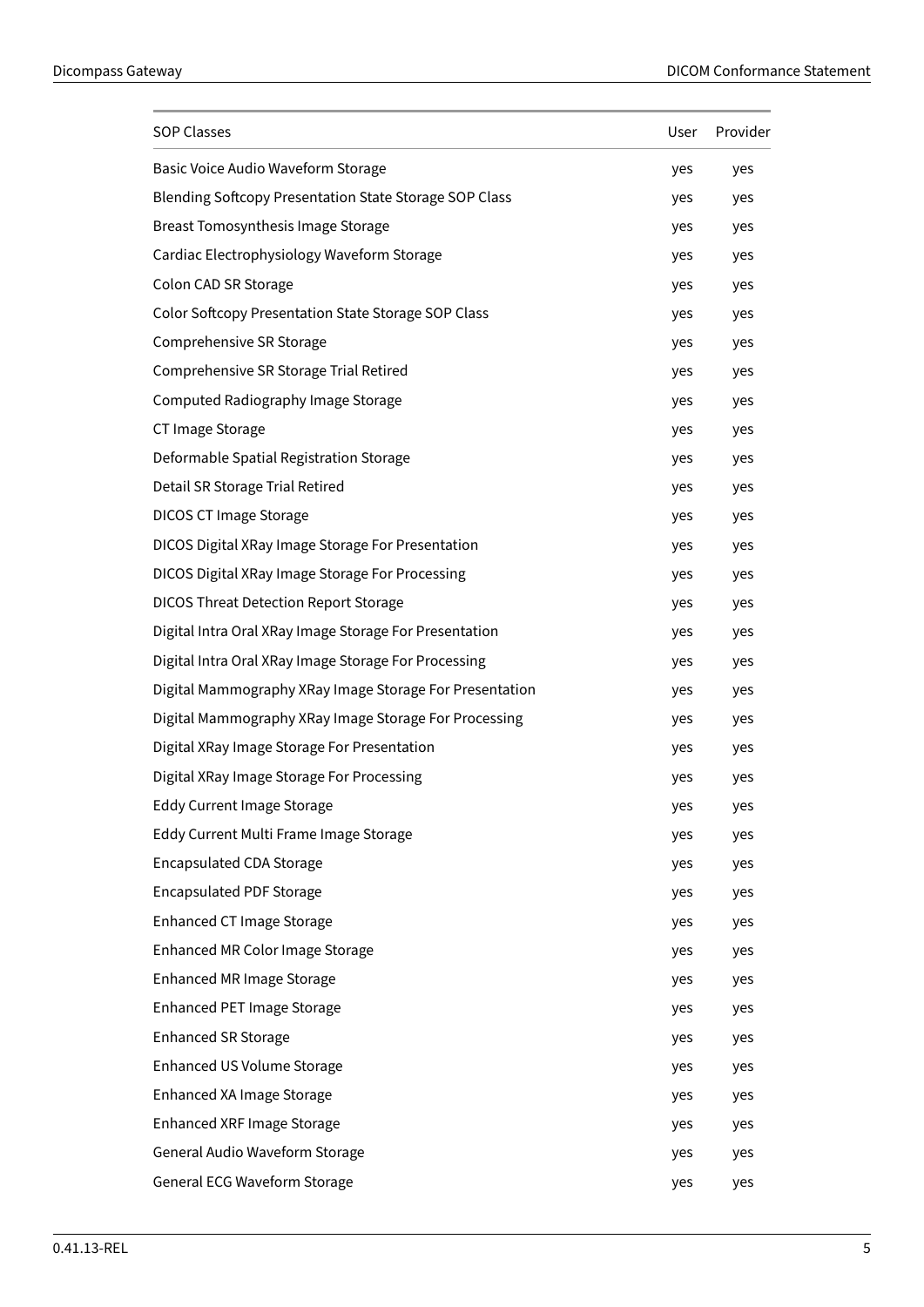| <b>SOP Classes</b>                                                        | User | Provider |
|---------------------------------------------------------------------------|------|----------|
| Grayscale Softcopy Presentation State Storage SOP Class                   | yes  | yes      |
| Hanging Protocol Storage                                                  | yes  | yes      |
| Hardcopy ColorImage Storage SOP Class - Retired                           | yes  | yes      |
| Hardcopy Grayscale Image Storage SOP Class - Retired                      | yes  | yes      |
| Hemodynamic Waveform Storage                                              | yes  | yes      |
| Chest CAD SR Storage                                                      | yes  | yes      |
| Image Overlay Box SOP Class - Retired                                     | yes  | yes      |
| Implantation Plan SR Storage                                              | yes  | yes      |
| Intraocular Lens Calculations Storage                                     | yes  | yes      |
| Intravascular Optical Coherence Tomography Image Storage For Presentation | yes  | yes      |
| Intravascular Optical Coherence Tomography Image Storage For Processing   | yes  | yes      |
| Keratometry Measurements Storage                                          | yes  | yes      |
| Key Object Selection Document Storage                                     | yes  | yes      |
| Lensometry Measurements Storage                                           | yes  | yes      |
| Macular Grid Thickness And Volume Report Storage                          | yes  | yes      |
| Mammography CAD SR Storage                                                | yes  | yes      |
| MR Image Storage                                                          | yes  | yes      |
| MR Spectroscopy Storage                                                   | yes  | yes      |
| Multi Frame Grayscale Byte Secondary Capture Image Storage                | yes  | yes      |
| Multi Frame Grayscale Word Secondary Capture Image Storage                | yes  | yes      |
| Multi Frame Single Bit Secondary Capture Image Storage                    | yes  | yes      |
| Multi Frame TrueColor Secondary Capture Image Storage                     | yes  | yes      |
| Nuclear Medicine Image Storage                                            | yes  | yes      |
| Nuclear Medicine Image Storage - Retired                                  | yes  | yes      |
| Ophthalmic Axial Measurements Storage                                     | yes  | yes      |
| Ophthalmic Photography 16Bit Image Storage                                | yes  | yes      |
| Ophthalmic Photography 8Bit Image Storage                                 | yes  | yes      |
| Ophthalmic Tomography Image Storage                                       | yes  | yes      |
| Ophthalmic Visual Field Static Perimetry Measurements Storage             | yes  | yes      |
| MR Examcard Storage (PHILIPS private)                                     | yes  | yes      |
| MR Series Data Storage (PHILIPS private)                                  | yes  | yes      |
| MR Spectrum Storage (PHILIPS private)                                     | yes  | yes      |
| Philips Private 3D Presentation State (PHILIPS private)                   | yes  | yes      |
| Positron Emission Tomography Image Storage                                | yes  | yes      |
| <b>Presentation LUT SOP Class</b>                                         | yes  | yes      |
| Print Queue Management SOP Class Retired                                  | yes  | yes      |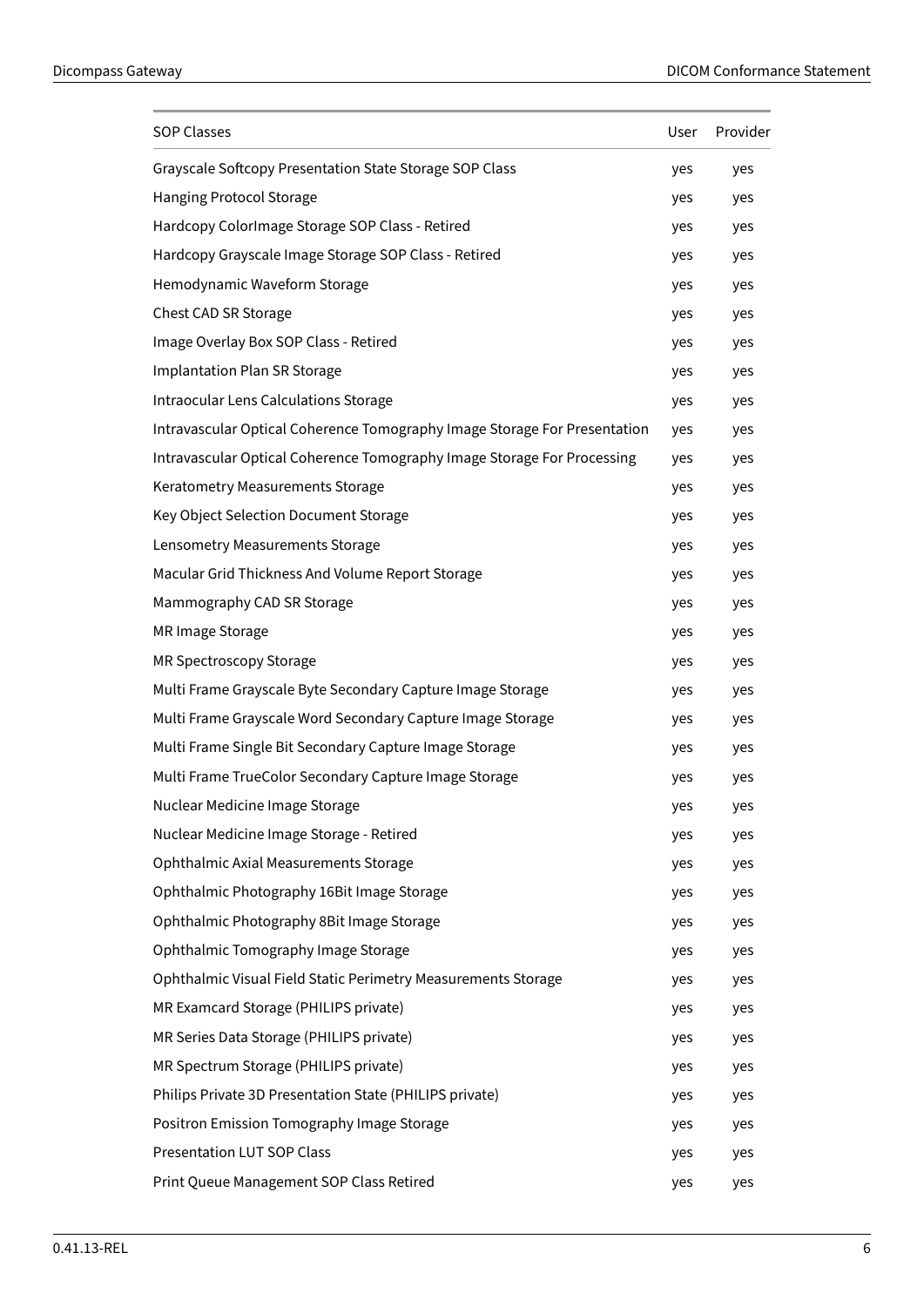| <b>SOP Classes</b>                                         | User | Provider |
|------------------------------------------------------------|------|----------|
| Procedure Log Storage                                      | yes  | yes      |
| Pseudo Color Softcopy Presentation State Storage SOP Class | yes  | yes      |
| Raw Data Storage                                           | yes  | yes      |
| Real World Value Mapping Storage                           | yes  | yes      |
| Referenced Image Box SOP Class - Retired                   | yes  | yes      |
| Respiratory Waveform Storage                               | yes  | yes      |
| RT Beams Treatment Record Storage                          | yes  | yes      |
| RT Brachy Treatment Record Storage                         | yes  | yes      |
| RT Dose Storage                                            | yes  | yes      |
| RT Image Storage                                           | yes  | yes      |
| RT Ion Beams Treatment Record Storage                      | yes  | yes      |
| RT Ion Plan Storage                                        | yes  | yes      |
| RT Plan Storage                                            | yes  | yes      |
| RT Structure Set Storage                                   | yes  | yes      |
| RT Treatment Summary Record Storage                        | yes  | yes      |
| Secondary Capture Image Storage                            | yes  | yes      |
| Segmentation Storage                                       | yes  | yes      |
| CSA Non Image Storage (Siemens private)                    | yes  | yes      |
| Spatial Fiducials Storage                                  | yes  | yes      |
| <b>Spatial Registration Storage</b>                        | yes  | yes      |
| Spectacle Prescription Report Storage                      | yes  | yes      |
| Standalone Curve Storage - Retired                         | yes  | yes      |
| Standalone Modality LUT Storage - Retired                  | yes  | yes      |
| Standalone Overlay Storage - Retired                       | yes  | yes      |
| Standalone PET Curve Storage - Retired                     | yes  | yes      |
| Standalone VOILUT Storage - Retired                        | yes  | yes      |
| Stereometric Relationship Storage                          | yes  | yes      |
| Stored Print Storage SOP Class - Retired                   | yes  | yes      |
| Subjective Refraction Measurements Storage                 | yes  | yes      |
| <b>Surface Segmentation Storage</b>                        | yes  | yes      |
| Text SR Storage Trial - Retired                            | yes  | yes      |
| Twelve Lead ECG Wave form Storage                          | yes  | yes      |
| <b>Ultrasound Image Storage</b>                            | yes  | yes      |
| Ultrasound Image Storage - Retired                         | yes  | yes      |
| Ultrasound Multiframe Image Storage                        | yes  | yes      |
| Ultrasound Multiframe Image Storage - Retired              | yes  | yes      |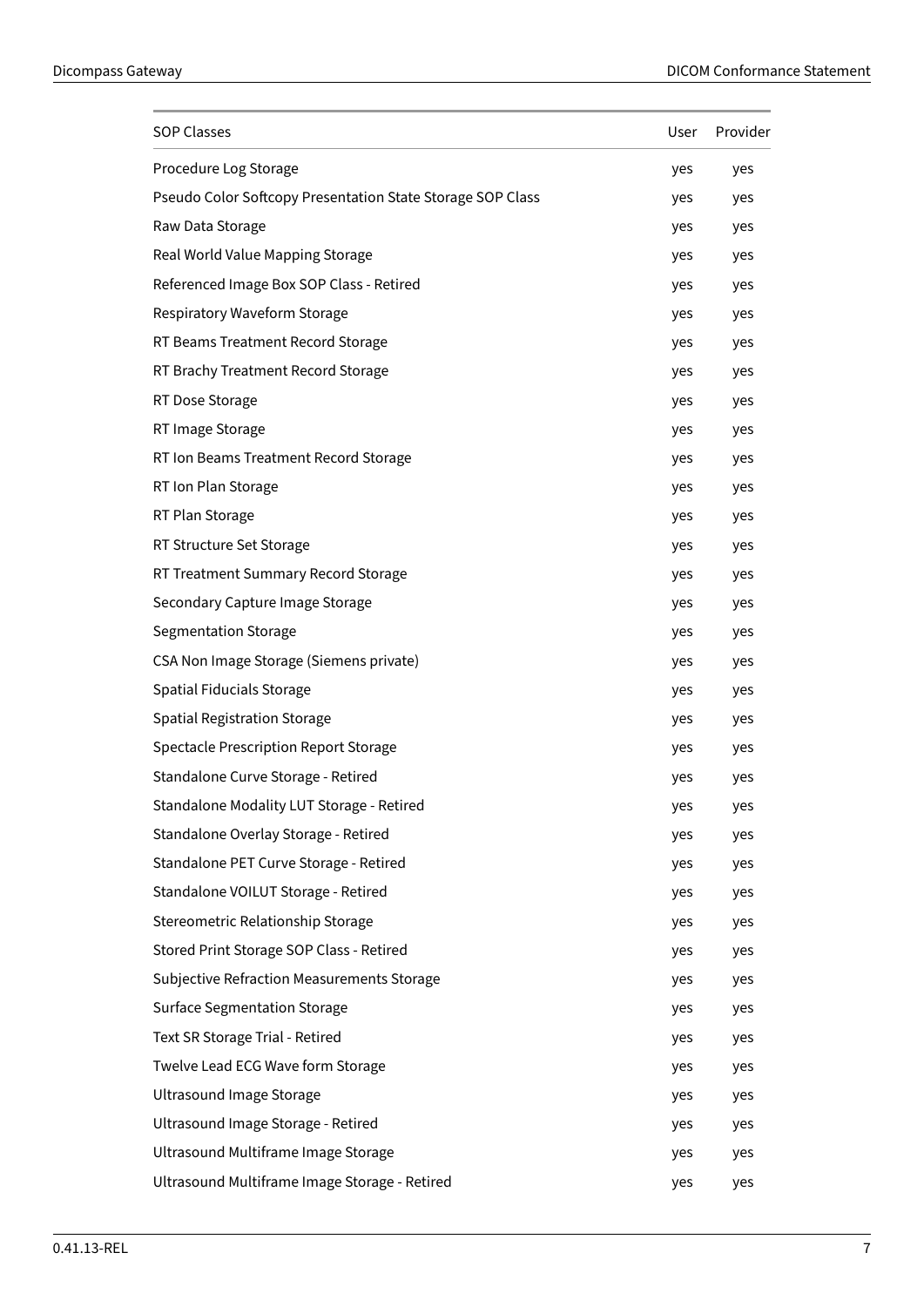| <b>SOP Classes</b>                                   |     | Provider |
|------------------------------------------------------|-----|----------|
| US Private Data Storage (Toshiba private)            | yes | yes      |
| Video Endoscopic Image Storage                       | yes | yes      |
| Video Microscopic Image Storage                      | yes | yes      |
| Video Photographic Image Storage                     | yes | yes      |
| Visual Acuity Measurements Storage                   | yes | yes      |
| VL Endoscopic Image Storage                          | yes | yes      |
| VL Image Storage - Retired                           | yes | yes      |
| VL Microscopic Image Storage                         | yes | yes      |
| VL Multiframe Image Storage - Retired                | yes | yes      |
| VL Photographic Image Storage                        | yes | yes      |
| VL Slide Coordinates Microscopic Image Storage       | yes | yes      |
| VL Whole Slide Microscopy Image Storage              | yes | yes      |
| <b>VOILUT Box SOP Class</b>                          | yes | yes      |
| Waveform Storage Trial - Retired                     | yes | yes      |
| XA/XRF Grayscale Softcopy Presentation State Storage | yes | yes      |
| X-Ray Angiographic BiPlane Image Storage - Retired   | yes | yes      |
| X-Ray Angiographic Image Storage                     | yes | yes      |
| X-Ray Radiation Dose SR Storage                      | yes | yes      |
| X-Ray Radiofluoroscopic Image Storage                | yes | yes      |
| X-Ray 3D Angiographic Image Storage                  | yes | yes      |
| X-Ray 3D Craniofacial Image Storage                  | yes | yes      |

# <span id="page-7-0"></span>**1.1.2 Query/Retrieve**

# <span id="page-7-2"></span>**Table 2:** Query/Retrieve

| <b>SOP Classes</b>                                   | User | Provider |
|------------------------------------------------------|------|----------|
| Patient Root Query/Retrieve Information Model - FIND | yes  | yes      |
| Patient Root Query/Retrieve Information Model - MOVE | yes  | yes      |
| Patient Root Query/Retrieve Information Model - GET  | no   | yes      |
| Study Root Query/Retrieve Information Model - FIND   | yes  | yes      |
| Study Root Query/Retrieve Information Model - MOVE   | yes  | yes      |
| Study Root Query/Retrieve Information Model - GET    | no   | yes      |
|                                                      |      |          |

# <span id="page-7-3"></span><span id="page-7-1"></span>**1.1.3 Workflow Management**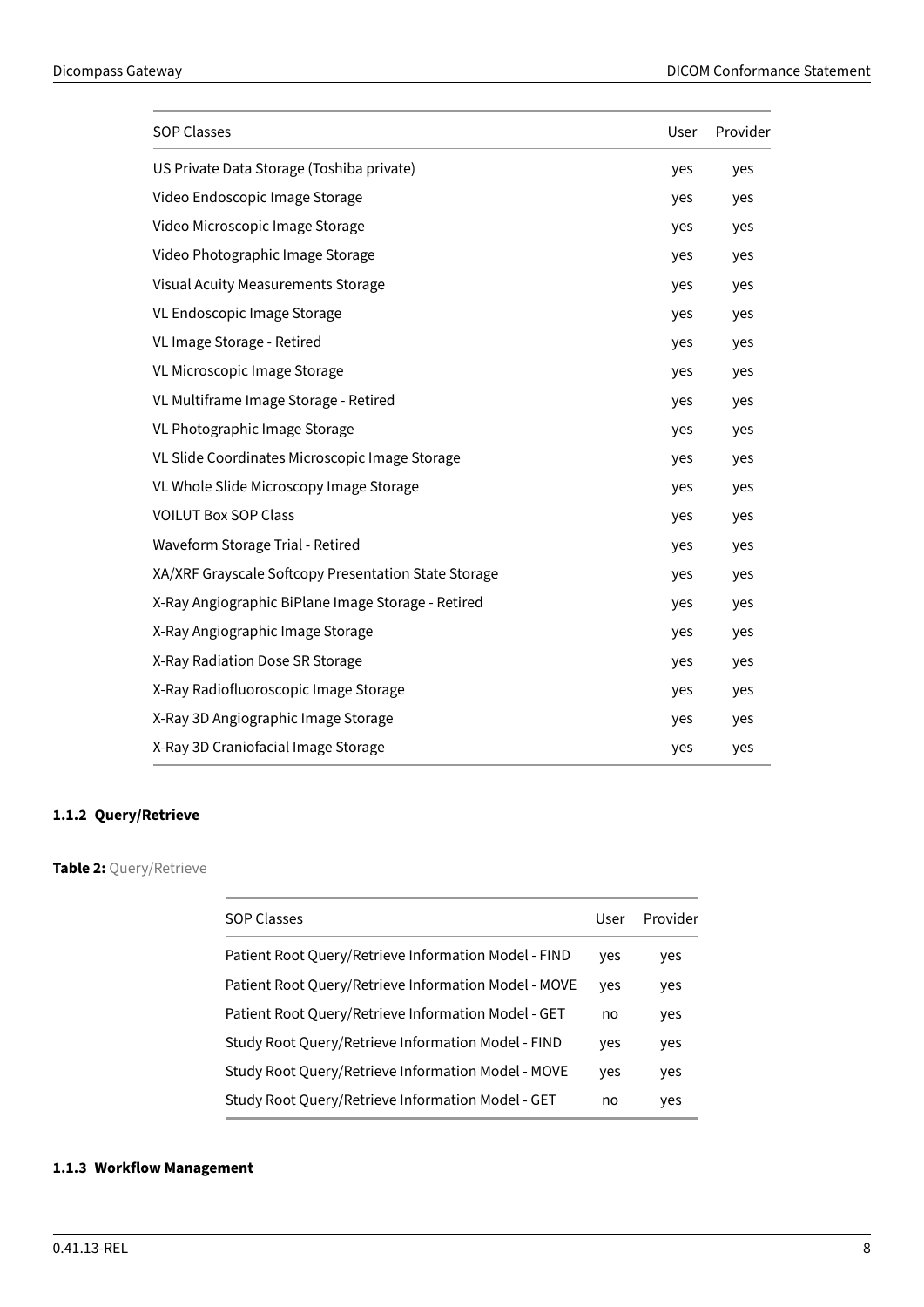# **Table 3:** Workflow Management

| <b>SOP Classes</b>                         | User | Provider |
|--------------------------------------------|------|----------|
| <b>Modality Performed Procedure Step</b>   | no   | ves      |
| Modality Worklist Information Model - FIND | ves  | ves      |

# <span id="page-8-4"></span><span id="page-8-0"></span>**1.1.4 Print Management**

**Table 4:** Print Management

| <b>SOP Classes</b>                              | User | Provider |
|-------------------------------------------------|------|----------|
| Basic Grayscale Print Management Meta SOP Class | yes  | no       |
| Basic Color Print Management Meta SOP Class     | yes  | no       |
| <b>Basic Film Session SOP Class</b>             | yes  | no       |
| Basic Film Box SOP Class                        | yes  | no       |
| Basic Grayscale Image Box SOP Class             | yes  | no       |
| Basic Color Image Box SOP Class                 | yes  | no       |

# <span id="page-8-1"></span>**2 Introduction**

# <span id="page-8-2"></span>**2.1 Revision History**

<span id="page-8-5"></span>**Table 5:** Revision History

| Version | Date of Issue | Description                                                                                      |
|---------|---------------|--------------------------------------------------------------------------------------------------|
| 1.5     | 2020-10-27    | Added support for Modality Performed Procedure Step SCP                                          |
| 1.4     | 2020-05-04    | Added support for Private Philips 3D Presentation State Storage SOPClass (1.3.46.670589.2.5.1.1) |
| 1.3     | 2020-04-15    | Secure Transport Connection Profile                                                              |
| 1.2     | 2019-12-10    | Fixed various typos                                                                              |
| 1.1     | 2019-04-16    | Added missing Real-Word activities                                                               |
| 1.0     | 2018-10-03    | Initial Draft                                                                                    |

# <span id="page-8-3"></span>**2.2 Audience**

This document is written for the people that need to understand how Dicompass Gateway will integrate into their healthcare facility. This includes both those responsible for overall imaging network policy and architecture, as well as integrators who need to have a detailed understanding of the DICOM features of the product. This document contains some basic DICOM definitions so that any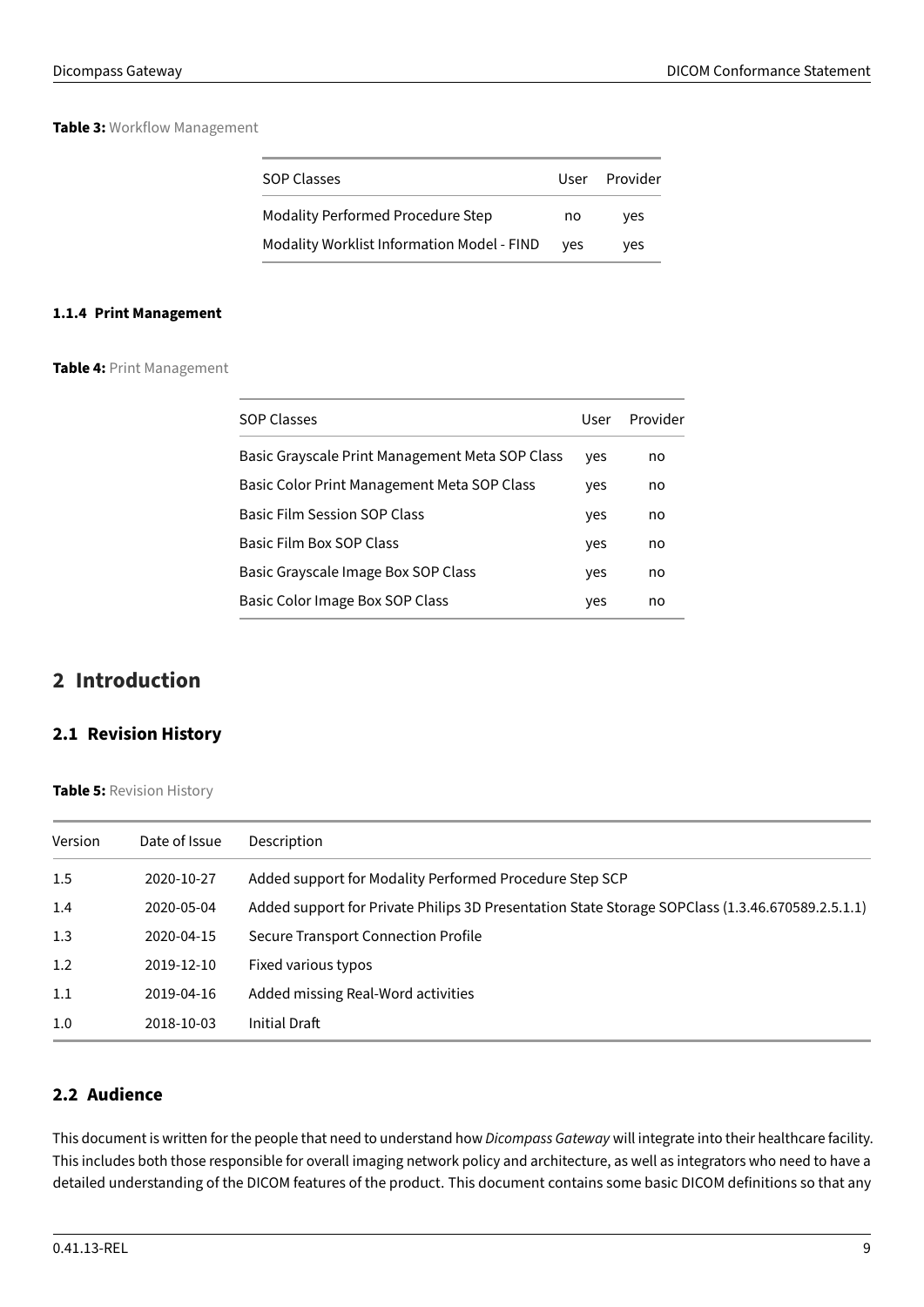reader may understand how this product implements DICOM features. However, integrators are expected to fully understand all the DICOM terminology, how the tables in this document relate to the product's functionality, and how that functionality integrates with other devices that support compatible DICOM features.

# <span id="page-9-0"></span>**2.3 Remarks**

The scope of this DICOM Conformance Statement is to facilitate integration between Dicompass Gateway and other DICOM products. The Conformance Statement should be read and understood in conjunction with the DICOM Standard. DICOM by itself does not guarantee interoperability. The Conformance Statement does, however, facilitate a first-level comparison for interoperability between different applications supporting compatible DICOM functionality. This Conformance Statement is not supposed to replace validation with other DICOM equipment to ensure proper exchange of intended information. In fact, the user should be aware of the following important issues:

- The comparison of different Conformance Statements is just the first step towards assessing interconnectivity and interoperability between the product and other DICOM conformant equipment.
- Test procedures should be defined and executed to validate the required level of interoperability with specific compatible DICOM equipment, as established by the healthcare facility.

# <span id="page-9-1"></span>**2.4 Terms and Definition**

Informal definitions are provided for the following terms used in this Conformance Statement. The DICOM Standard is the authoritative source for formal definitions of these terms.

# **Abstract Syntax**

The information agreed to be exchanged between applications, generally equivalent to a Service/Object Pair (SOP) Class. Examples: Verification SOP Class, Modality Worklist Information Model Find SOP Class, Computed Radiography Image Storage SOP Class.

# **Application Entity (AE)**

An end point of a DICOM information exchange, including the DICOM network or media interface software; i.e., the software that sends or receives DICOM information objects or messages. A single device may have multiple Application Entities.

# **Application Entity Title (AET)**

The externally known name of an Application Entity, used to identify a DICOM application to other DICOM applications on the network.

# **Application Context**

The specification of the type of communication used between Application Entities. Example: DICOM network protocol.

# **Association**

A network communication channel set up between Application Entities.

# **Attribute**

A unit of information in an object definition; a data element identified by a tag. The information may be a complex data structure (Sequence), itself composed of lower level data elements. Examples: Patient ID (0010,0020), Accession Number (0008,0050), Photometric Interpretation (0028,0004), Procedure Code Sequence (0008,1032).

# **DPGW**

DPGW refers to Dicompass Gateway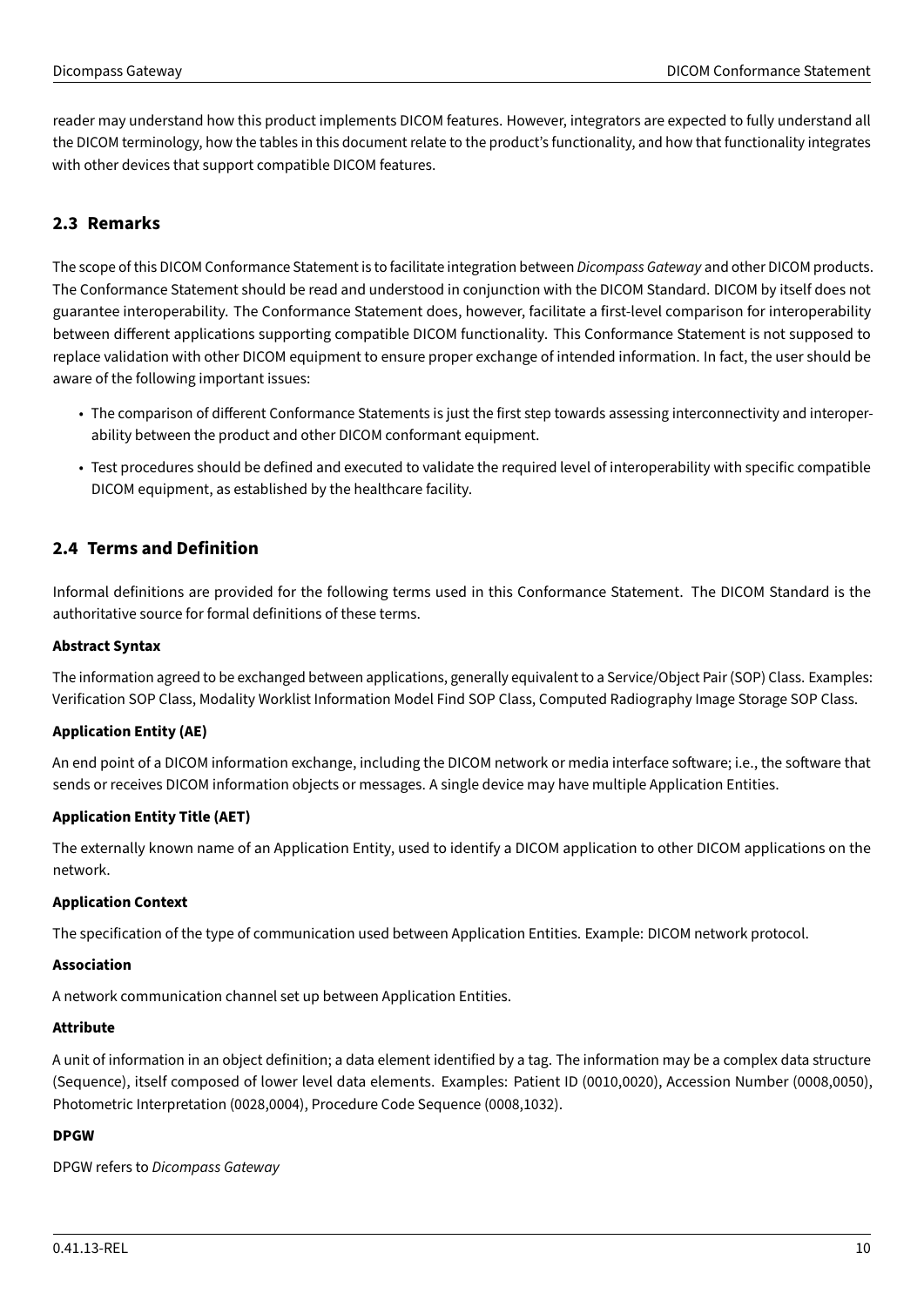# **Information Object Definition (IOD)**

The specified set of Attributes that comprise a type of data object; does not represent a specific instance of the data object, but rather a class of similar data objects that have the same properties. The Attributes may be specified as Mandatory (Type 1), Required but possibly unknown (Type 2), or Optional (Type 3), and there may be conditions associated with the use of an Attribute (Types 1C and 2C). Examples: MR Image IOD, CT Image IOD, Print Job IOD.

# **Joint Photographic Experts Group (JPEG)**

A set of standardized image compression techniques, available for use by DICOM applications.

# **Media Application Profile**

The specification of DICOM information objects and encoding exchanged on removable media (e.g., CDs)

# **Module**

A set of Attributes within an Information Object Definition that are logically related to each other. Example: Patient Module includes Patient Name, Patient ID, Patient Birth Date, and Patient Sex.

# **MPPS**

Modality Performed Procedure Step

# **Negotiation**

First phase of Association establishment that allows Application Entities to agree on the types of data to be exchanged and how that data will be encoded.

# **Presentation Context**

The set of DICOM network services used over an Association, as negotiated between Application Entities; includes Abstract Syntaxes and Transfer Syntaxes.

# **Protocol Data Unit (PDU)**

A packet (piece) of a DICOM message sent across the network. Devices must specify the maximum size packet they can receive for DICOM messages.

# **Security Profile**

A set of mechanisms, such as encryption, user authentication, or digital signatures, used by an Application Entity to ensure confidentiality, integrity, and/or availability of exchanged DICOM data.

# **Service Class Provider (SCP)**

Role of an Application Entity that provides a DICOM network service; typically, a server that performs operations requested by another Application Entity (Service Class User). Examples: Picture Archiving and Communication System (image storage SCP, and image query/retrieve SCP), Radiology Information System (modality worklist SCP).

# **Service Class User (SCU)**

Role of an Application Entity that uses a DICOM network service; typically, a client. Examples: imaging modality (image storage SCU, and modality worklist SCU), imaging workstation (image query/retrieve SCU)

# **Service/Object Pair Class (SOP Class)**

The specification of the network or media transfer (service) of a particular type of data (object); the fundamental unit of DICOM interoperability specification. Examples: Ultrasound Image Storage Service, Basic Grayscale Print Management.

# **Service/Object Pair Instance (SOP Instance)**

An information object; a specific occurrence of information exchanged in a SOP Class. Examples: a specific x-ray image.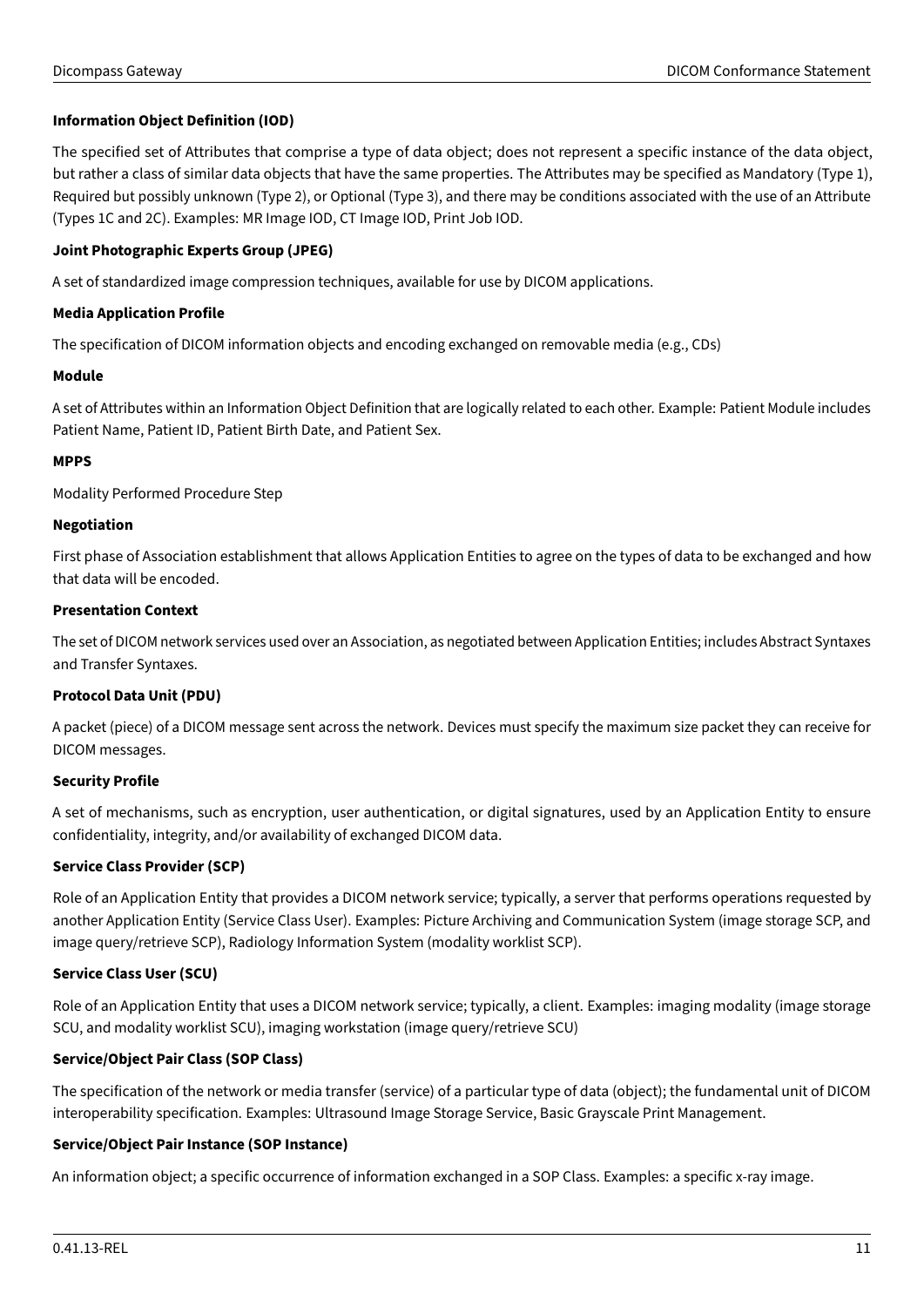# **Tag**

A 32-bit identifier for a data element, represented as a pair of four digit hexadecimal numbers, the "group" and the "element". If the "group" number is odd, the tag is for a private (manufacturer-specific) data element. Examples: (0010,0020) [Patient ID], (07FE,0010) [Pixel Data], (0019,0210) [private data element]

# **Transfer Syntax**

The encoding used for exchange of DICOM information objects and messages. Examples: JPEG compressed (images), little endian explicit value representation.

# **Unique Identifier (UID)**

A globally unique "dotted decimal" string that identifies a specific object or a class of objects; an ISO-8824 Object Identifier. Examples: Study Instance UID, SOP Class UID, SOP Instance UID.

# **Value Representation (VR)**

The format type of an individual DICOM data element, such as text, an integer, a person's name, or a code. DICOM information objects can be transmitted with either explicit identification of the type of each data element (Explicit VR), or without explicit identification (Implicit VR); with Implicit VR, the receiving application must use a DICOM data dictionary to look up the format of each data element.

# <span id="page-11-0"></span>**3 Networking**

# <span id="page-11-1"></span>**3.1 Implementation Model**

The core component of DPGW is a Java Application, which provides DICOM services over the DICOM Upper Layer protocol (DUL), HL7 v2 services over the Minimal Lower Layer Protocol (MLLP), various proprietary RESTful services and a Web UI accessible by HTML 5 compliant web browsers. It uses PostgreSQL relational database for supporting query and data management backend. The received DICOM objects are not stored in the database, but in a separated storage backend - typically any type of file system, but also cloud storages (MS Azure Blob Storage, Amazon S3 storage) are supported.

# <span id="page-11-2"></span>**3.1.1 Application Data Flow**

Conceptually the network services may be modeled as the following separate AEs. They may have multiple instances identified by different AE Titles, with different configuration.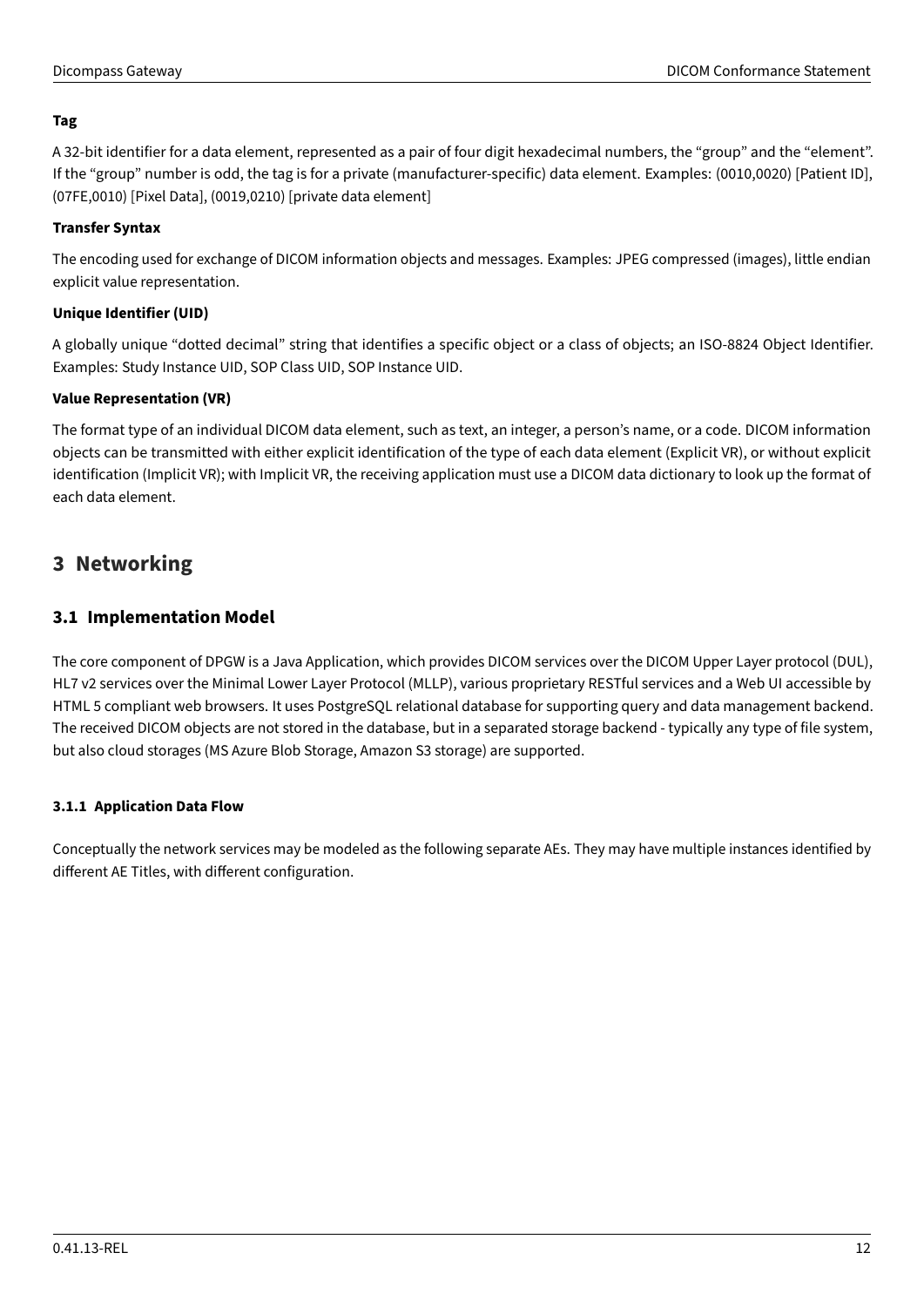<span id="page-12-0"></span>

#### **Figure 1:** DPGW Data Flow

# **3.1.1.1 DPGW Application Entity DPGW Application Entity**:

- Receives and stores incoming images and other Composite Object Instances.
- Processes queries for Patient, Study, Series and Instance information and it also processes retrieval requests, sending the requested objects to the retrieve destination AE.
- Provides modality worklist service based on HL7 messages received from a HIS/RIS.
- Receives and stores incoming MPPS Object Instances.
- WUI User can invoke:
	- **–** Query request to other applications entities
	- **–** Modality Worklist request to other applications entities
	- **–** Verification request to other applications entities
- DICOM object transfer to other applications entities can be invoked by internal DPGW services:
	- **–** Application Prefetching transfer objects to other application entities based on rules for HL7 messages received from a HIS/RIS
	- **–** Autorouting transfer objects to other application entities based on internal configurable rules
- If configured, DPGW Application Entity can act as a DICOM proxy. Incoming DICOM request is transformed and forwarded to other applications entities.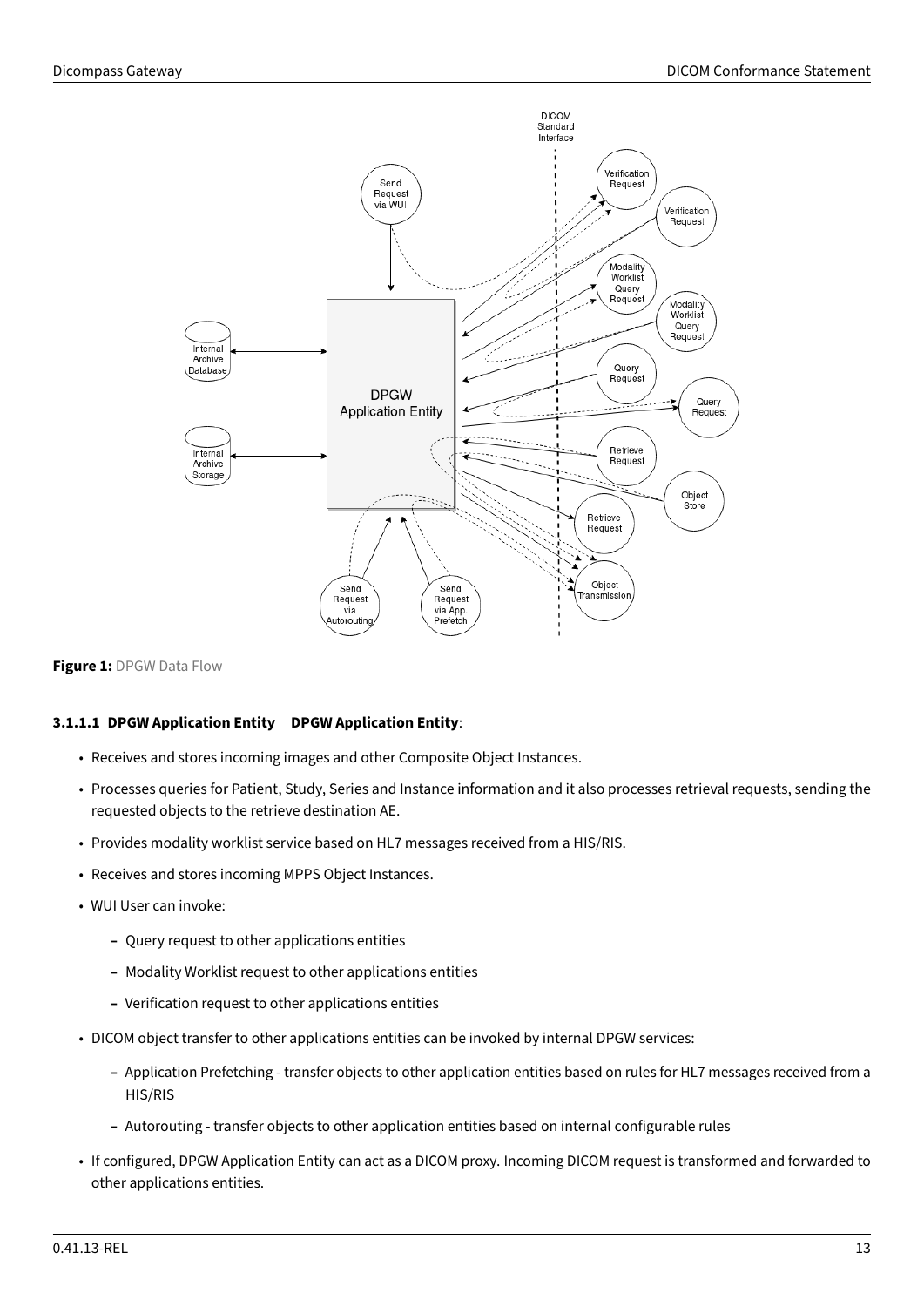Supported proxy DICOM operations:

- **–** Verification request
- **–** Query request
- **–** Retrieve request
- **–** Store request
- <span id="page-13-1"></span>**–** MWL Query request



#### **Figure 2:** DW Data Flow

# **3.1.1.2 DW Application Entity DW Application Entity**:

- Receives and stores incoming images and other Composite Object Instances.
- WUI User can invoke:
	- **–** DICOM object transmission to other applications entities
	- **–** Query request to other applications entities
	- **–** Retrieve request to other applications entities
	- **–** Verification request to other applications entities
	- **–** Printing on DICOM printer request

# <span id="page-13-0"></span>**3.1.2 Functional Definitions of AEs**

**3.1.2.1 DPGW Application Entity** DPGW Application Entity implements: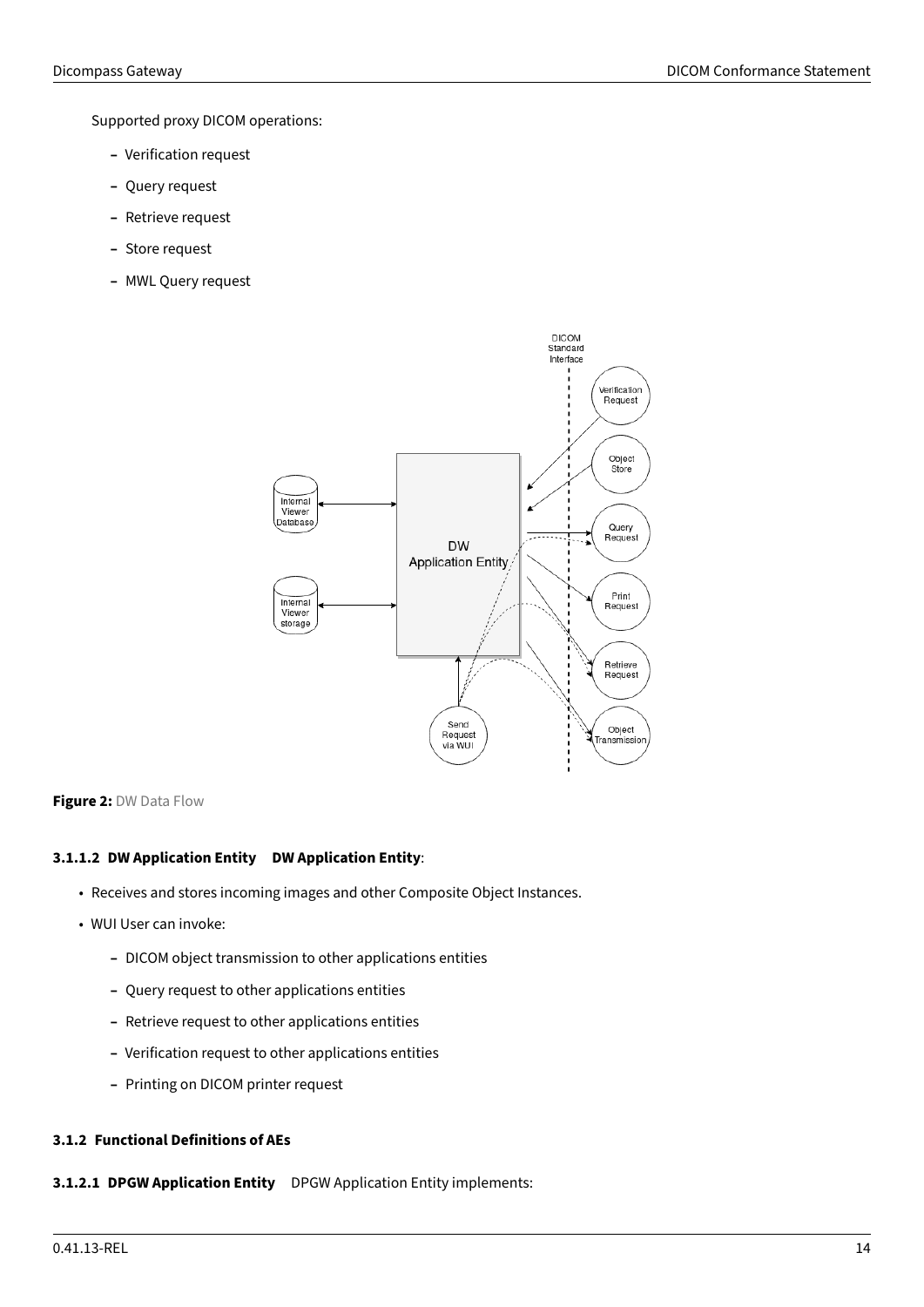# **Storage Service Classes**

As a **SCP** it stores images and other Composite Object instances from remote AEs to local archive database. Compressed images and non-image objects are stored as received on the storage. Uncompressed images may be compressed according to configurable compression rules before they are stored with all attributes to the storage. A selected subset of attributes is extracted from the received objects and stored in the database. These attributes are coerced on receive time or by data management functions at any future time.

When an object is received, and its SOP Instance UID matches with the SOP Instance UID of a previously received object:

- Attributes stored in local database are supplemented with attributes from the newly received object, if they are not included in the existing record
- The previously received Composite Object stored in local repository is not changed or replaced

DPGW Application Entity can also be configured to act as a cache archive, which deletes the oldest studies according to the configured thresholds of the storage backend.

Received objects can be automatically forwarded to another AE by rules, which are triggered by matching sending/receiving AE Titles and/or matching object attribute values.

As a **SCU** it sends stored Composite Objects to remote application entities. The request can be invoked from DICOM retrieve request or as a DICOM proxy request triggered by the original Store request to DPGW Application Entity

# **Query/Retrieve Service Classes**

As a **SCP** it processes queries for Patient, Study, Series and Instance information of received DICOM objects invoked by remote AEs. Attributes of requested entities are fetched from the database. The objects on the storage backend are not accessed. Therefore, only the configurable subset of attributes which were extracted from the received objects and stored in the database is provided.

DPGW Application Entity provides the ability to retrieve/transfer received DICOM objects to remote AEs. The transfer may be originated by a retrieve request from the same AE or from another remote AE.

As a **SCU** it can query and retrieve data from remote AEs. The request can be invoked from WUI by a user or as a DICOM proxy request triggered by the origial Query/Retrieve request to DPGW Application Entity.

# **Modality Performed Procedure Step**

As a **SCP** it stores N-Create and N-Set objects from remote AEs to local archive database.

When an object is received, and its SOP Instance UID matches with the SOP Instance UID of a previously received object, MPPS stored in local database is supplemented with attributes from the newly received object.

# **Workflow Management Service Classes**

As a Modality Worklist **SCP** it answers queries from remote application entities. The response contains datasets from local database created from HL7 messages from HIS/RIS or datasets returned from another remote AE that was requested by MWL proxy command.

As a Modality Worklist **SCU** it can query remote application entities. The request can be invoked from WUI by a user or as a DICOM proxy request triggered by the origial Query/Retrieve request to DPGW Application Entity.

# **3.1.2.2 DW Application Entity** DW Application Entity implements:

# **Storage Service Classes**

As a **SCP** it stores images and other Composite Object instances from remote AEs to local viewer database. Compressed images are decompressed and stored together with uncompressed images to storages in internal format that ensures fast display in the HTML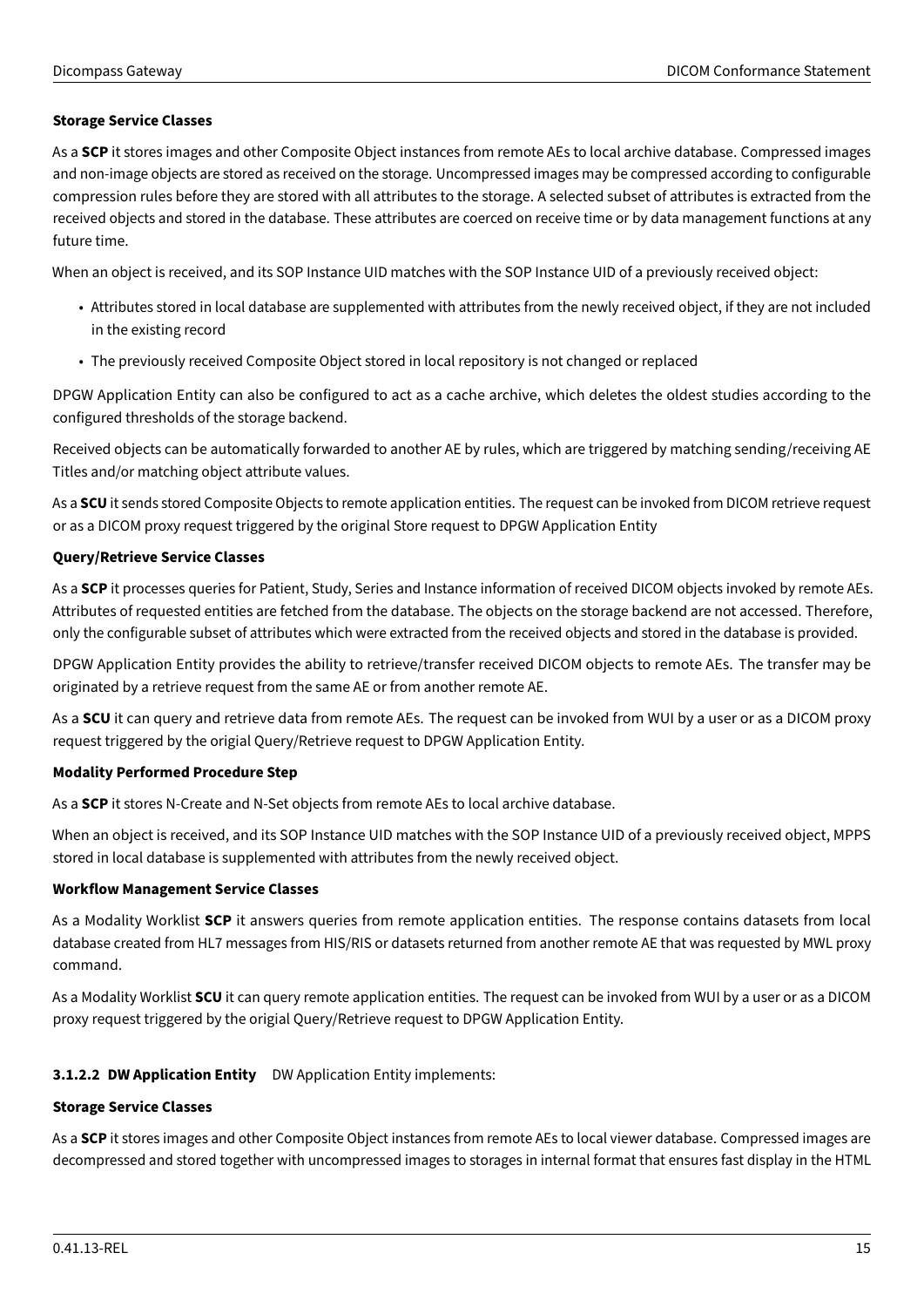5 based DICOM viewer. A configurable subset of attributes is extracted from the received objects and stored in the viewer database. These attributes are used by internal viewer services.

On receive of an object SOP Instance UID of which matches with the SOP Instance UID of a previous received object:

- Attributes stored in local viewer database are supplemented with attributes from the newly received object, when they are not included in the existing record
- The previously received Composite Object stored in viewer repository in internal format is not changed or replaced

As a **SCU** it sends stored Composite Objects to remote application entities. The request can be invoked from WUI by a user.

# **Query/Retrieve Service Classes**

Query/Rerieve **SCP** is not implemented for DW Application Entity.

As a **SCU** it can query and retrieve data from remote AEs. The request can be invoked from WUI by a user.

# <span id="page-15-0"></span>**3.2 AE Specification**

# <span id="page-15-1"></span>**3.2.1 DPGW Application Entity**

# <span id="page-15-2"></span>**3.2.1.1 SOP Classes** The DPGW Application Entity provides Standard Conformance to the following SOP Classes :

**Table 6:** Storage SOP Classes for DPGW Application entity

| <b>SOP Class Name</b>                                         | SOP Class UID                  | User | Provider |
|---------------------------------------------------------------|--------------------------------|------|----------|
| Ambulatory ECG Waveform Storage                               | 1.2.840.10008.5.1.4.1.1.9.1.3  | yes  | yes      |
| Arterial Pulse Waveform Storage                               | 1.2.840.10008.5.1.4.1.1.9.5.1  | yes  | yes      |
| Audio SR Storage Trial Retired                                | 1.2.840.10008.5.1.4.1.1.88.2   | yes  | yes      |
| <b>Autorefraction Measurements Storage</b>                    | 1.2.840.10008.5.1.4.1.1.78.2   | yes  | yes      |
| Basic Color Image Box SOP Class                               | 1.2.840.10008.5.1.1.4.1        | yes  | yes      |
| <b>Basic Film Box SOP Class</b>                               | 1.2.840.10008.5.1.1.2          | yes  | yes      |
| <b>Basic Film Session SOP Class</b>                           | 1.2.840.10008.5.1.1.1          | yes  | yes      |
| Basic Grayscale Image Box SOP Class                           | 1.2.840.10008.5.1.1.4          | yes  | yes      |
| Basic Print Image Overlay Box SOP Class - Retired             | 1.2.840.10008.5.1.1.24.1       | yes  | yes      |
| <b>Basic Structured Display Storage</b>                       | 1.2.840.10008.5.1.4.1.1.131    | yes  | yes      |
| Basic Study Content Notification SOP Class - Retired          | 1.2.840.10008.1.9              | yes  | yes      |
| <b>Basic Text SR Storage</b>                                  | 1.2.840.10008.5.1.4.1.1.88.11  | yes  | yes      |
| Basic Voice Audio Waveform Storage                            | 1.2.840.10008.5.1.4.1.1.9.4.1  | yes  | yes      |
| <b>Blending Softcopy Presentation State Storage SOP Class</b> | 1.2.840.10008.5.1.4.1.1.11.4   | yes  | yes      |
| Breast Tomosynthesis Image Storage                            | 1.2.840.10008.5.1.4.1.1.13.1.3 | yes  | yes      |
| Cardiac Electrophysiology Waveform Storage                    | 1.2.840.10008.5.1.4.1.1.9.3.1  | yes  | yes      |
| Colon CAD SR Storage                                          | 1.2.840.10008.5.1.4.1.1.88.69  | yes  | yes      |
| Color Softcopy Presentation State Storage SOP Class           | 1.2.840.10008.5.1.4.1.1.11.2   | yes  | yes      |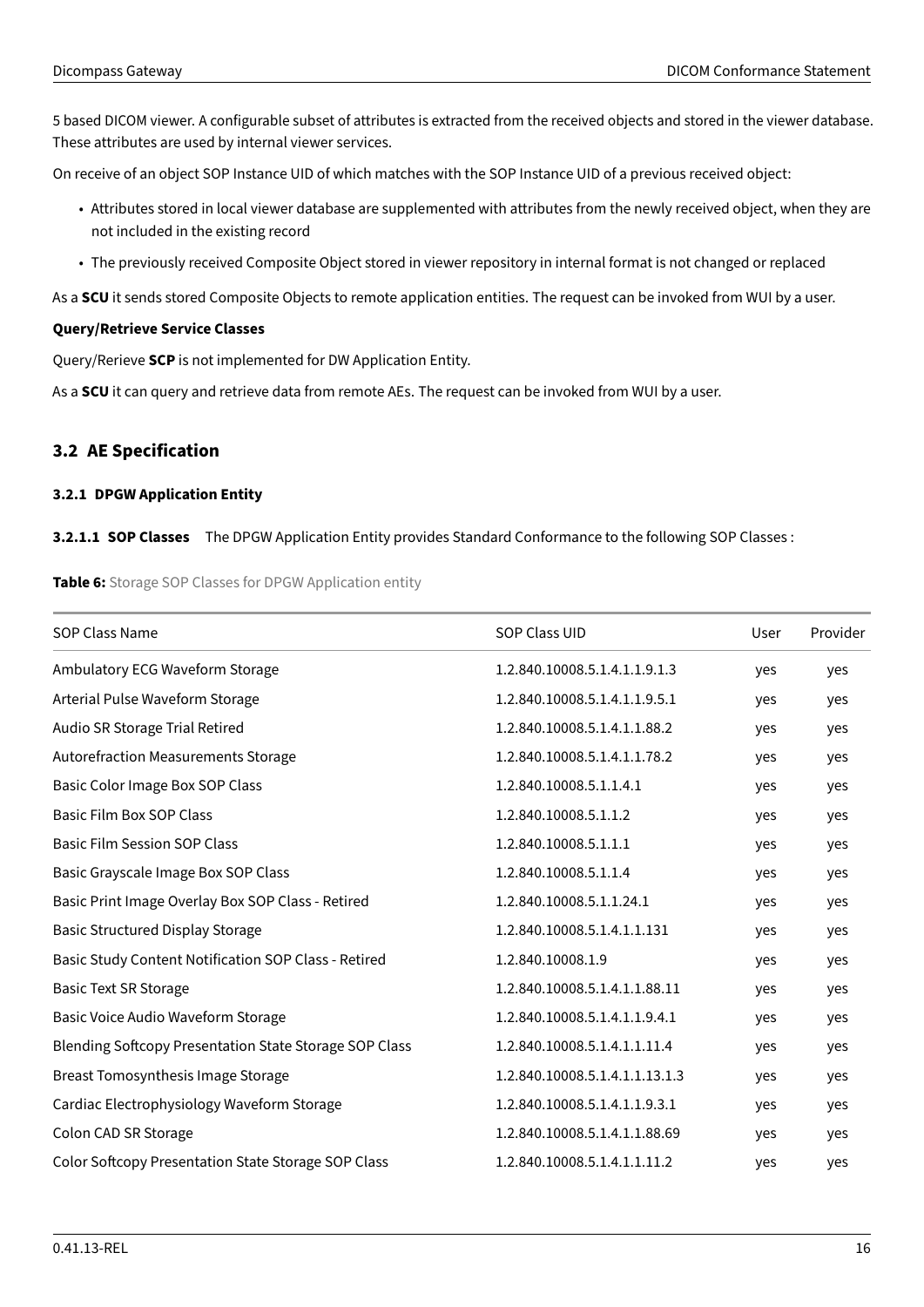| SOP Class Name                                          | SOP Class UID                   | User | Provider |
|---------------------------------------------------------|---------------------------------|------|----------|
| Comprehensive SR Storage Trial Retired                  | 1.2.840.10008.5.1.4.1.1.88.4    | yes  | yes      |
| Comprehensive SR Storage                                | 1.2.840.10008.5.1.4.1.1.88.33   | yes  | yes      |
| Computed Radiography Image Storage                      | 1.2.840.10008.5.1.4.1.1.1       | yes  | yes      |
| CT Image Storage                                        | 1.2.840.10008.5.1.4.1.1.2       | yes  | yes      |
| Deformable Spatial Registration Storage                 | 1.2.840.10008.5.1.4.1.1.66.3    | yes  | yes      |
| Detail SR Storage Trial - Retired                       | 1.2.840.10008.5.1.4.1.1.88.3    | yes  | yes      |
| <b>DICOS CT Image Storage</b>                           | 1.2.840.10008.5.1.4.1.1.501.1   | yes  | yes      |
| DICOS Digital XRay Image Storage For Presentation       | 1.2.840.10008.5.1.4.1.1.501.2.1 | yes  | yes      |
| DICOS Digital XRay Image Storage For Processing         | 1.2.840.10008.5.1.4.1.1.501.2.2 | yes  | yes      |
| <b>DICOS Threat Detection Report Storage</b>            | 1.2.840.10008.5.1.4.1.1.501.3   | yes  | yes      |
| Digital Intra Oral XRay Image Storage For Presentation  | 1.2.840.10008.5.1.4.1.1.1.3     | yes  | yes      |
| Digital Intra Oral XRay Image Storage For Processing    | 1.2.840.10008.5.1.4.1.1.1.3.1   | yes  | yes      |
| Digital Mammography XRay Image Storage For Presentation | 1.2.840.10008.5.1.4.1.1.1.2     | yes  | yes      |
| Digital Mammography XRay Image Storage For Processing   | 1.2.840.10008.5.1.4.1.1.1.2.1   | yes  | yes      |
| Digital XRay Image Storage For Presentation             | 1.2.840.10008.5.1.4.1.1.1.1     | yes  | yes      |
| Digital XRay Image Storage For Processing               | 1.2.840.10008.5.1.4.1.1.1.1.1   | yes  | yes      |
| <b>Eddy Current Image Storage</b>                       | 1.2.840.10008.5.1.4.1.1.601.1   | yes  | yes      |
| Eddy Current Multi Frame Image Storage                  | 1.2.840.10008.5.1.4.1.1.601.2   | yes  | yes      |
| <b>Encapsulated CDA Storage</b>                         | 1.2.840.10008.5.1.4.1.1.104.2   | yes  | yes      |
| <b>Encapsulated PDF Storage</b>                         | 1.2.840.10008.5.1.4.1.1.104.1   | yes  | yes      |
| Enhanced CT Image Storage                               | 1.2.840.10008.5.1.4.1.1.2.1     | yes  | yes      |
| Enhanced MR Color Image Storage                         | 1.2.840.10008.5.1.4.1.1.4.3     | yes  | yes      |
| Enhanced MR Image Storage                               | 1.2.840.10008.5.1.4.1.1.4.1     | yes  | yes      |
| <b>Enhanced PET Image Storage</b>                       | 1.2.840.10008.5.1.4.1.1.130     | yes  | yes      |
| <b>Enhanced SR Storage</b>                              | 1.2.840.10008.5.1.4.1.1.88.22   | yes  | yes      |
| Enhanced US Volume Storage                              | 1.2.840.10008.5.1.4.1.1.6.2     | yes  | yes      |
| Enhanced XA Image Storage                               | 1.2.840.10008.5.1.4.1.1.12.1.1  | yes  | yes      |
| <b>Enhanced XRF Image Storage</b>                       | 1.2.840.10008.5.1.4.1.1.12.2.1  | yes  | yes      |
| General Audio Waveform Storage                          | 1.2.840.10008.5.1.4.1.1.9.4.2   | yes  | yes      |
| General ECG Waveform Storage                            | 1.2.840.10008.5.1.4.1.1.9.1.2   | yes  | yes      |
| Grayscale Softcopy Presentation State Storage SOP Class | 1.2.840.10008.5.1.4.1.1.11.1    | yes  | yes      |
| <b>Hanging Protocol Storage</b>                         | 1.2.840.10008.5.1.4.38.1        | yes  | yes      |
| Hardcopy Color Image Storage SOP Class - Retired        | 1.2.840.10008.5.1.1.30          | yes  | yes      |
| Hardcopy Grayscale Image Storage SOP Class - Retired    | 1.2.840.10008.5.1.1.29          | yes  | yes      |
| Hemodynamic Waveform Storage                            | 1.2.840.10008.5.1.4.1.1.9.2.1   | yes  | yes      |
| Chest CAD SR Storage                                    | 1.2.840.10008.5.1.4.1.1.88.65   | yes  | yes      |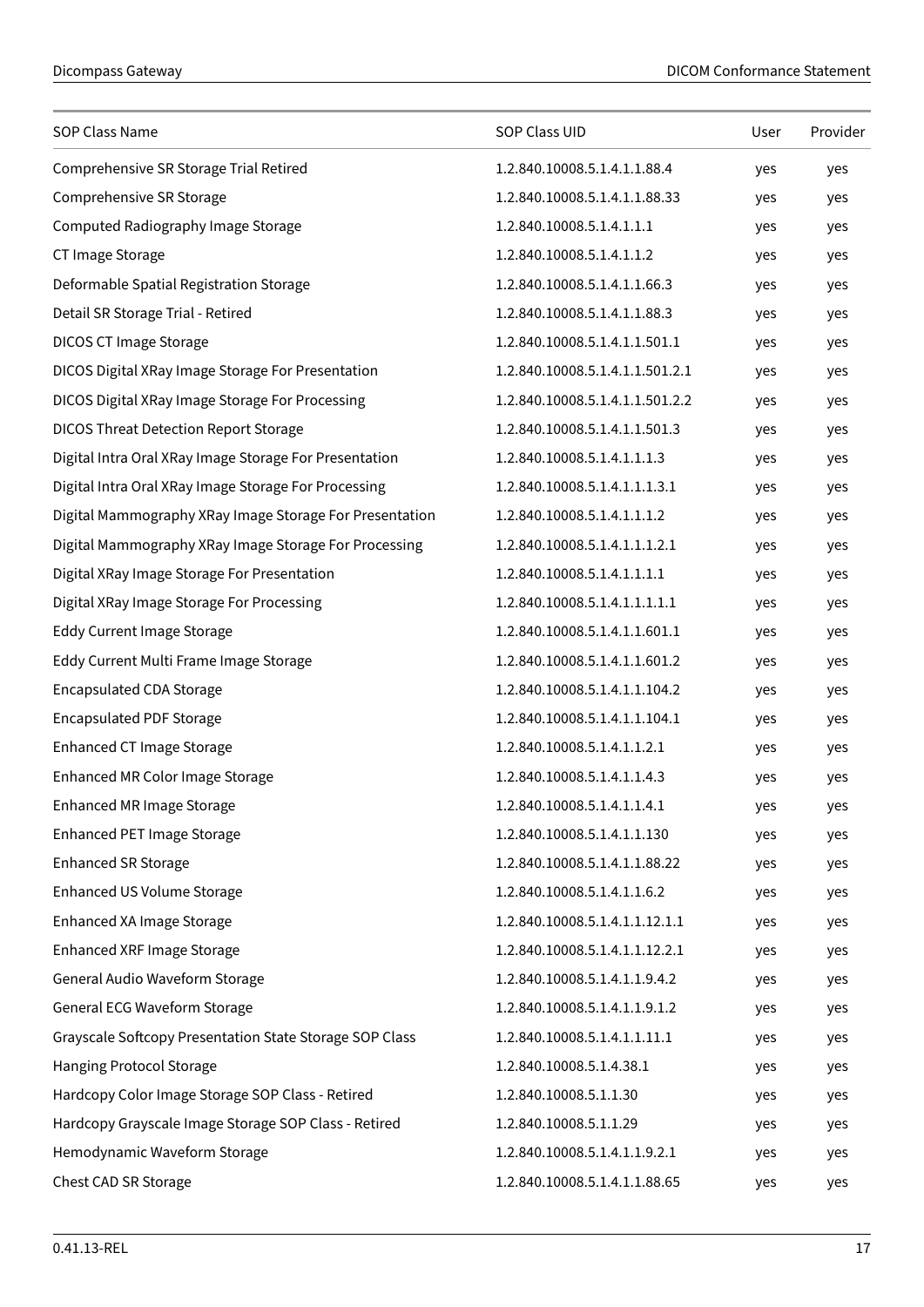| <b>SOP Class Name</b>                                                        | SOP Class UID                    | User | Provider |
|------------------------------------------------------------------------------|----------------------------------|------|----------|
| Image Overlay Box SOP ClassRetired                                           | 1.2.840.10008.5.1.1.24           | yes  | yes      |
| Implantation Plan SR Storage                                                 | 1.2.840.10008.5.1.4.1.1.88.70    | yes  | yes      |
| Intraocular Lens Calculations Storage                                        | 1.2.840.10008.5.1.4.1.1.78.8     | yes  | yes      |
| Intravascular Optical Coherence Tomography Image Storage For<br>Presentation | 1.2.840.10008.5.1.4.1.1.14.1     | yes  | yes      |
| Intravascular Optical Coherence Tomography Image Storage For<br>Processing   | 1.2.840.10008.5.1.4.1.1.14.2     | yes  | yes      |
| Keratometry Measurements Storage                                             | 1.2.840.10008.5.1.4.1.1.78.3     | yes  | yes      |
| Key Object Selection Document Storage                                        | 1.2.840.10008.5.1.4.1.1.88.59    | yes  | yes      |
| Lensometry Measurements Storage                                              | 1.2.840.10008.5.1.4.1.1.78.1     | yes  | yes      |
| Macular Grid Thickness And Volume Report Storage                             | 1.2.840.10008.5.1.4.1.1.79.1     | yes  | yes      |
| Mammography CAD SR Storage                                                   | 1.2.840.10008.5.1.4.1.1.88.50    | yes  | yes      |
| MR Image Storage                                                             | 1.2.840.10008.5.1.4.1.1.4        | yes  | yes      |
| MR Spectroscopy Storage                                                      | 1.2.840.10008.5.1.4.1.1.4.2      | yes  | yes      |
| Multi Frame Grayscale Byte Secondary Capture Image Storage                   | 1.2.840.10008.5.1.4.1.1.7.2      | yes  | yes      |
| Multi Frame Grayscale Word Secondary Capture Image Storage                   | 1.2.840.10008.5.1.4.1.1.7.3      | yes  | yes      |
| Multi Frame Single Bit Secondary Capture Image Storage                       | 1.2.840.10008.5.1.4.1.1.7.1      | yes  | yes      |
| Multi Frame True Color Secondary Capture Image Storage                       | 1.2.840.10008.5.1.4.1.1.7.4      | yes  | yes      |
| Nuclear Medicine Image Storage - Retired                                     | 1.2.840.10008.5.1.4.1.1.5        | yes  | yes      |
| Nuclear Medicine Image Storage                                               | 1.2.840.10008.5.1.4.1.1.20       | yes  | yes      |
| Ophthalmic Axia IMeasurements Storage                                        | 1.2.840.10008.5.1.4.1.1.78.7     | yes  | yes      |
| Ophthalmic Photography 16Bit Image Storage                                   | 1.2.840.10008.5.1.4.1.1.77.1.5.2 | yes  | yes      |
| Ophthalmic Photography 8Bit Image Storage                                    | 1.2.840.10008.5.1.4.1.1.77.1.5.1 | yes  | yes      |
| Ophthalmic Tomography Image Storage                                          | 1.2.840.10008.5.1.4.1.1.77.1.5.4 | yes  | yes      |
| Ophthalmic Visual Field Static Perimetry Measurements Storage                | 1.2.840.10008.5.1.4.1.1.80.1     | yes  | yes      |
| PHILIPS Private 3D Presentation State                                        | 1.3.46.670589.2.5.1.1            | yes  | yes      |
| PHILIPS Private MR Examcard Storage                                          | 1.3.46.670589.11.0.0.12.4        | yes  | yes      |
| PHILIPS Private MR Series Data Storage                                       | 1.3.46.670589.11.0.0.12.2        | yes  | yes      |
| PHILIPS Private MR Spectrum Storage                                          | 1.3.46.670589.11.0.0.12.1        | yes  | yes      |
| Positron Emission Tomography Image Storage                                   | 1.2.840.10008.5.1.4.1.1.128      | yes  | yes      |
| <b>Presentation LUT SOP Class</b>                                            | 1.2.840.10008.5.1.1.23           | yes  | yes      |
| Print Queue Management SOP Class - Retired                                   | 1.2.840.10008.5.1.1.26           | yes  | yes      |
| Procedure Log Storage                                                        | 1.2.840.10008.5.1.4.1.1.88.40    | yes  | yes      |
| Pseudo Color Softcopy Presentation State Storage SOP Class                   | 1.2.840.10008.5.1.4.1.1.11.3     | yes  | yes      |
| Raw Data Storage                                                             | 1.2.840.10008.5.1.4.1.1.66       | yes  | yes      |
| Real World Value Mapping Storage                                             | 1.2.840.10008.5.1.4.1.1.67       | yes  | yes      |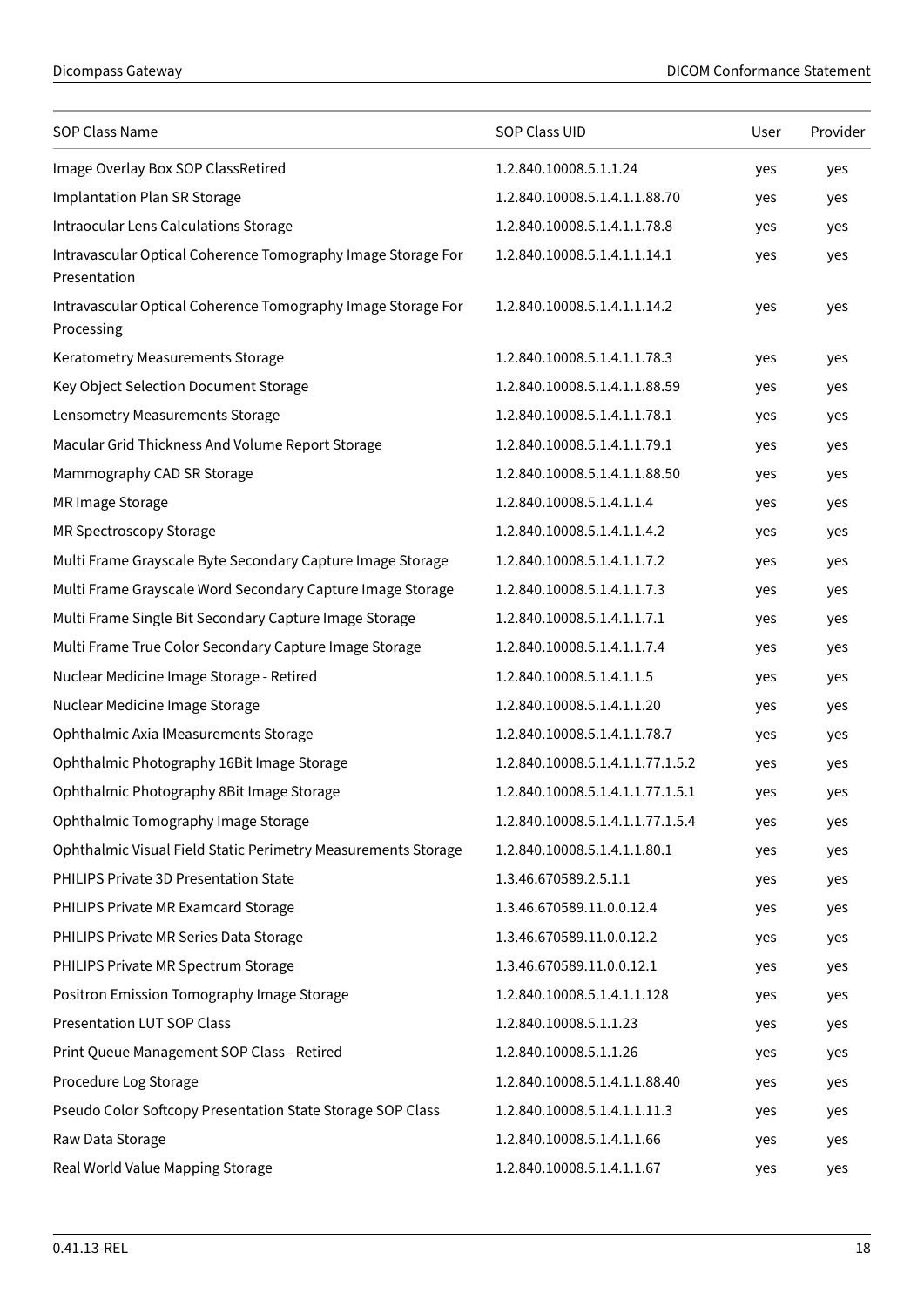| SOP Class Name                                | SOP Class UID                    | User | Provider |
|-----------------------------------------------|----------------------------------|------|----------|
| Referenced Image Box SOP Class - Retired      | 1.2.840.10008.5.1.1.4.2          | yes  | yes      |
| Respiratory Waveform Storage                  | 1.2.840.10008.5.1.4.1.1.9.6.1    | yes  | yes      |
| RT Beams Treatment Record Storage             | 1.2.840.10008.5.1.4.1.1.481.4    | yes  | yes      |
| RT Brachy Treatment Record Storage            | 1.2.840.10008.5.1.4.1.1.481.6    | yes  | yes      |
| RT Dose Storage                               | 1.2.840.10008.5.1.4.1.1.481.2    | yes  | yes      |
| RT Image Storage                              | 1.2.840.10008.5.1.4.1.1.481.1    | yes  | yes      |
| RT Ion Beams Treatment Record Storage         | 1.2.840.10008.5.1.4.1.1.481.9    | yes  | yes      |
| RT Ion Plan Storage                           | 1.2.840.10008.5.1.4.1.1.481.8    | yes  | yes      |
| RT Plan Storage                               | 1.2.840.10008.5.1.4.1.1.481.5    | yes  | yes      |
| RT Structure Set Storage                      | 1.2.840.10008.5.1.4.1.1.481.3    | yes  | yes      |
| RT Treatment Summary Record Storage           | 1.2.840.10008.5.1.4.1.1.481.7    | yes  | yes      |
| Secondary Capture Image Storage               | 1.2.840.10008.5.1.4.1.1.7        | yes  | yes      |
| Segmentation Storage                          | 1.2.840.10008.5.1.4.1.1.66.4     | yes  | yes      |
| Siemens CSA Non Image Storage                 | 1.3.12.2.1107.5.9.1              | yes  | yes      |
| Spatial Fiducials Storage                     | 1.2.840.10008.5.1.4.1.1.66.2     | yes  | yes      |
| <b>Spatial Registration Storage</b>           | 1.2.840.10008.5.1.4.1.1.66.1     | yes  | yes      |
| Spectacle Prescription Report Storage         | 1.2.840.10008.5.1.4.1.1.78.6     | yes  | yes      |
| Standalone Curve Storage - Retired            | 1.2.840.10008.5.1.4.1.1.9        | yes  | yes      |
| Standalone Modality LUT Storage - Retired     | 1.2.840.10008.5.1.4.1.1.10       | yes  | yes      |
| Standalone Overlay Storage - Retired          | 1.2.840.10008.5.1.4.1.1.8        | yes  | yes      |
| Standalone PET Curve Storage - Retired        | 1.2.840.10008.5.1.4.1.1.129      | yes  | yes      |
| Standalone VOILUT Storage - Retired           | 1.2.840.10008.5.1.4.1.1.11       | yes  | yes      |
| Stereometric Relationship Storage             | 1.2.840.10008.5.1.4.1.1.77.1.5.3 | yes  | yes      |
| Stored Print Storage SOP Class - Retired      | 1.2.840.10008.5.1.1.27           | yes  | yes      |
| Subjective Refraction Measurements Storage    | 1.2.840.10008.5.1.4.1.1.78.4     | yes  | yes      |
| <b>Surface Segmentation Storage</b>           | 1.2.840.10008.5.1.4.1.1.66.5     | yes  | yes      |
| Text SR Storage Trial - Retired               | 1.2.840.10008.5.1.4.1.1.88.1     | yes  | yes      |
| Twelve Lead ECG Waveform Storage              | 1.2.840.10008.5.1.4.1.1.9.1.1    | yes  | yes      |
| Toshiba US Private Data Storage               | 1.2.392.200036.9116.7.8.1.1.1    | yes  | yes      |
| Ultrasound Image Storage - Retired            | 1.2.840.10008.5.1.4.1.1.6        | yes  | yes      |
| <b>Ultrasound Image Storage</b>               | 1.2.840.10008.5.1.4.1.1.6.1      | yes  | yes      |
| Ultrasound Multiframe Image Storage - Retired | 1.2.840.10008.5.1.4.1.1.3        | yes  | yes      |
| Ultrasound Multiframe Image Storage           | 1.2.840.10008.5.1.4.1.1.3.1      | yes  | yes      |
| Video Endoscopic Image Storage                | 1.2.840.10008.5.1.4.1.1.77.1.1.1 | yes  | yes      |
| Video Microscopic Image Storage               | 1.2.840.10008.5.1.4.1.1.77.1.2.1 | yes  | yes      |
| Video PhotographicImage Storage               | 1.2.840.10008.5.1.4.1.1.77.1.4.1 | yes  | yes      |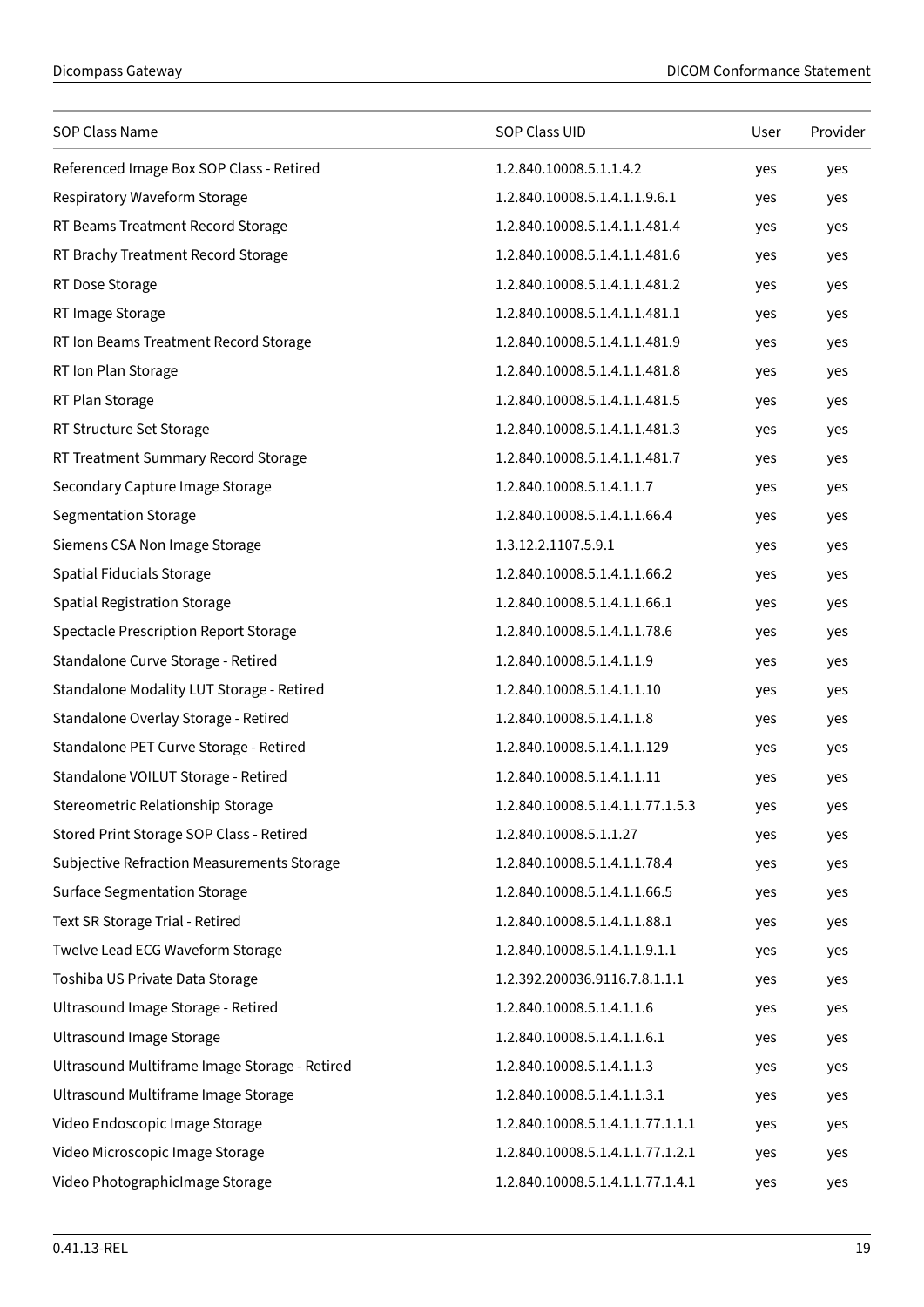| <b>SOP Class Name</b>                                | SOP Class UID                  | User | Provider |
|------------------------------------------------------|--------------------------------|------|----------|
| Visual Acuity Measurements Storage                   | 1.2.840.10008.5.1.4.1.1.78.5   | yes  | yes      |
| VL Endoscopic Image Storage                          | 1.2.840.10008.5.1.4.1.1.77.1.1 | yes  | yes      |
| VL Image Storage - Retired                           | 1.2.840.10008.5.1.4.1.1.77.1   | yes  | yes      |
| VL Microscopic Image Storage                         | 1.2.840.10008.5.1.4.1.1.77.1.2 | yes  | yes      |
| VL Multiframe Image Storage - Retired                | 1.2.840.10008.5.1.4.1.1.77.2   | yes  | yes      |
| VL Photographic Image Storage                        | 1.2.840.10008.5.1.4.1.1.77.1.4 | yes  | yes      |
| VL Slide Coordinates Microscopic Image Storage       | 1.2.840.10008.5.1.4.1.1.77.1.3 | yes  | yes      |
| VL Whole Slide Microscopy Image Storage              | 1.2.840.10008.5.1.4.1.1.77.1.6 | yes  | yes      |
| <b>VOILUT Box SOP Class</b>                          | 1.2.840.10008.5.1.1.22         | yes  | yes      |
| Waveform Storage Trial - Retired                     | 1.2.840.10008.5.1.4.1.1.9.1    | yes  | yes      |
| XA/XRF Grayscale Softcopy Presentation State Storage | 1.2.840.10008.5.1.4.1.1.11.5   | yes  | yes      |
| X-Ray Angiographic BiPlane Image Storage - Retired   | 1.2.840.10008.5.1.4.1.1.12.3   | yes  | yes      |
| X-Ray Angiographic Image Storage                     | 1.2.840.10008.5.1.4.1.1.12.1   | yes  | yes      |
| X-Ray Radiation Dose SR Storage                      | 1.2.840.10008.5.1.4.1.1.88.67  | yes  | yes      |
| X-Ray Radiofluoroscopic Image Storage                | 1.2.840.10008.5.1.4.1.1.12.2   | yes  | yes      |
| X-Ray 3D Angiographic Image Storage                  | 1.2.840.10008.5.1.4.1.1.13.1.1 | yes  | yes      |
| X-Ray 3D Craniofacial Image Storage                  | 1.2.840.10008.5.1.4.1.1.13.1.2 | yes  | yes      |

<span id="page-19-0"></span>**Table 7:** Query/Retrieve SOP Classes for DPGW Application Entity

| SOP Class Name                                       | SOP Class UID               | User | Provider |
|------------------------------------------------------|-----------------------------|------|----------|
| Patient Root Query/Retrieve Information Model - FIND | 1.2.840.10008.5.1.4.1.2.1.1 | yes  | yes      |
| Patient Root Query/Retrieve Information Model - MOVE | 1.2.840.10008.5.1.4.1.2.1.2 | ves  | yes      |
| Study Root Query/Retrieve Information Model - FIND   | 1.2.840.10008.5.1.4.1.2.2.1 | ves  | yes      |
| Study Root Query/Retrieve Information Model - MOVE   | 1.2.840.10008.5.1.4.1.2.2.2 | ves  | yes      |

<span id="page-19-2"></span><span id="page-19-1"></span>**Table 8:** Workflow management SOP Classes for DPGW Application Entity

| SOP Class Name                                                    | SOP Class UID           | User       | Provider |
|-------------------------------------------------------------------|-------------------------|------------|----------|
| <b>Modality Performed Procedure Step</b>                          | 1.2.840.10008.3.1.2.3.3 | no no      | ves      |
| Modality Worklist Information Model – FIND 1.2.840.10008.5.1.4.31 |                         | <b>ves</b> | ves      |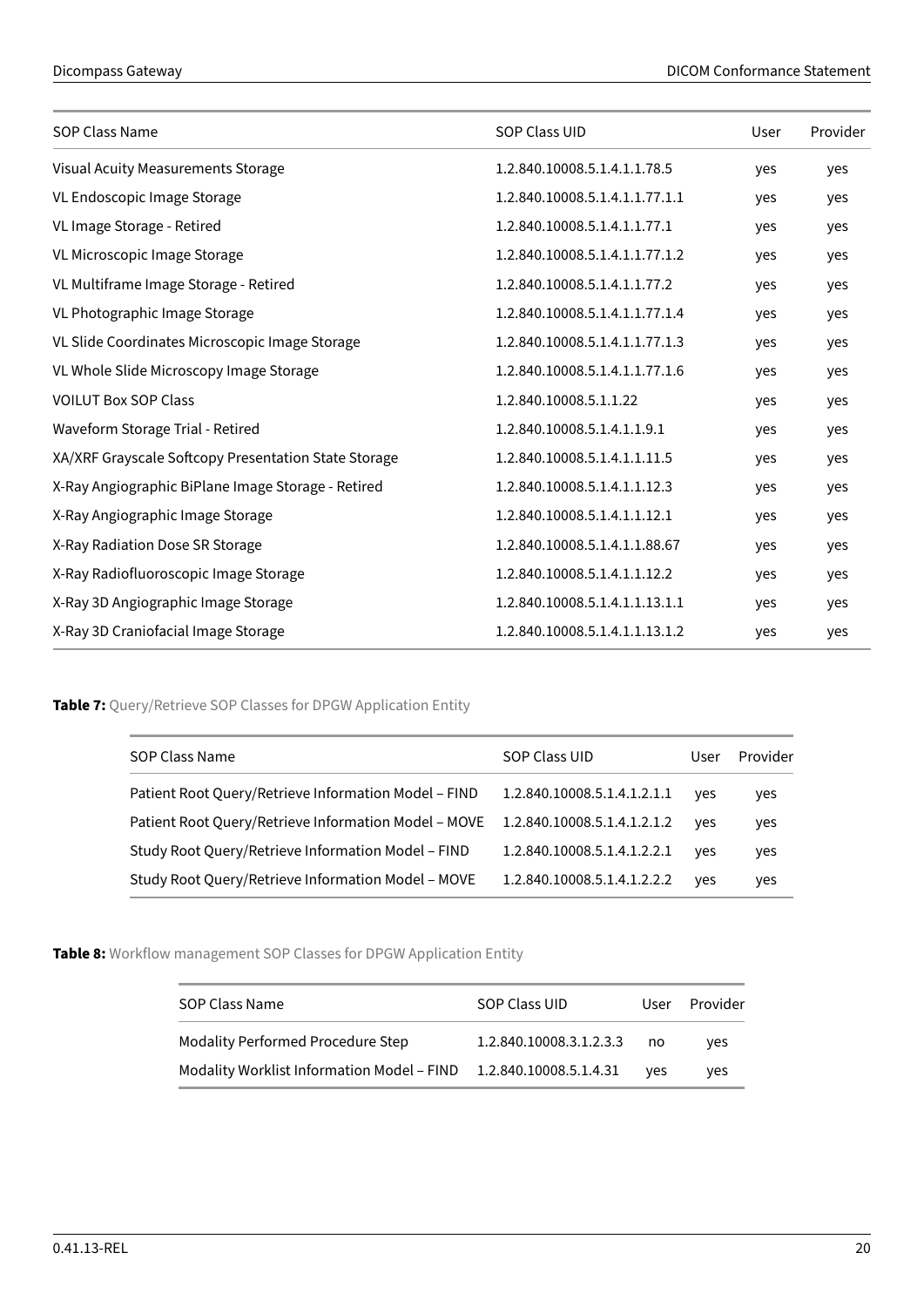**Table 9:** Verification SOP Classes for DPGW Application Entity

| SOP Class Name SOP Class UID |                   |     | User Provider |
|------------------------------|-------------------|-----|---------------|
| Verification                 | 1.2.840.10008.1.1 | ves | ves           |

**3.2.1.2 Association Policies** The DPGW Application Entity can both accept and propose Association Requests. The DPGW Application Entity accepts Association Requests for the Verification, Storage, Query/Retrieve and Modality Worklist Services. It proposes Associations for the Verification, Storage, Query/Retrieve and Modality Worklist Services.

SOP Class extended negotiation is not supported.

Max PDU size offered and accepted is 16384.

<span id="page-20-0"></span>The DICOM standard Application Context Name for DICOM 3.0 is always accepted and proposed:

**Table 10:** DICOM Application Context for DPGW Application Entity

UID Application Context Name 1.2.840.10008.3.1.1.1

**3.2.1.2.1 Number Of Associations** The DPGW Application Entity can support multiple simultaneous Associations requested by peer AEs. The maximum total number of simultaneous Associations is not limited.

DPGW Application Entity spawns a new thread for each connection request from remote AE or for every outgoing Association (Verification, Storage, Query/Retrieve and Modality Worklist Services). Therefore, DPGW can have multiple simultaneous connections, and there are no inherent limitations on the number of simultaneous associations.

**3.2.1.2.2 Asynchronous Nature** Asynchronous communication is not supported.

# <span id="page-20-1"></span>**3.2.1.2.3 Implementation of Identifying Information** The implementation information for the DPGW Application Entity is:

**Table 11:** DICOM Implementation Class and Version for DPGW Application Entity

| Key                         | Value                        |
|-----------------------------|------------------------------|
| Implementation Class UID    | 1.2.826.0.1.3680043.8.1053.6 |
| Implementation Version Name | dpgw-A.BB.CC-REL             |

where A.BB.CC is the release number of DPGW.

# **3.2.1.2.4 Association Initiation Policies** DPGW Application Entity initiates the association:

- To send composite instances
	- **–** sub-operation of retrieve request from remote application entity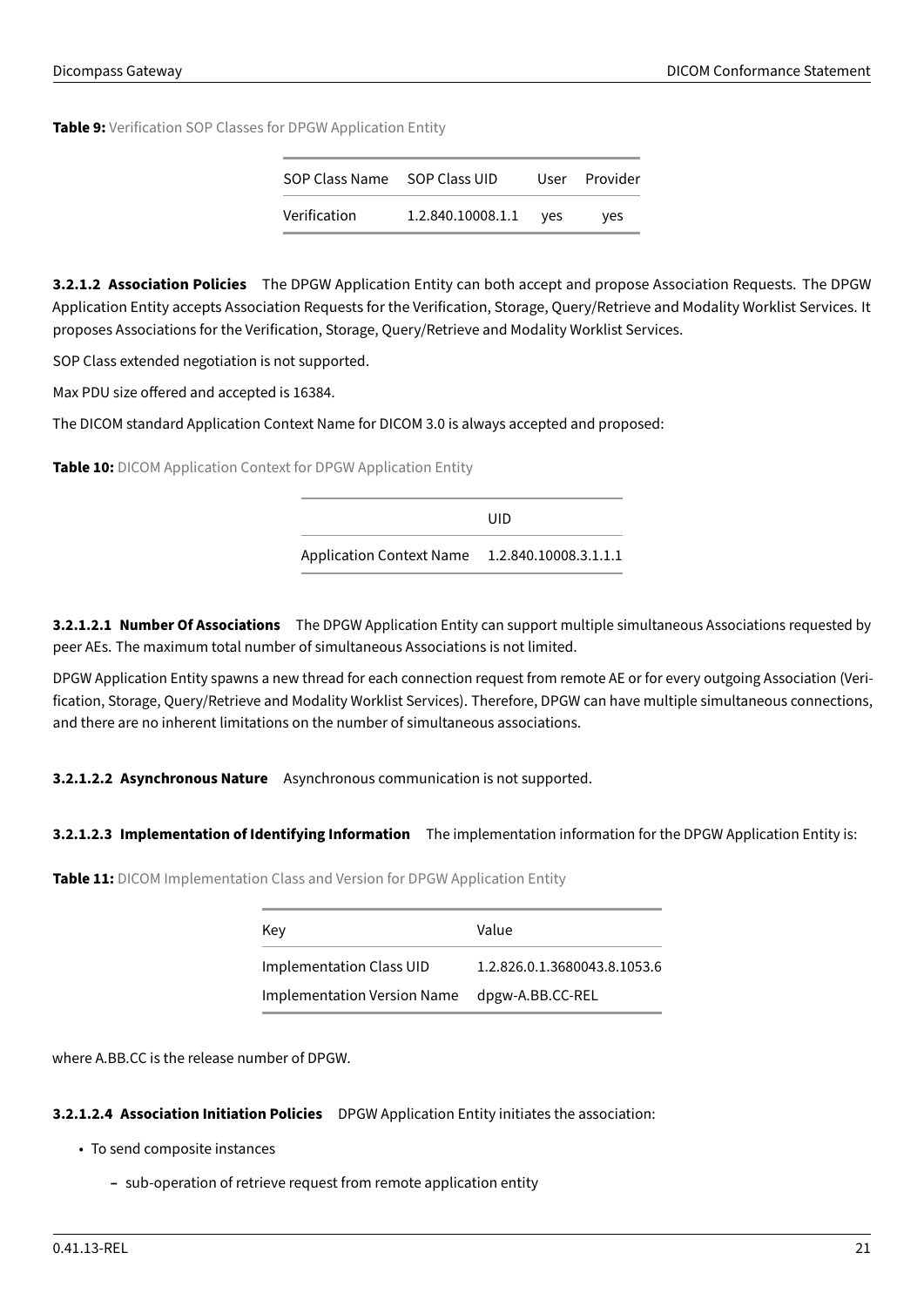- **–** result of internal services (prefetch, autorouting) to transfer objects to another application entity
- To query/retrieve a remote application entity
	- **–** query/retrieve proxy request to remote application entity as a reaction to the query/retrieve request from another remote application entity
	- **–** query/retrieve proxy request to remote application entity as a reaction to the retrieve request from another remote application entity to collect information about instances stored in remote application entities
- To send verification requests
	- **–** WUI user action to verify remote application entity
	- **–** result of internal service to verify remote application entity
	- **–** Verification proxy request to remote application entity as a reaction to the Verification request from another remote application entity
- To send Modality Worklist requests
	- **–** WUI user action to display worklist items
	- **–** Modality Worklist proxy request to remote application entity as a reaction to the Modality Worklist request from another remote application entity

Real-word activity - sub-operation of Retrieve request, Prefetch or Autorouting service instruction

#### **Sequencing of Activities**

- 1. DPGW Application Entity builds a list of SOP Instance UIDs to send
- 2. Collects Abstract and Transfer syntaxes of those SOP Instances
- 3. Initiates an Association to a destination Application Entity
- 4. Sends SOP Instances to a destination using C-Store
- 5. If triggered by C-Move request, DPGW notifies C-Move requester about C-Store status for every C-Store notification
- 6. Closes the Association

#### **Proposed Presentation Contexts**

For each Abstract Syntax, DPGW Application Entity proposes one or two Presentation Contexts:

- one Presentation Context (Abstract Syntax, Implicit VR Little Endian Transfer Syntax) for SOP Instances stored locally in Implicit VR Little Endian Transfer Syntax
- two Presentation Contexts (Abstract Syntax, Implicit VR Little Endian Transfer Syntax) and (Abstract Syntax, all other Transfer Syntaxes collected for that Abstract Syntax) for SOP Instances stored locally not in Implicit VR Little Endian Transfer Syntax

The set of the proposed Abstract Syntaxes is a minimal subset of supported Abstract Syntaxes needed to transfer of all SOP Instances to be sent.

<span id="page-21-0"></span>**Table 12:** Transfer Syntaxes for Storage SOP Classes

Transfer Syntax Name Transfer Syntax UID

Implicit VR Little Endian 1.2.840.10008.1.2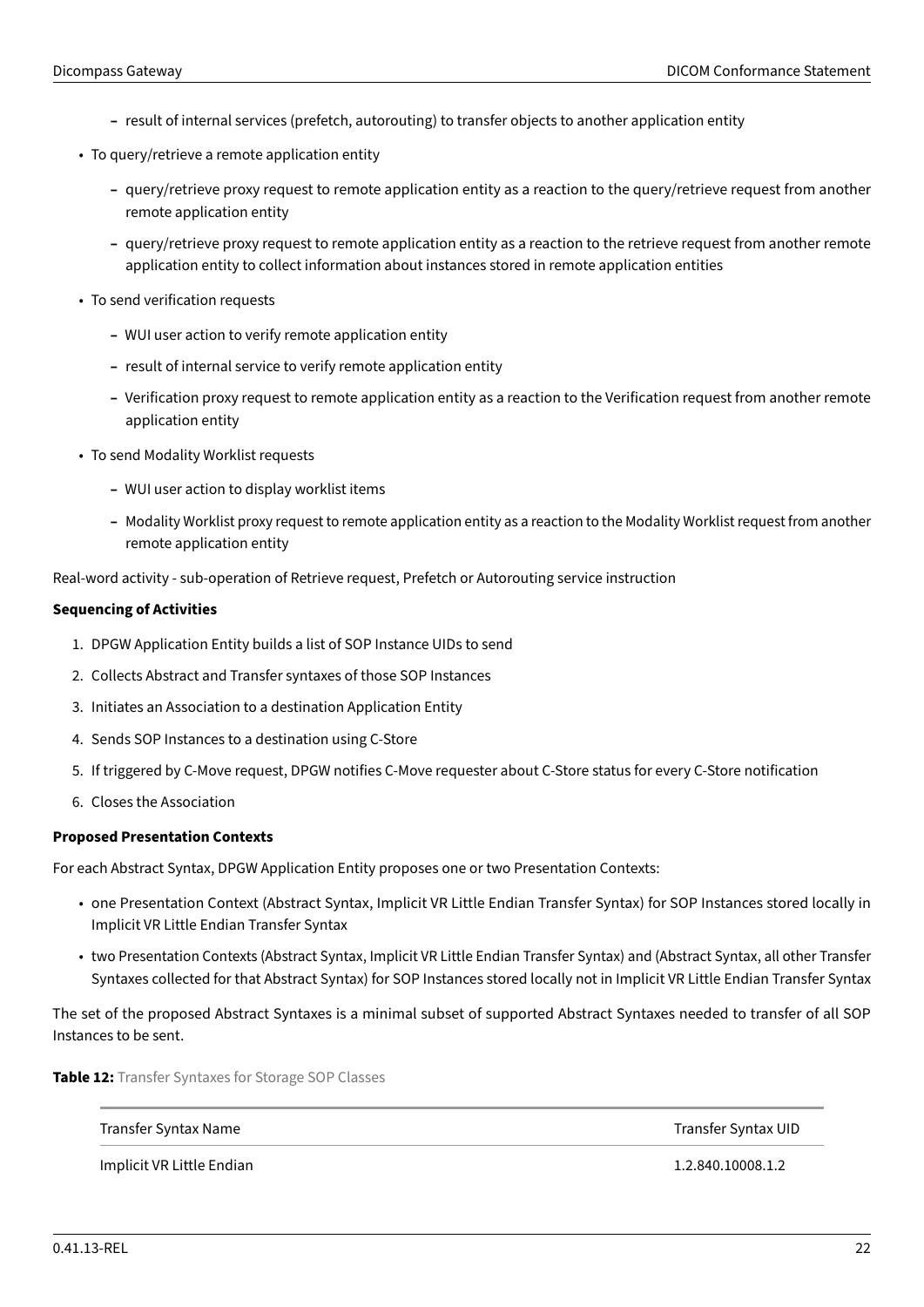| Transfer Syntax Name                                                                     | Transfer Syntax UID     |
|------------------------------------------------------------------------------------------|-------------------------|
| Explicit VR Little Endian                                                                | 1.2.840.10008.1.2.1     |
| Explicit VR Big Endian                                                                   | 1.2.840.10008.1.2.2     |
| Deflated Explicit VR Little Endian                                                       | 1.2.840.10008.1.2.1.99  |
| <b>RLE Lossless</b>                                                                      | 1.2.840.10008.1.2.5     |
| JPEG Baseline (Process 1)                                                                | 1.2.840.10008.1.2.4.50  |
| JPEG Extended (Process 2 & 4)                                                            | 1.2.840.10008.1.2.4.51  |
| JPEG Lossless, Non-Hierarchical (Process 14)                                             | 1.2.840.10008.1.2.4.57  |
| JPEG Lossless, Non-Hierarchical, First-Order Prediction (Process 14 [Selection Value 1]) | 1.2.840.10008.1.2.4.70  |
| JPEG-LS Lossless Image Compression                                                       | 1.2.840.10008.1.2.4.80  |
| JPEG-LS Lossy (Near-Lossless) Image Compression                                          | 1.2.840.10008.1.2.4.81  |
| JPEG 2000 Image Compression (Lossless Only)                                              | 1.2.840.10008.1.2.4.90  |
| JPEG 2000 Image Compression                                                              | 1.2.840.10008.1.2.4.91  |
| MPEG2 Main Profile @ Main Level                                                          | 1.2.840.10008.1.2.4.100 |
| MPEG2 Main Profile @ High Level                                                          | 1.2.840.10008.1.2.4.101 |
| MPEG-4 AVC/H.264 High Profile / Level 4.1                                                | 1.2.840.10008.1.2.4.102 |
| MPEG-4 AVC/H.264 BD-compatible High Profile / Level 4.1                                  | 1.2.840.10008.1.2.4.103 |

<span id="page-22-0"></span>**Table 13:** Proposed Presentation Contexts by the DPGW Application Entity

| Abstract Syntax Name                                                                         | Abstract Syntax UID                                                                         | Transfer Syntax                                                                                      | Role | Extended<br>Negotia-<br>tion |
|----------------------------------------------------------------------------------------------|---------------------------------------------------------------------------------------------|------------------------------------------------------------------------------------------------------|------|------------------------------|
| Storage SOP Class Name in table<br>Storage SOP Classes for DPGW<br><b>Application Entity</b> | Storage SOP Class UID in table<br>Storage SOP Classes for DPGW<br><b>Application Entity</b> | Transfer Syntax in table Transfer<br>Syntaxes for Storage SOP Classes<br>for DPGW Application Entity | SCU  | None                         |

# **SOP Specific Conformance for SOP Classes**

Warnings or Errors in the C-Store response from the SCP are ignored and DPGW Application Entity will continue to send SOP Instances. In case of error (network timeout, TCP/IP error, ...) DPGW Application Entity will abort the Association with an A-ABORT.

DPGW Application Entity modifies patient/study/series attributes in the SOP Instances being sent with the current metadata from internal database. Updated attributes are listed in the following table:

<span id="page-22-1"></span>**Table 14:** Attributes updated in SOP Instance

| Attribute Name | Tag Number   |
|----------------|--------------|
| Study Date     | (0008, 0020) |
| Series Date    | (0008, 0021) |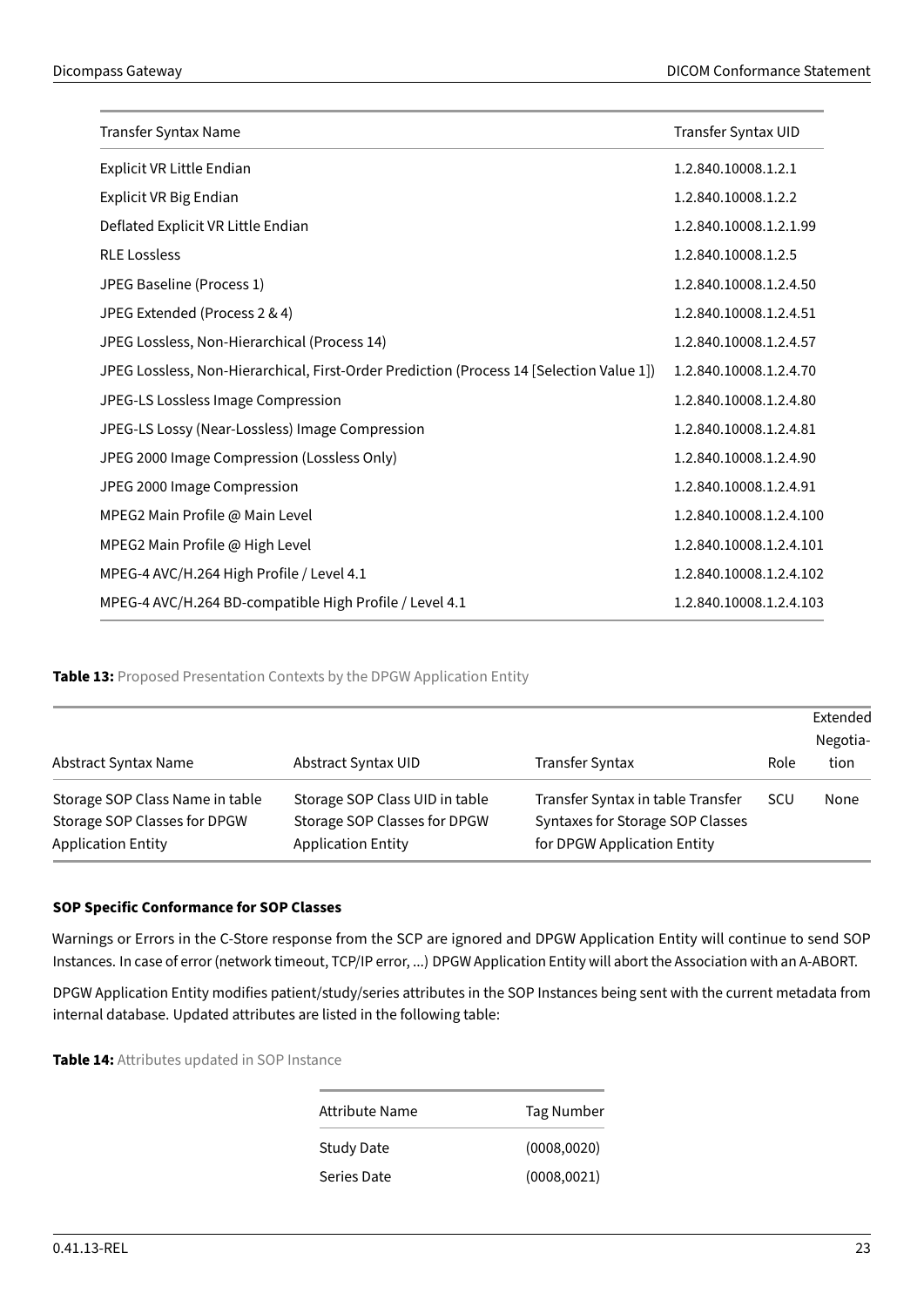| <b>Attribute Name</b>             | <b>Tag Number</b> |
|-----------------------------------|-------------------|
| <b>Study Time</b>                 | (0008, 0030)      |
| <b>Series Time</b>                | (0008, 0031)      |
| <b>Accession Number</b>           | (0008, 0050)      |
| Referring Physician Name          | (0008, 0090)      |
| <b>Study Description</b>          | (0008, 1030)      |
| Requesting Physician              | (0008, 1032)      |
| Series Description                | (0008, 103E)      |
| Performing Physician's Name       | (0008, 1050)      |
| Patient's Name                    | (0010, 0010)      |
| Patient ID                        | (0010, 0020)      |
| <b>Issuer of Patient ID</b>       | (0010, 0021)      |
| Patient's Birth Date              | (0010, 0030)      |
| Patient's Birth Time              | (0010, 0032)      |
| Patient's Sex                     | (0010, 0040)      |
| <b>Other Patient IDs Sequence</b> | (0010, 1002)      |
| Patient's Age                     | (0010, 1010)      |
| <b>Patient Size</b>               | (0010, 1020)      |
| <b>Patient Weight</b>             | (0010, 1030)      |
| Study ID                          | (0020, 0010)      |
| Requesting Physician              | (0032, 1032)      |

Real-word activity - C-Find Proxy instruction to query remote Application Entity

# **Sequencing of Activities**

DPGW Application Entity:

- 1. Accepts an association from source AE
- 2. Initiates an Association to query remote AE
- 3. Receives C-Find request from source AE
- 4. Sends C-Find request to remote AE
- 5. Receives C-Find responses from remote AE and sends responses to the source AE
- 6. Closes the Association to remote AE

# **Proposed Presentation Contexts**

DPGW Application Entity proposes to the remote AE the same Presentation Contexts as received in Association from source AE.

#### **SOP Specific Conformance for SOP Classes**

DPGW Application Entity provides standard conformance. The keys from source C-Find request are copied to remote C-Find request and can be modified by configuration scripts. Depending on configuration, DPGW AE is able to modify or filter response data, before sending it to source AE.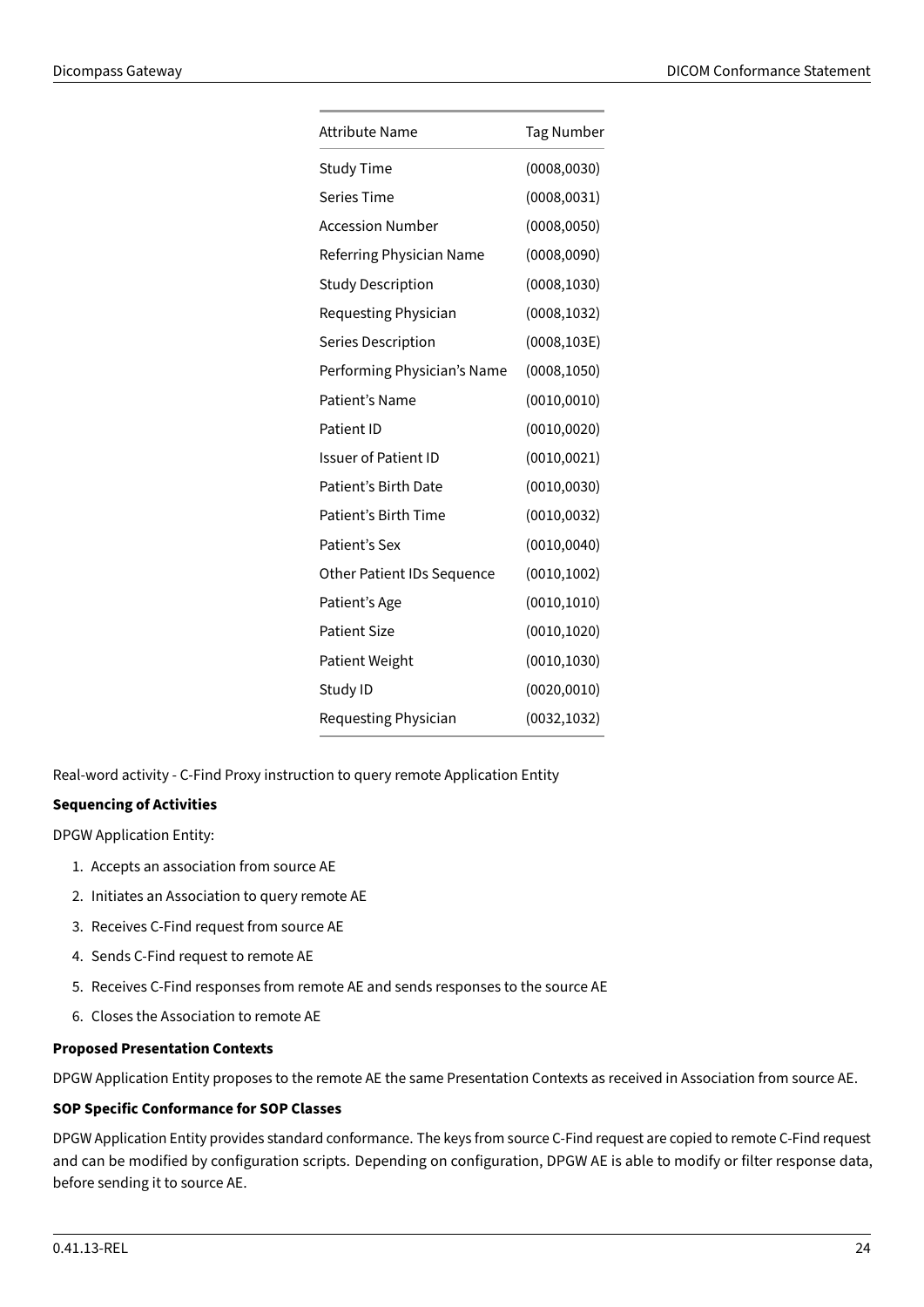Real-word activity - C-Move Proxy instruction to retrieve data from remote Application Entity

# **Sequencing of Activities**

DPGW Application Entity:

- 1. Accepts an association from source AE
- 2. Initiates an Association to query remote AE
- 3. Receives C-Move request from source AE
- 4. Sends C-Move request to remote AE
- 5. Receives C-Move responses from remote AE and sends responses to the source AE
- 6. Closes the Association to remote AE

# **Proposed Presentation Contexts**

DPGW Application Entity proposes to the remote AE the same Presentation Contexts as received in Association from source AE.

# **SOP Specific Conformance for SOP Classes**

DPGW Application Entity provides standard conformance. The keys from source C-Move request are copied to remote C-Move request and can be modified by configuration scripts.

Real-word activity - WUI user instruction to query remote Application Entity for worklist records (MWL C-Find)

# **Sequencing of Activities**

DPGW Application Entity:

- 1. Initiates an Association to query remote AE
- 2. Sends MWL C-Find request to remote AE
- 3. Receives MWL C-Find responses from remote AE
- 4. Closes the Association to remote AE

# <span id="page-24-0"></span>**Proposed Presentation Contexts**

**Table 15:** Proposed Presentation Contexts MWL C-Find

| Abstract Syntax Name                                 | Abstract Syntax UID    | Transfer Syntax                                | Role | Extended<br>Negotiation |
|------------------------------------------------------|------------------------|------------------------------------------------|------|-------------------------|
| Modality Worklist Information Model -<br><b>FIND</b> | 1.2.840.10008.5.1.4.31 | Implicit VR Little Endian<br>1.2.840.10008.1.2 | scu  | None                    |

# **SOP Specific Conformance for SOP Classes**

DPGW Application Entity provides standard conformance.

<span id="page-24-1"></span>Used keys in query: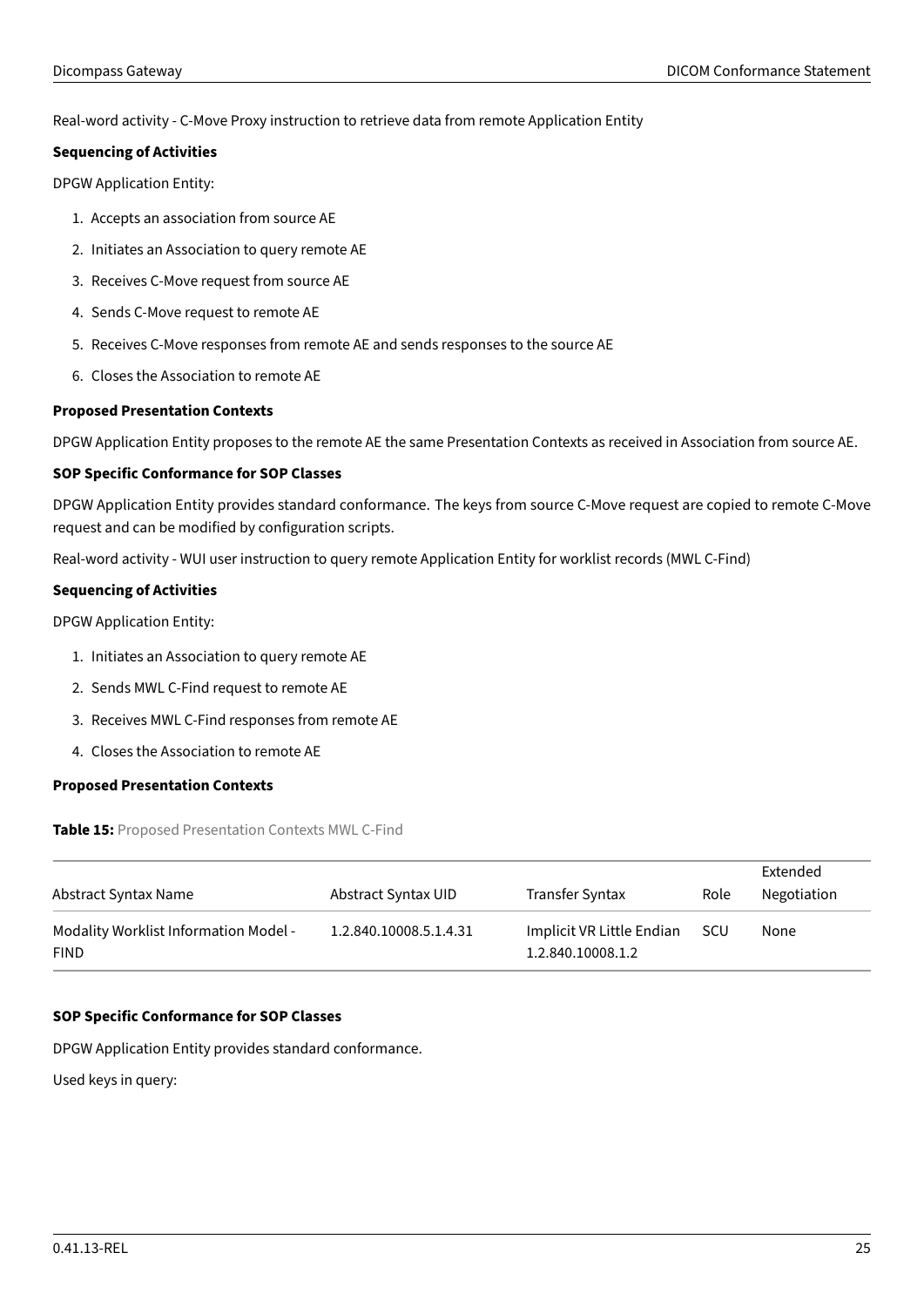**Table 16:** MWL C-Find requested keys

| Attribute name                          | Tag          |
|-----------------------------------------|--------------|
| <b>Accession Number</b>                 | (0008, 0050) |
| Referring Physician's Name              | (0008, 0090) |
| Patient's Name                          | (0010, 0010) |
| Patient ID                              | (0010, 0020) |
| Patient's Birth Date                    | (0010, 0030) |
| Patient's Birth Time                    | (0010, 0032) |
| Patient's Sex                           | (0010, 0040) |
| Patient's Age                           | (0010, 1010) |
| Patient's Size                          | (0010, 1020) |
| <b>Patient Weight</b>                   | (0010, 1030) |
| Study Instance UID                      | (0020, 000D) |
| Requesting Physician                    | (0032, 1032) |
| Requested Procedure Description         | (0032, 1060) |
| Scheduled Procedure Step Sequence       | (0040, 0100) |
| > Modality                              | (0008, 0060) |
| > Scheduled Station AE Title            | (0040, 0001) |
| > Scheduled Procedure Step Start Date   | (0040, 0002) |
| > Scheduled Performing Physician's Name | (0040, 0006) |
| > Scheduled Procedure Step Description  | (0040, 0007) |
| > Scheduled Procedure Step ID           | (0040, 0009) |
| Requested Procedure ID                  | (0040, 1001) |

Real-word activity - MWL C-Find Proxy instruction to query remote Application Entity

# **Sequencing of Activities**

DPGW Application Entity:

- 1. Accepts an association from source AE
- 2. Initiates an Association to query remote AE
- 3. Receives MWL C-Find request from source AE
- 4. Sends MWL C-Find request to remote AE
- 5. Receives MWL C-Find responses from remote AE and sends responses to the source AE
- 6. Closes the Association to remote AE

# **Proposed Presentation Contexts**

DPGW Application Entity proposes to the remote AE the same Presentation Contexts as received in Association from source AE.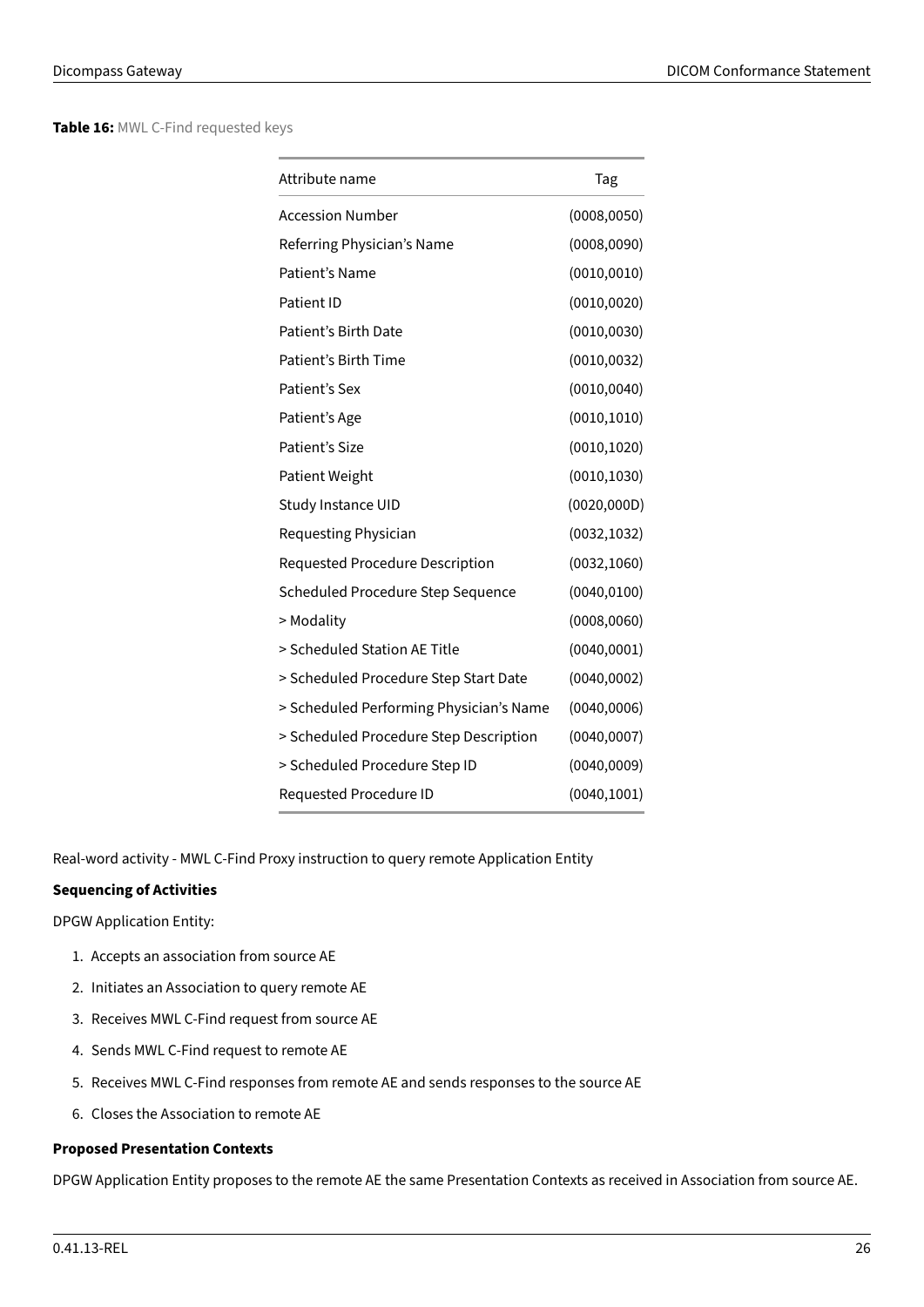# **SOP Specific Conformance for SOP Classes**

DPGW Application Entity provides standard conformance. The keys from source MWL C-Find request are copied to remote C-Find request and can be modified by configuration scripts. Depending on configuration, DPGW AE is able to modify or filter response data, before sending it to source AE.

Real-word activity - C-Store Proxy instruction to store data to remote Application Entity

# **Sequencing of Activities**

DPGW Application Entity:

- 1. Accepts an association from source AE
- 2. Initiates an Association to query remote AE
- 3. Receives C-Store command from source AE
- 4. Sends C-Store commands to remote AE
- 5. Receives C-Store response from remote AE and sends response to the source AE
- 6. Closes the Association to remote AE

#### **Proposed Presentation Contexts**

DPGW Application Entity proposes to the remote AE the same Presentation Contexts as received in Association from source AE.

# **SOP Specific Conformance for SOP Classes**

DPGW Application Entity provides standard conformance. DICOM tags of the transferred SOPInstances can be modified by configuration scripts.

Real-word activity - C-Echo Proxy instruction to verify remote Application Entity

# **Sequencing of Activities**

DPGW Application Entity:

- 1. Receives an association request from source AE
- 2. Initiates an Association to verify remote AE
- 3. Sends C-Echo command to remote AE
- 4. Receives C-Echo response from remote AE
- 5. If success, accepts an association from source AE, otherwise DPGW AE refuses source association
- 6. Receives C-Echo command from source AE
- 7. Sends C-Echo response to remote AE
- 8. Closes the Association to remote AE

# **Proposed Presentation Contexts**

DPGW Application Entity proposes to the remote AE the same Presentation Contexts as received in Association from source AE.

# **SOP Specific Conformance for SOP Classes**

DPGW Application Entity provides standard conformance.

Real-word activity - WUI User or internal service instruction to verify remote Application Entity

# **Sequencing of Activities**

DPGW Application Entity: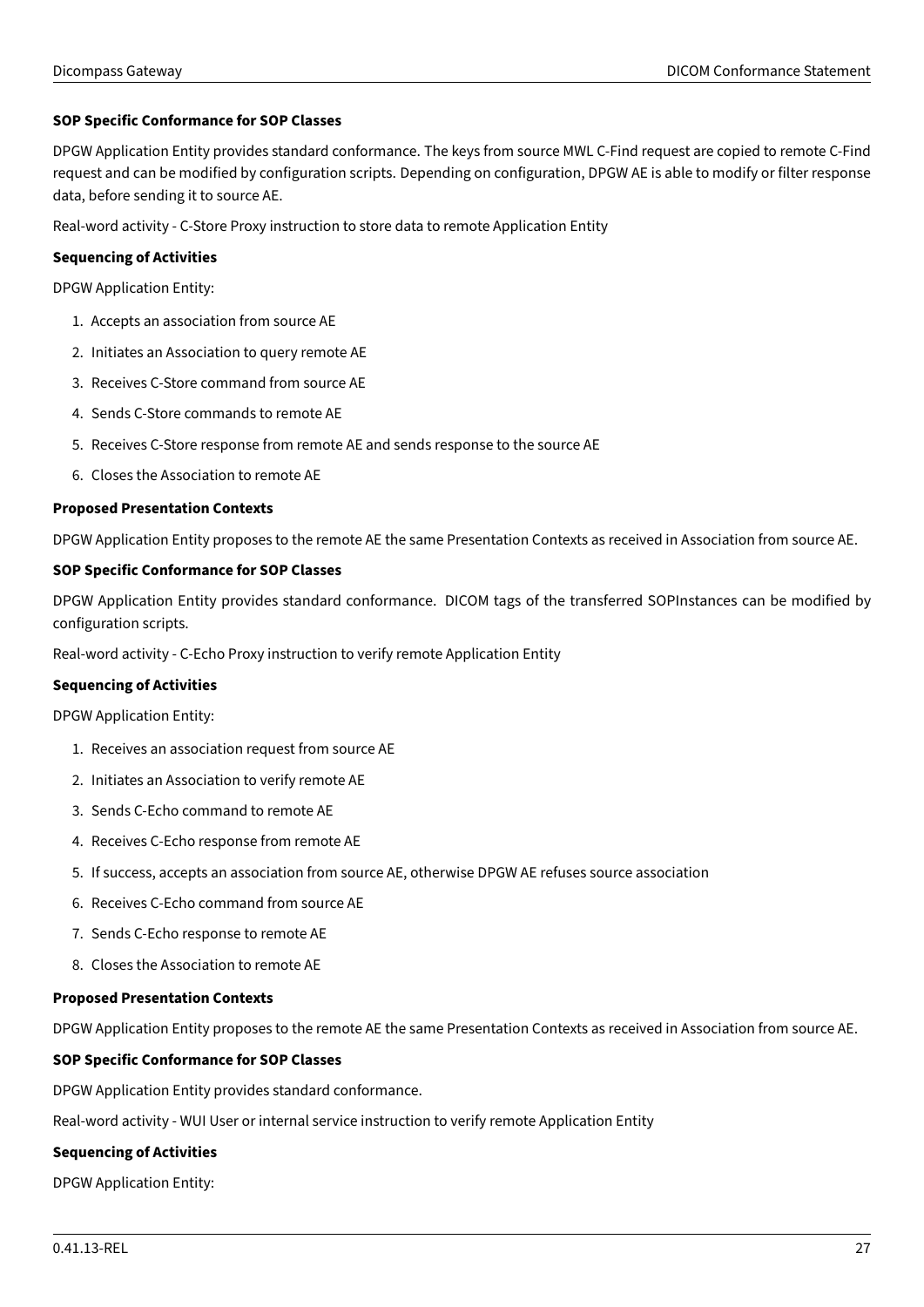- 1. Initiates an Association to verify remote AE
- 2. Sends C-Echo command to remote AE
- 3. Receives C-Echo response from remote AE
- 4. Closes the Association to remote AE

## <span id="page-27-0"></span>**Proposed Presentation Contexts**

**Table 17:** Proposed Presentation Context

| Abstract Syntax Name | Abstract Syntax UID | <b>Transfer Syntax</b>                         | Role       | Extended<br>Negotiation |
|----------------------|---------------------|------------------------------------------------|------------|-------------------------|
| Verification         | 1.2.840.10008.1.1   | Implicit VR Little Endian<br>1.2.840.10008.1.2 | <b>SCU</b> | None                    |

# **SOP Specific Conformance for SOP Classes**

DPGW Application Entity provides standard conformance.

**3.2.1.2.5 Association Acceptance Policy** DPGW Application Entity accepts associations from Application Entities registered in internal database. DPGW Application Entity accepts associations:

- to verify communication
- to query composite instances stored in internal database
- to query composite instances stored in other remote Application Entities (proxy)
- to retrieve SOP Instances stored in internal database
- to retrieve SOP Instances stored in other remote Application Entities (proxy)
- to store SOP Instances to the internal database
- to store SOP Instances to other remote Application Entities (proxy)
- to obtain Modality Worklist from internal database
- to obtain Modality Worklist from other remote Application Entities (proxy)
- to N-Create or N-Set MPPS

Real-word activity - communication verification request (C-Echo)

# **Sequencing of Activities**

The DPGW Application Entity accepts an association from remote AE to verify communication.

# <span id="page-27-1"></span>**Accepted Presentation Contexts**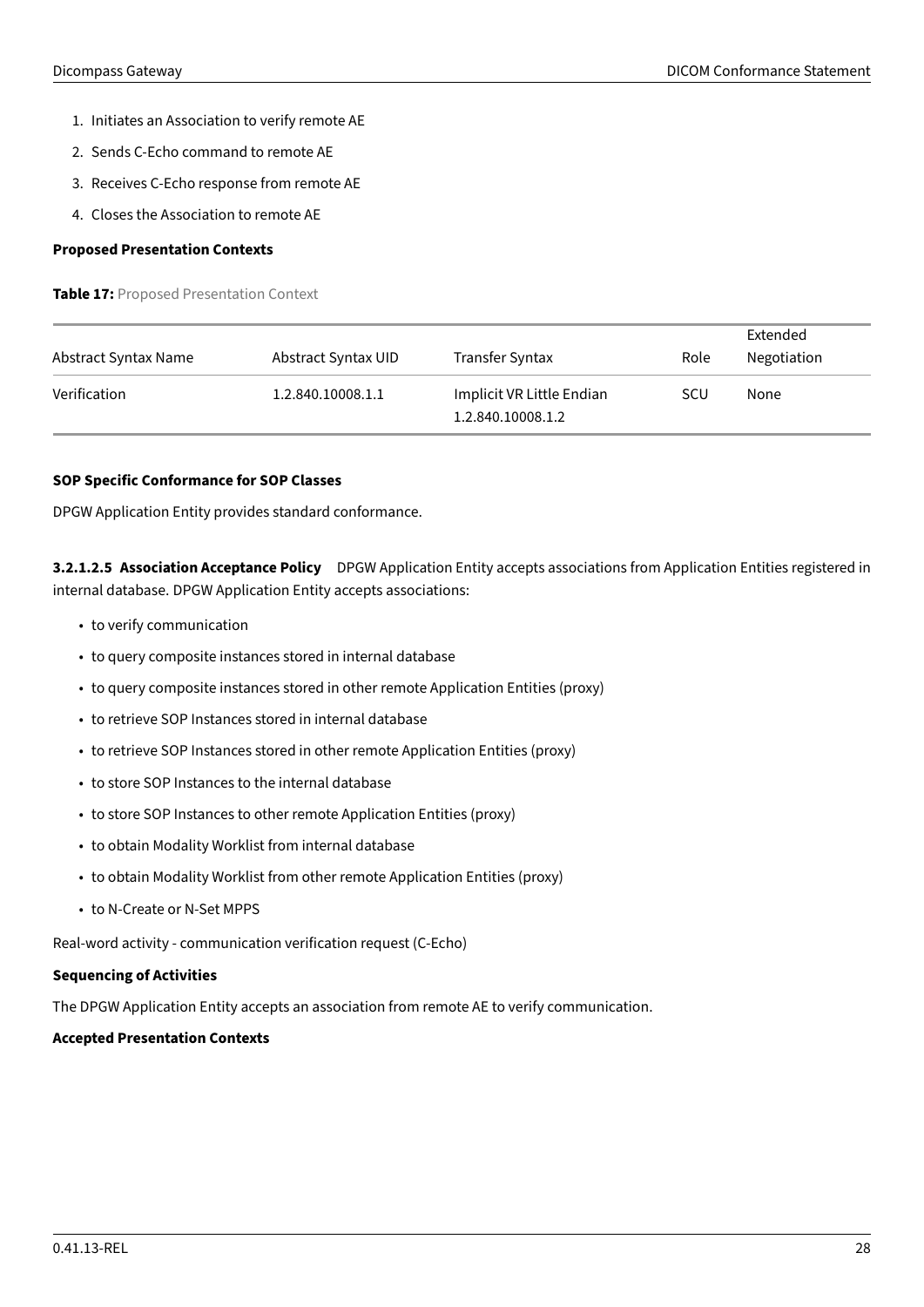**Table 18:** Accepted Presentation Context (C-Echo)

| Abstract Syntax Name | Abstract Syntax UID | Transfer Syntax                                | Role       | Extended<br>Negotiation |
|----------------------|---------------------|------------------------------------------------|------------|-------------------------|
| Verification         | 1.2.840.10008.1.1   | Implicit VR Little Endian<br>1.2.840.10008.1.2 | <b>SCP</b> | None                    |

# **SOP Specific Conformance for SOP Classes**

DPGW Application Entity provides standard conformance.

Real-word activity - Internal database Query request (C-Find)

#### **Sequencing of Activities**

DPGW Application Entity accepts an association from remote AE to query SOP Instances stored in internal database.

# <span id="page-28-0"></span>**Accepted Presentation Contexts**

**Table 19:** Accepted Presentation Contexts (C-Find)

|                                                         |                             |                                                            |            | Extended    |
|---------------------------------------------------------|-----------------------------|------------------------------------------------------------|------------|-------------|
| Abstract Syntax Name                                    | Abstract Syntax UID         | <b>Transfer Syntax</b>                                     | Role       | Negotiation |
| Patient Root Query/Retrieve<br>Information Model - FIND | 1.2.840.10008.5.1.4.1.2.1.1 | Implicit VR Little<br>Endian<br>1.2.840.10008.1.2          | <b>SCP</b> | None        |
| Patient Root Query/Retrieve<br>Information Model - FIND | 1.2.840.10008.5.1.4.1.2.1.1 | <b>Explicit VR Little</b><br>Endian<br>1.2.840.10008.1.2.1 | <b>SCP</b> | None        |
| Study Root Query/Retrieve Information<br>Model - FIND   | 1.2.840.10008.5.1.4.1.2.2.1 | Implicit VR Little<br>Endian<br>1.2.840.10008.1.2          | <b>SCP</b> | None        |
| Study Root Query/Retrieve Information<br>Model - FIND   | 1.2.840.10008.5.1.4.1.2.2.1 | <b>Explicit VR Little</b><br>Endian<br>1.2.840.10008.1.2.1 | <b>SCP</b> | None        |

DPGW Application Entity selects the first supported Transfer Syntax from the list of proposed Transfer Syntaxes in Presentation Context.

# **SOP Specific Conformance for SOP Classes**

DPGW Application Entity provides standard conformance.

Case sensitive/insensitive and diacritics sensitive/insensitive matching is configurable.

DPGW Application Entity limits the number of returned responses. The limit can be configured per level (PATIENT, STUDY, SERIES, IMAGE).

<span id="page-28-1"></span>DPGW Application Entity supports matching and returning following keys: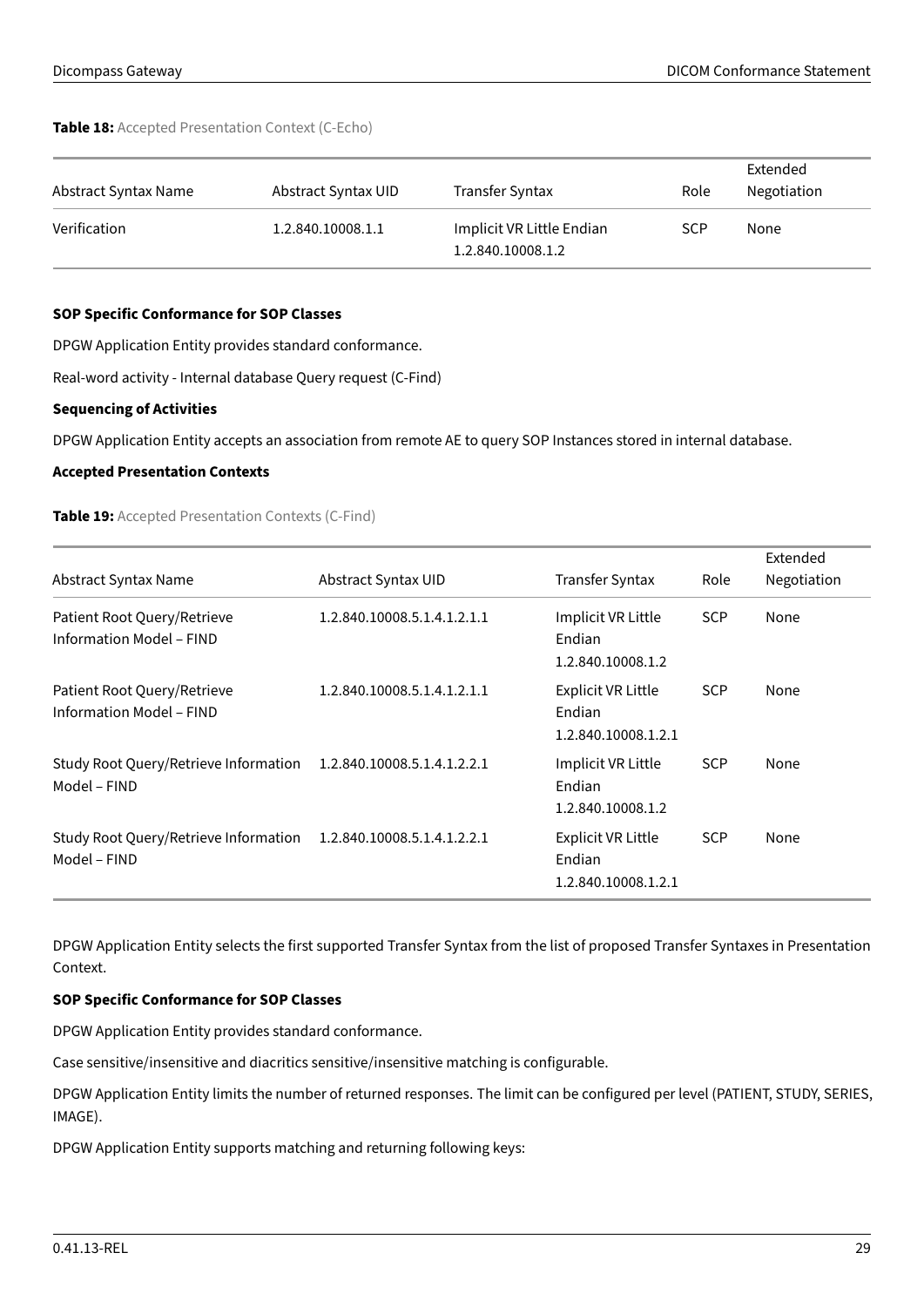# **Table 20:** Patient Root Information Model

| Level          | Attribute name                     | Tag          | Matching | Returned |
|----------------|------------------------------------|--------------|----------|----------|
| PATIENT        | Patient's Name                     | (0010, 0010) | yes      | yes      |
| PATIENT        | Patient ID                         | (0010, 0020) | yes      | yes      |
| <b>PATIENT</b> | Patient's Birth Date               | (0010, 0030) | yes      | yes      |
| PATIENT        | Patient's Birth Time               | (0010, 0032) | yes      | yes      |
| PATIENT        | Patient's Sex                      | (0010, 0040) | yes      | yes      |
| PATIENT        | Number of Patient Related Studies  | (0020, 1200) | no       | yes      |
| <b>STUDY</b>   | <b>Study Date</b>                  | (0008, 0020) | yes      | yes      |
| <b>STUDY</b>   | <b>Study Time</b>                  | (0008, 0030) | yes      | yes      |
| <b>STUDY</b>   | <b>Accession Number</b>            | (0008, 0050) | yes      | yes      |
| <b>STUDY</b>   | Modalities in Study                | (0008, 0061) | yes      | yes      |
| <b>STUDY</b>   | <b>Institution Name</b>            | (0008, 0080) | yes      | yes      |
| <b>STUDY</b>   | Referring Physician's Name         | (0008, 0090) | yes      | yes      |
| <b>STUDY</b>   | <b>Study Description</b>           | (0008, 1030) | yes      | yes      |
| <b>STUDY</b>   | Study Instance UID                 | (0020, 000D) | yes      | yes      |
| <b>STUDY</b>   | Study ID                           | (0020, 0010) | yes      | yes      |
| <b>STUDY</b>   | Number of Study Related Series     | (0020, 1206) | no       | yes      |
| <b>STUDY</b>   | Number of Study Related Instances  | (0020, 1208) | no       | yes      |
| <b>SERIES</b>  | Series Date                        | (0008, 0021) | no       | yes      |
| <b>SERIES</b>  | Series Time                        | (0008, 0031) | no       | yes      |
| <b>SERIES</b>  | Modality                           | (0008, 0060) | yes      | yes      |
| <b>SERIES</b>  | Series Description                 | (0008, 103E) | yes      | yes      |
| <b>SERIES</b>  | <b>Body Part Examined</b>          | (0018, 0015) | no       | yes      |
| <b>SERIES</b>  | Performing Physician's Name        | (0008, 1050) | no       | yes      |
| <b>SERIES</b>  | <b>Patient Position</b>            | (0018, 5100) | no       | yes      |
| <b>SERIES</b>  | Series Instance UID                | (0020,000E)  | yes      | yes      |
| <b>SERIES</b>  | Series Number                      | (0020, 0011) | yes      | yes      |
| <b>SERIES</b>  | Number of Series Related Instances | (0020, 1209) | no       | yes      |
| <b>SERIES</b>  | <b>Performed Station AETitle</b>   | (0040, 0241) | yes      | yes      |
| <b>IMAGE</b>   | Transfer Syntax UID                | (0002, 0010) | no       | yes      |
| IMAGE          | Image Type                         | (0008,0008)  | no       | yes      |
| <b>IMAGE</b>   | <b>SOP Class UID</b>               | (0008, 0016) | yes      | yes      |
| <b>IMAGE</b>   | SOP Instance UID                   | (0008, 0018) | yes      | yes      |
| <b>IMAGE</b>   | Instance Number                    | (0020, 0013) | yes      | yes      |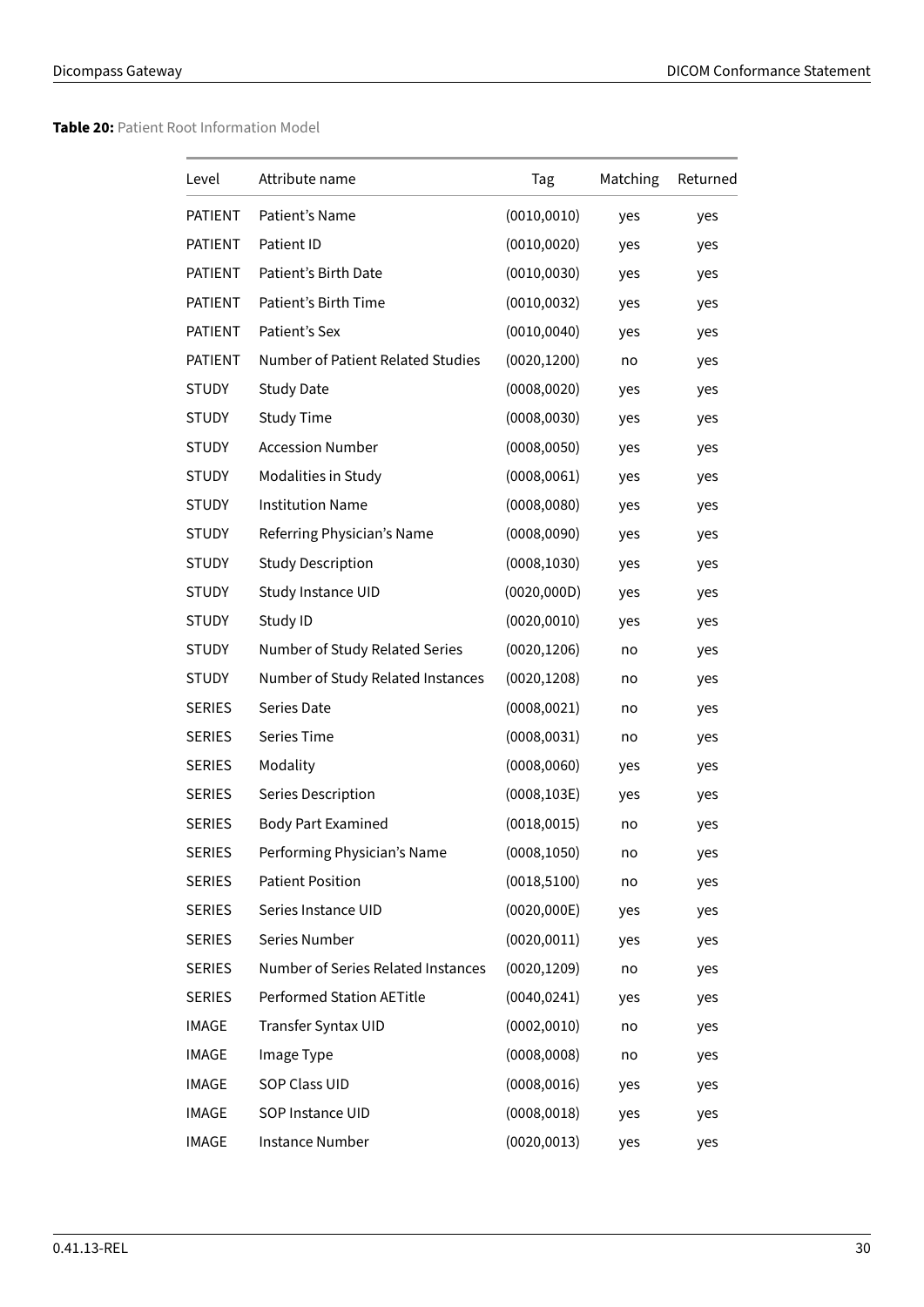| Level | Attribute name   | Tag         | Matching Returned |     |
|-------|------------------|-------------|-------------------|-----|
| IMAGE | Number Of Frames | (0028,0008) | no                | ves |

# <span id="page-30-0"></span>**Table 21:** Study Root Information Model

| Level         | Attribute name                     | Tag          | Matching | Returned |
|---------------|------------------------------------|--------------|----------|----------|
| STUDY         | <b>Study Date</b>                  | (0008, 0020) | yes      | yes      |
| <b>STUDY</b>  | <b>Study Time</b>                  | (0008, 0030) | yes      | yes      |
| <b>STUDY</b>  | <b>Accession Number</b>            | (0008, 0050) | yes      | yes      |
| <b>STUDY</b>  | Modalities in Study                | (0008, 0061) | yes      | yes      |
| <b>STUDY</b>  | <b>Institution Name</b>            | (0008, 0080) | yes      | yes      |
| <b>STUDY</b>  | Referring Physician's Name         | (0008,0090)  | yes      | yes      |
| STUDY         | <b>Study Description</b>           | (0008, 1030) | yes      | yes      |
| <b>STUDY</b>  | Study Instance UID                 | (0020, 000D) | yes      | yes      |
| <b>STUDY</b>  | Study ID                           | (0020, 0010) | yes      | yes      |
| <b>STUDY</b>  | Number of Study Related Series     | (0020, 1206) | no       | yes      |
| <b>STUDY</b>  | Number of Study Related Instances  | (0020, 1208) | no       | yes      |
| <b>SERIES</b> | Series Date                        | (0008, 0021) | no       | yes      |
| <b>SERIES</b> | <b>Series Time</b>                 | (0008, 0031) | no       | yes      |
| <b>SERIES</b> | Modality                           | (0008, 0060) | yes      | yes      |
| <b>SERIES</b> | Series Description                 | (0008, 103E) | yes      | yes      |
| <b>SERIES</b> | <b>Body Part Examined</b>          | (0018, 0015) | no       | yes      |
| <b>SERIES</b> | Performing Physician's Name        | (0008, 1050) | no       | yes      |
| <b>SERIES</b> | <b>Patient Position</b>            | (0018, 5100) | no       | yes      |
| <b>SERIES</b> | Series Instance UID                | (0020,000E)  | yes      | yes      |
| <b>SERIES</b> | Series Number                      | (0020, 0011) | yes      | yes      |
| <b>SERIES</b> | Number of Series Related Instances | (0020, 1209) | no       | yes      |
| <b>SERIES</b> | <b>Performed Station AETitle</b>   | (0040, 0241) | yes      | yes      |
| IMAGE         | Transfer Syntax UID                | (0002, 0010) | no       | yes      |
| <b>IMAGE</b>  | Image Type                         | (0008,0008)  | no       | yes      |
| <b>IMAGE</b>  | <b>SOP Class UID</b>               | (0008, 0016) | yes      | yes      |
| <b>IMAGE</b>  | SOP Instance UID                   | (0008, 0018) | yes      | yes      |
| <b>IMAGE</b>  | <b>Instance Number</b>             | (0020, 0013) | yes      | yes      |
| <b>IMAGE</b>  | Number Of Frames                   | (0028,0008)  | no       | yes      |

<span id="page-30-1"></span>Status codes returned to the source application entity: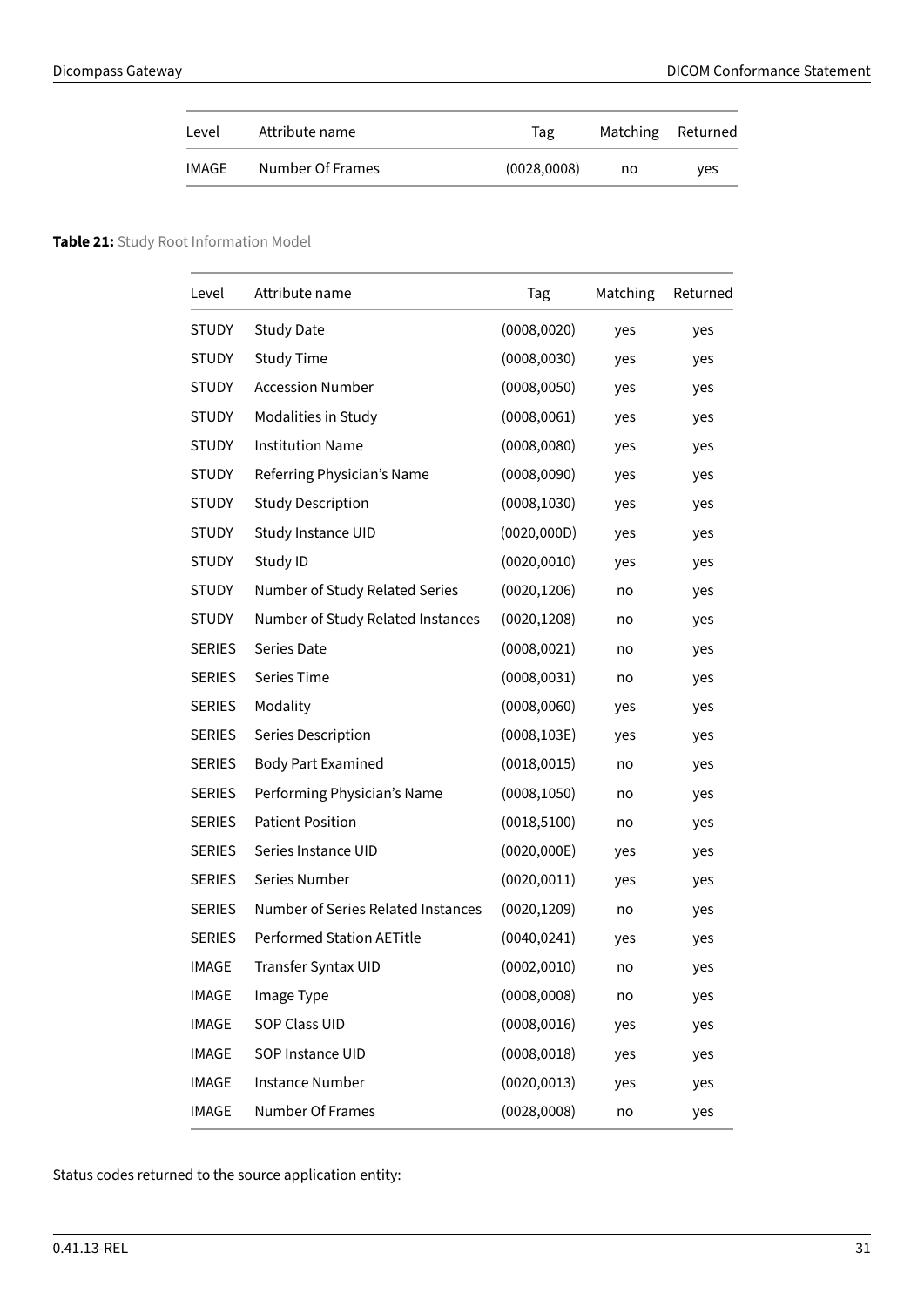# **Table 22:** C-FIND Response Status

|                       |                                                                                                         | Error            |                                                                                                                                                                                                                                                                                    |
|-----------------------|---------------------------------------------------------------------------------------------------------|------------------|------------------------------------------------------------------------------------------------------------------------------------------------------------------------------------------------------------------------------------------------------------------------------------|
| <b>Service Status</b> | <b>Further Meaning</b>                                                                                  | Code             | Reason                                                                                                                                                                                                                                                                             |
| <b>Success</b>        | <b>Success</b>                                                                                          | 0000             | Matching is complete. No final Identifier is supplied.                                                                                                                                                                                                                             |
| Refused               | <b>Out of Resources</b>                                                                                 | A700             | System reached the limit in disk space or memory usage.<br>Error message is printed to the application log.                                                                                                                                                                        |
| ResultLimitExceeded   | Configured result limit<br>exceeded                                                                     | C001             | Results would return more items than configured limit.                                                                                                                                                                                                                             |
| Cancel                | Matching terminated due to<br>Cancel request                                                            | FE00             | The C-FIND SCU sent a Cancel Request. This has been<br>acknowledged and the search for matches has been<br>halted.                                                                                                                                                                 |
| Pending               | Matches are continuing -<br><b>Current Match is supplied</b><br>and any Optional Keys were<br>supported | FF <sub>00</sub> | Indicates that the search for further matches is continuing.<br>This is returned when each successful match is returned<br>and when further matches are forthcoming. This status<br>code is returned if all Optional keys in the query identifier<br>are actually supported.       |
| Pending - Warning     | Matches are continuing -<br>Warning that one or more<br>Optional Keys were not<br>supported             | FF01             | Indicates that the search for further matches is continuing.<br>This is returned when each successful match is returned<br>and when further matches are forthcoming. This status<br>code is returned if there are Optional keys in the query<br>identifier that are not supported. |

Real-word activity - Proxy Query request (C-Find)

DPGW Application Entity accepts an association from source AE and initiates an Association to one or more remote AEs. C-Find requests from source AE are forwarded to remote AEs. Responses from remote AEs are subsequently collected or filtered and then sent back to source AE. Keys in forwarded C-Find command can be modified by configuration scripts.

# **Sequencing of Activities**

DPGW Application Entity:

- 1. Accepts an association from source AE
- 2. Initiates an Association to query remote AEs
- 3. Receives C-Find request from source AE
- 4. Sends C-Find request to remote AE
- 5. Receives C-Find responses from remote AEs and sends responses to the source AE
- 6. Closes the Association to remote AE

# <span id="page-31-0"></span>**Accepted Presentation Contexts**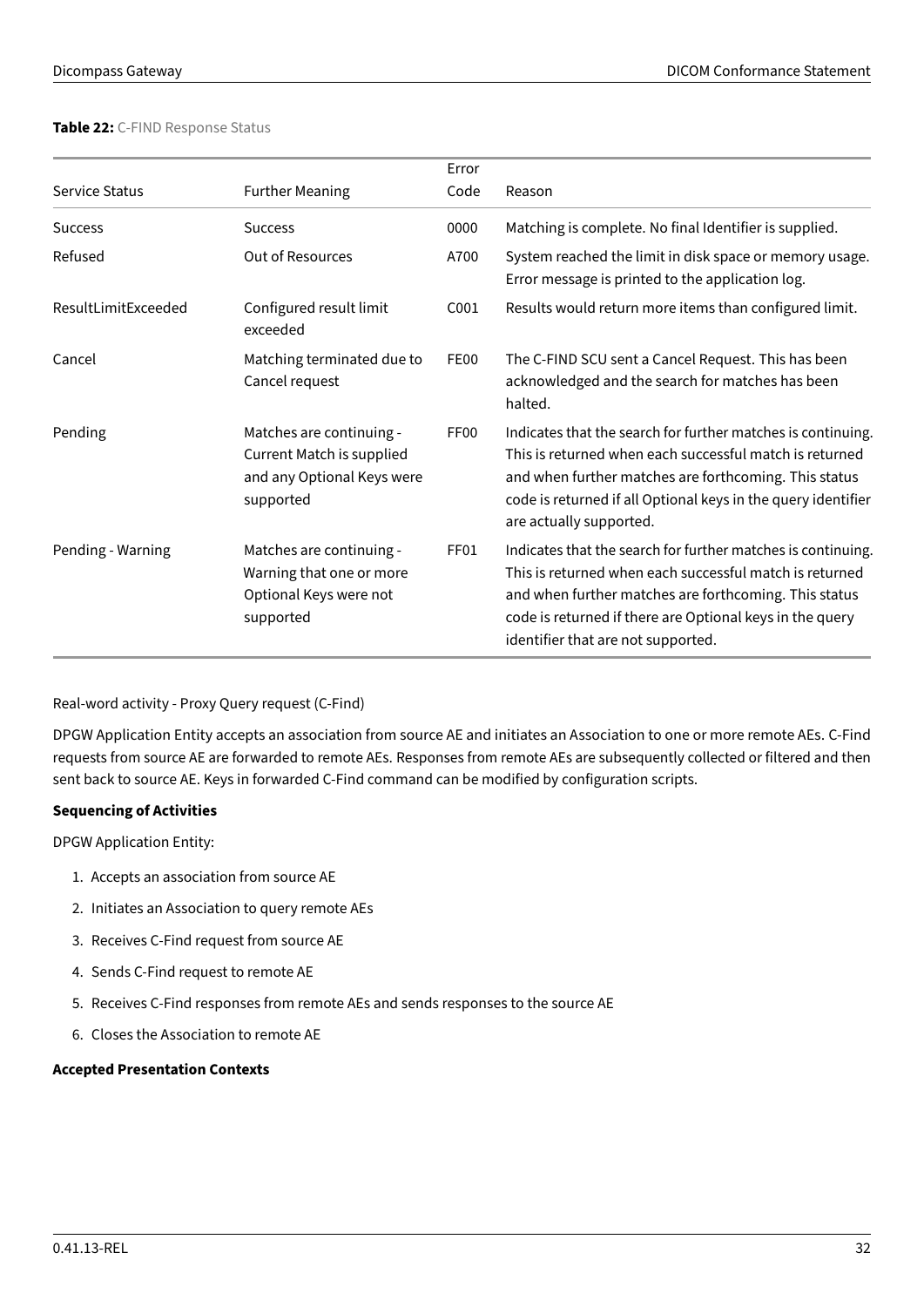# **Table 23:** Accepted Presentation Contexts (C-Find)

|                                                              |                             |                                                            |            | Extended    |
|--------------------------------------------------------------|-----------------------------|------------------------------------------------------------|------------|-------------|
| Abstract Syntax Name                                         | Abstract Syntax UID         | <b>Transfer Syntax</b>                                     | Role       | Negotiation |
| Patient Root Query/Retrieve<br>Information Model - FIND      | 1.2.840.10008.5.1.4.1.2.1.1 | Implicit VR Little<br>Endian<br>1.2.840.10008.1.2          | <b>SCP</b> | None        |
| Patient Root Query/Retrieve<br>Information Model - FIND      | 1.2.840.10008.5.1.4.1.2.1.1 | <b>Explicit VR Little</b><br>Endian<br>1.2.840.10008.1.2.1 | <b>SCP</b> | None        |
| Study Root Query/Retrieve<br><b>Information Model - FIND</b> | 1.2.840.10008.5.1.4.1.2.2.1 | Implicit VR Little<br>Endian<br>1.2.840.10008.1.2          | <b>SCP</b> | None        |
| Study Root Query/Retrieve<br><b>Information Model - FIND</b> | 1.2.840.10008.5.1.4.1.2.2.1 | <b>Explicit VR Little</b><br>Endian<br>1.2.840.10008.1.2.1 | <b>SCP</b> | None        |

DPGW Application Entity selects the first supported Transfer Syntax from the list of proposed Transfer Syntaxes in Presentation Context.

# **SOP Specific Conformance for SOP Classes**

DPGW Application Entity provides standard conformance.

<span id="page-32-0"></span>Status codes returned to the source application entity:

#### **Table 24:** C-FIND Response Status

|                                           |                                                                                                                | Error |                                                                                                                  |
|-------------------------------------------|----------------------------------------------------------------------------------------------------------------|-------|------------------------------------------------------------------------------------------------------------------|
| <b>Service Status</b>                     | <b>Further Meaning</b>                                                                                         | Code  | Reason                                                                                                           |
| <b>Success</b>                            | <b>Success</b>                                                                                                 | 0000  | Matching is complete. No<br>final Identifier is supplied.                                                        |
| Refused                                   | <b>Out of Resources</b>                                                                                        | A700  | System reached the limit in<br>disk space or memory usage.<br>Error message is output to<br>the application log. |
| ResultLimitExceeded                       | Configured result limit<br>exceeded                                                                            | C001  | Results would return more<br>items than configured limit.                                                        |
| PartialResultSomeArchiveNotAvailable      | Some archive behind DICOM<br>proxy not available. The<br>result may be incomplete.                             | C002  | Some archive behind DICOM<br>proxy not available.                                                                |
| PartialResultLimitExceededFromSomeArchive | Some archive behind DICOM<br>proxy returned "result limit<br>exceeded" error. The result<br>may be incomplete. | C003  | Some archive behind DICOM<br>proxy returned "result limit<br>exceeded" error.                                    |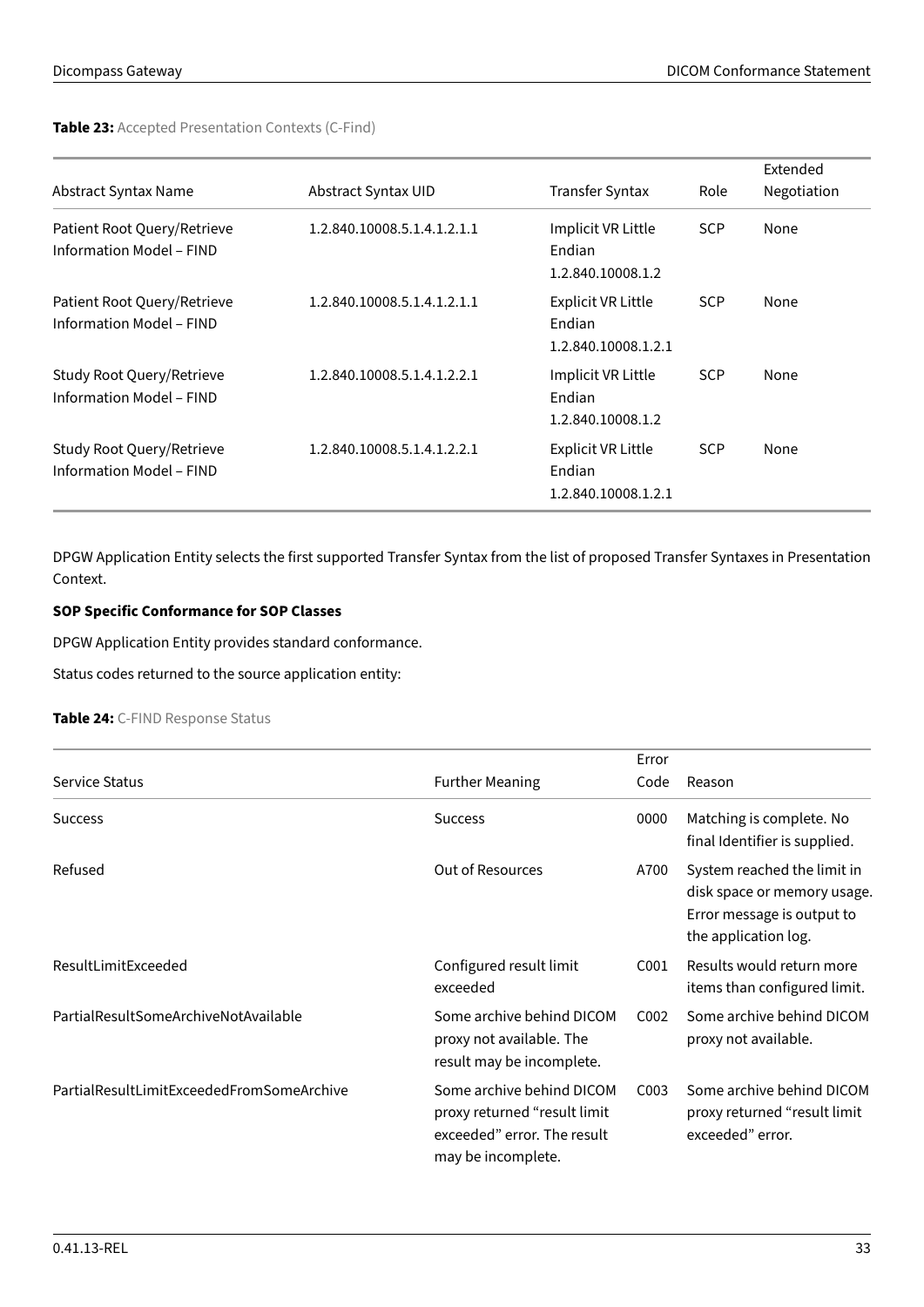|                                      |                                                                                                         | Error            |                                                                                                                                                                                                                                                                                             |
|--------------------------------------|---------------------------------------------------------------------------------------------------------|------------------|---------------------------------------------------------------------------------------------------------------------------------------------------------------------------------------------------------------------------------------------------------------------------------------------|
| <b>Service Status</b>                | <b>Further Meaning</b>                                                                                  | Code             | Reason                                                                                                                                                                                                                                                                                      |
| PartialResultGetErrorFromSomeArchive | Some archive behind DICOM<br>proxy returned error. The<br>result may be incomplete.                     | C004             | Some archive behind DICOM<br>proxy returned error.                                                                                                                                                                                                                                          |
| Cancel                               | Matching terminated due to<br>Cancel request                                                            | FE00             | The C-FIND SCU sent a<br>Cancel Request. This has<br>been acknowledged and the<br>search for matches has been<br>halted.                                                                                                                                                                    |
| Pending                              | Matches are continuing -<br><b>Current Match is supplied</b><br>and any Optional Keys were<br>supported | FF <sub>00</sub> | Indicates that the search for<br>further matches is<br>continuing. This is returned<br>when each successful match<br>is returned and when further<br>matches are forthcoming.<br>This status code is returned if<br>all Optional keys in the query<br>identifier are actually<br>supported. |

Real-word activity - Internal database Retrieve request (C-Move)

DPGW Application Entity accepts an association from source AE to retrieve SOP Instances stored in internal database by C-Move.

# **Sequencing of Activities**

DPGW Application Entity:

- 1. Accepts an association from source AE
- 2. Receives C-Move request from source AE
- 3. Collects SOP Instances matching the request
- 4. Initiates an C-Store Association to destination AE
- 5. Sends SOP Instances to destination AE
- 6. Sends C-Move responses to source AE for every C-Store operation
- 7. Close Association to destination AE

# <span id="page-33-0"></span>**Accepted Presentation Contexts**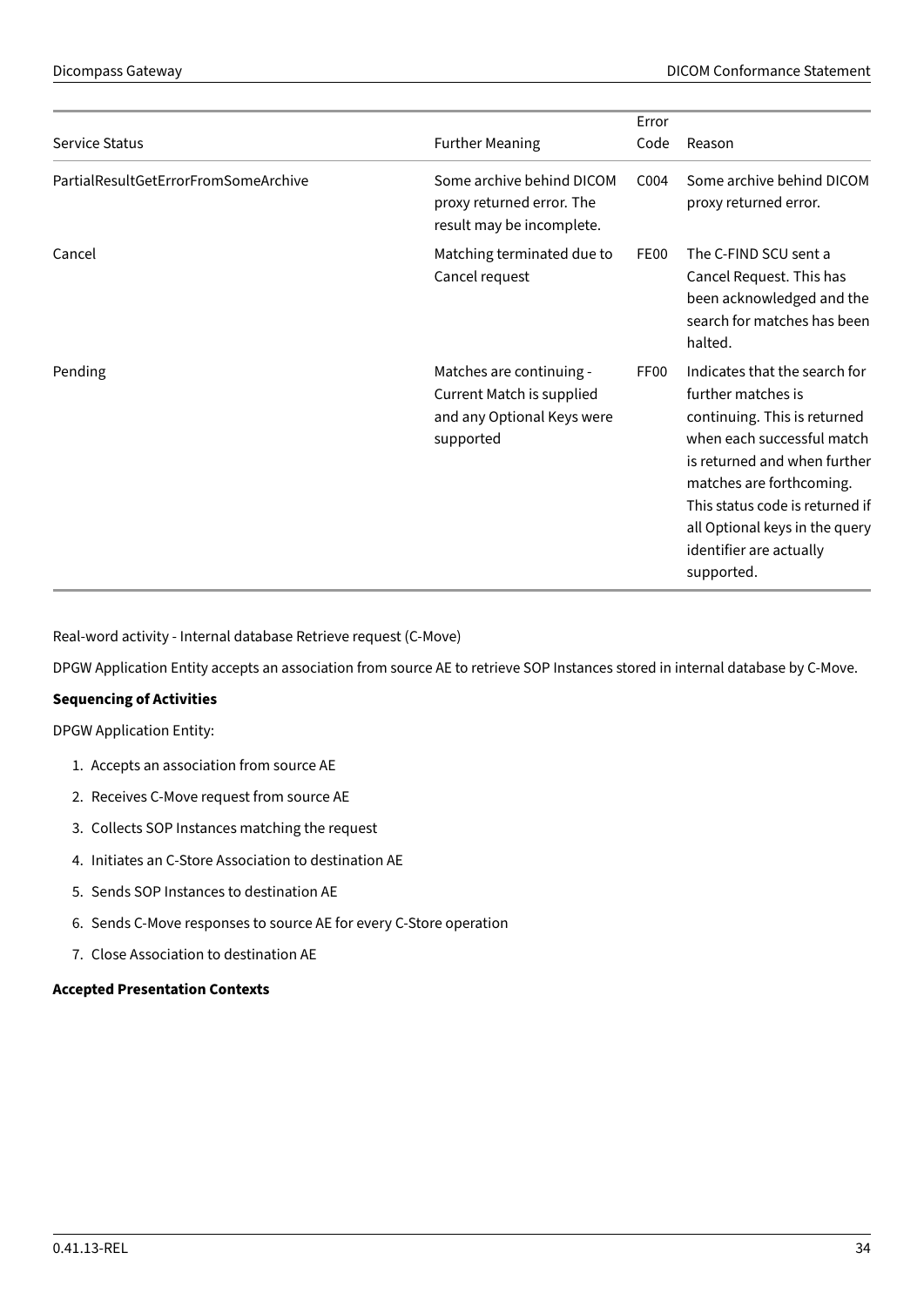**Table 25:** Accepted Presentation Contexts (C-Move)

| Abstract Syntax Name                                         | Abstract Syntax UID         | <b>Transfer Syntax</b>                                     | Role       | Extended<br>Negotiation |
|--------------------------------------------------------------|-----------------------------|------------------------------------------------------------|------------|-------------------------|
| Patient Root Query/Retrieve<br>Information Model - MOVE      | 1.2.840.10008.5.1.4.1.2.1.2 | Implicit VR Little<br>Endian<br>1.2.840.10008.1.2          | <b>SCP</b> | None                    |
| Patient Root Query/Retrieve<br>Information Model - MOVE      | 1.2.840.10008.5.1.4.1.2.1.2 | <b>Explicit VR Little</b><br>Endian<br>1.2.840.10008.1.2.1 | <b>SCP</b> | None                    |
| Study Root Query/Retrieve<br><b>Information Model - MOVE</b> | 1.2.840.10008.5.1.4.1.2.2.2 | Implicit VR Little<br>Endian<br>1.2.840.10008.1.2          | <b>SCP</b> | None                    |
| Study Root Query/Retrieve<br><b>Information Model - MOVE</b> | 1.2.840.10008.5.1.4.1.2.2.2 | <b>Explicit VR Little</b><br>Endian<br>1.2.840.10008.1.2.1 | <b>SCP</b> | None                    |

DPGW Application Entity selects the first supported Transfer Syntax from the list of proposed Transfer Syntaxes in Presentation Context.

# **SOP Specific Conformance for SOP Classes**

DPGW Application Entity provides standard conformance.

Case sensitive/insensitive and diacritics sensitive/insensitive matching is configurable.

DPGW Application Entity limits the number of returned responses. The limit can be configured per level (PATIENT, STUDY, SERIES, IMAGE).

<span id="page-34-0"></span>DPGW Application Entity supports matching following keys:

# **Table 26:** Patient Root Information Model

| Level          | Attribute name             | Tag          |
|----------------|----------------------------|--------------|
| <b>PATIENT</b> | Patient's Name             | (0010, 0010) |
| <b>PATIFNT</b> | Patient ID                 | (0010, 0020) |
| PATIFNT        | Patient's Birth Date       | (0010, 0030) |
| <b>PATIFNT</b> | Patient's Birth Time       | (0010, 0032) |
| <b>PATIFNT</b> | Patient's Sex              | (0010, 0040) |
| <b>STUDY</b>   | Study Date                 | (0008, 0020) |
| <b>STUDY</b>   | <b>Study Time</b>          | (0008, 0030) |
| <b>STUDY</b>   | <b>Accession Number</b>    | (0008, 0050) |
| <b>STUDY</b>   | Modalities in Study        | (0008, 0061) |
| <b>STUDY</b>   | <b>Institution Name</b>    | (0008,0080)  |
| <b>STUDY</b>   | Referring Physician's Name | (0008, 0090) |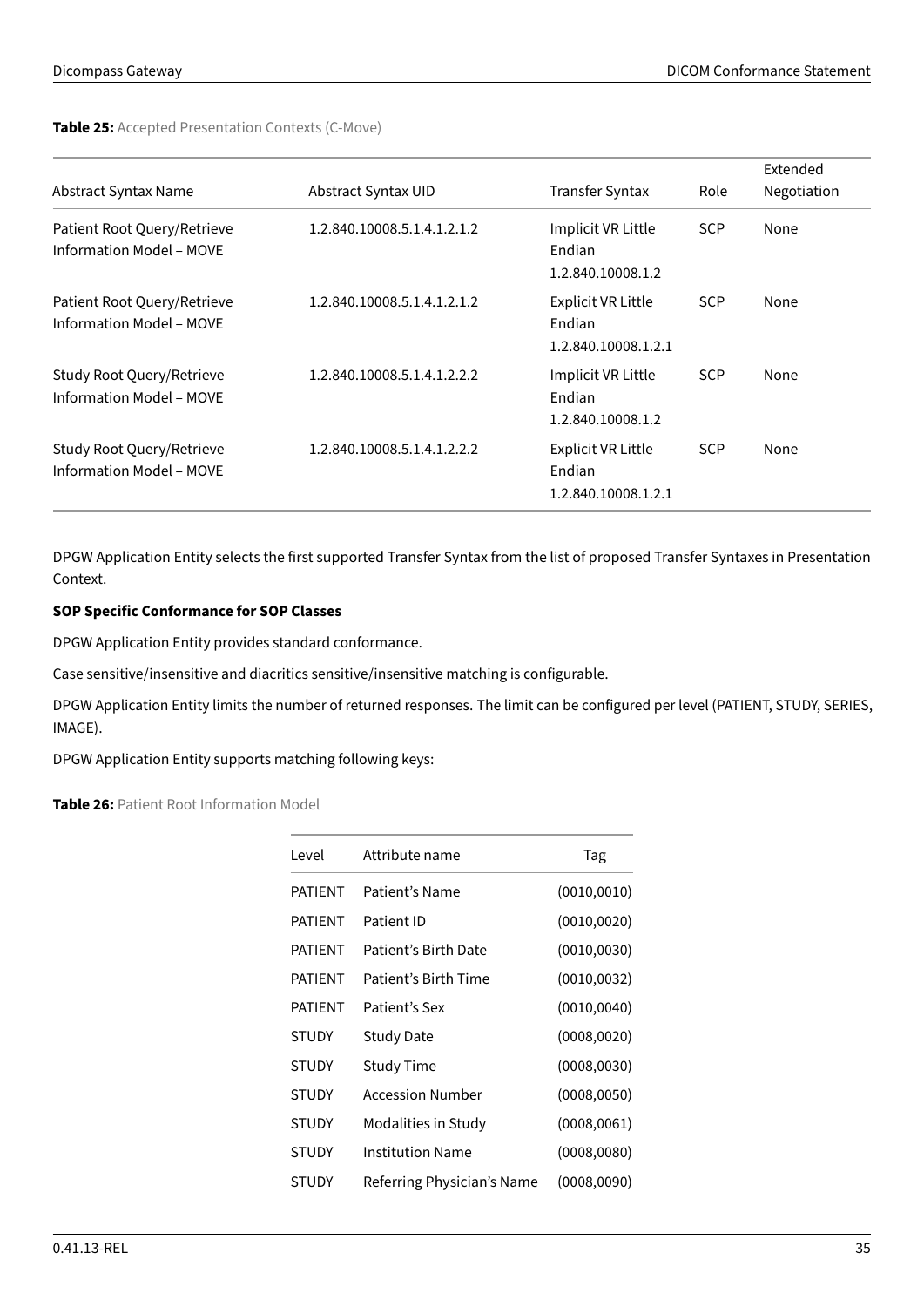| Level         | Attribute name            | Tag          |
|---------------|---------------------------|--------------|
| STUDY         | <b>Study Description</b>  | (0008, 1030) |
| <b>STUDY</b>  | Study Instance UID        | (0020, 000D) |
| <b>STUDY</b>  | Study ID                  | (0020, 0010) |
| <b>SERIES</b> | Modality                  | (0008, 0060) |
| <b>SERIES</b> | Series Description        | (0008, 103E) |
| <b>SERIES</b> | Series Instance UID       | (0020,000E)  |
| <b>SERIES</b> | Series Number             | (0020, 0011) |
| <b>SERIES</b> | Performed Station AETitle | (0040, 0241) |
| IMAGE         | <b>SOP Class UID</b>      | (0008, 0016) |
| IMAGE         | SOP Instance UID          | (0008, 0018) |
| IMAGE         | Instance Number           | (0020, 0013) |

# <span id="page-35-0"></span>**Table 27:** Study Root Information Model

| Attribute name                   | Tag          |
|----------------------------------|--------------|
| <b>Study Date</b>                | (0008, 0020) |
| Study Time                       | (0008, 0030) |
| <b>Accession Number</b>          | (0008, 0050) |
| Modalities in Study              | (0008, 0061) |
| <b>Institution Name</b>          | (0008, 0080) |
| Referring Physician's Name       | (0008, 0090) |
| <b>Study Description</b>         | (0008, 1030) |
| Study Instance UID               | (0020, 000D) |
| Study ID                         | (0020, 0010) |
| Modality                         | (0008, 0060) |
| Series Description               | (0008, 103E) |
| Series Instance UID              | (0020, 000E) |
| Series Number                    | (0020, 0011) |
| <b>Performed Station AETitle</b> | (0040, 0241) |
| <b>SOP Class UID</b>             | (0008, 0016) |
| SOP Instance UID                 | (0008, 0018) |
| Instance Number                  | (0020, 0013) |
|                                  |              |

<span id="page-35-1"></span>Status codes returned to the source application entity: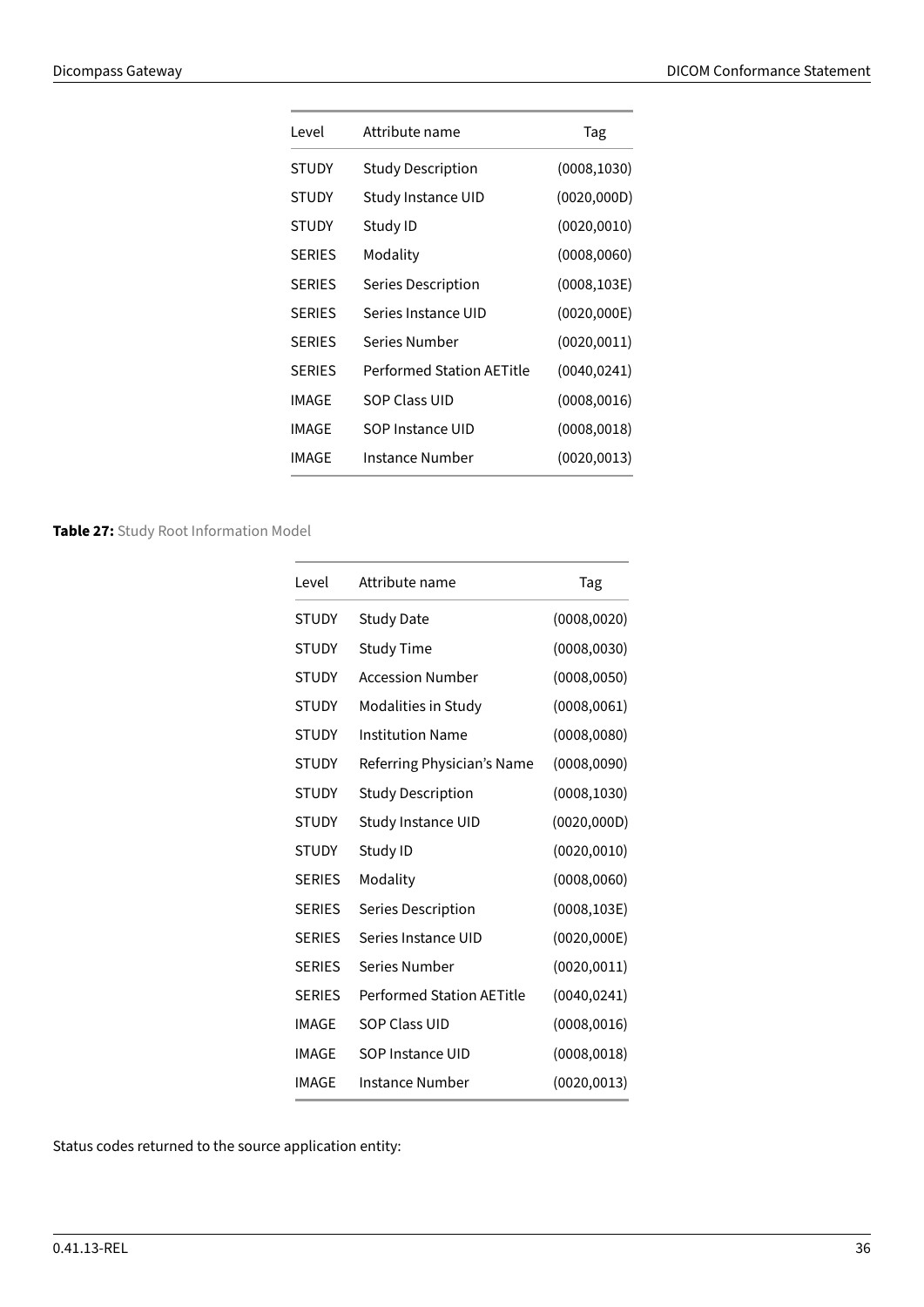#### **Table 28:** C-Move Response Status

|                     |                                                                                               | Error            |                                                                                                                                                                                                                                                                                       |
|---------------------|-----------------------------------------------------------------------------------------------|------------------|---------------------------------------------------------------------------------------------------------------------------------------------------------------------------------------------------------------------------------------------------------------------------------------|
| Service Status      | <b>Further Meaning</b>                                                                        | Code             | Reason                                                                                                                                                                                                                                                                                |
| <b>Success</b>      | <b>Success</b>                                                                                | 0000             | Matching is complete. No final Identifier is<br>supplied.                                                                                                                                                                                                                             |
| Refused             | <b>Out of Resources</b>                                                                       | A700             | System reached the limit in disk space or<br>memory usage. Error message is output to the<br>application log.                                                                                                                                                                         |
| ResultLimitExceeded | Configured result limit exceeded                                                              | C001             | Results would return more items than<br>configured limit.                                                                                                                                                                                                                             |
| Cancel              | Matching terminated due to Cancel<br>request                                                  | <b>FE00</b>      | The C-Move SCU sent a Cancel Request. This<br>has been acknowledged and the search for<br>matches has been halted.                                                                                                                                                                    |
| Pending             | Matches are continuing - Current<br>Match is supplied and any Optional<br>Keys were supported | FF <sub>00</sub> | Indicates that the search for further matches is<br>continuing. This is returned when each<br>successful match is returned and when further<br>matches are forthcoming. This status code is<br>returned if all Optional keys in the query<br>identifier are actually supported.       |
| Pending - Warning   | Matches are continuing - Warning<br>that one or more Optional Keys<br>were not supported      | FF01             | Indicates that the search for further matches is<br>continuing. This is returned when each<br>successful match is returned and when further<br>matches are forthcoming. This status code is<br>returned if there are Optional keys in the query<br>identifier that are not supported. |

Real-word activity - Proxy Retrieve request (C-Move)

DPGW Application Entity accepts an association from source AE to retrieve SOP Instances stored in one or more remote AEs. C-Move requests from source AE are forwarded to remote AEs. Responses from remote AEs are collected and sent back to source AE. Keys in forwarded C-Move command can be modified by configuration scripts. SOP Instances stored from remote AEs are routed to destination AE.

# **Sequencing of Activities**

DPGW Application Entity:

- 1. Accepts an association from source AE
- 2. Initiates an Association to remote AEs
- 3. Receives C-Move request from source AE
- 4. Forwards C-Move request to remote AEs
- 5. Retrieves and collects C-Move responses from remote AEs and sends them back to source AE
- 6. Accepts C-Store Associations from remote AEs
- 7. Initiates a C-Store Association to destination AE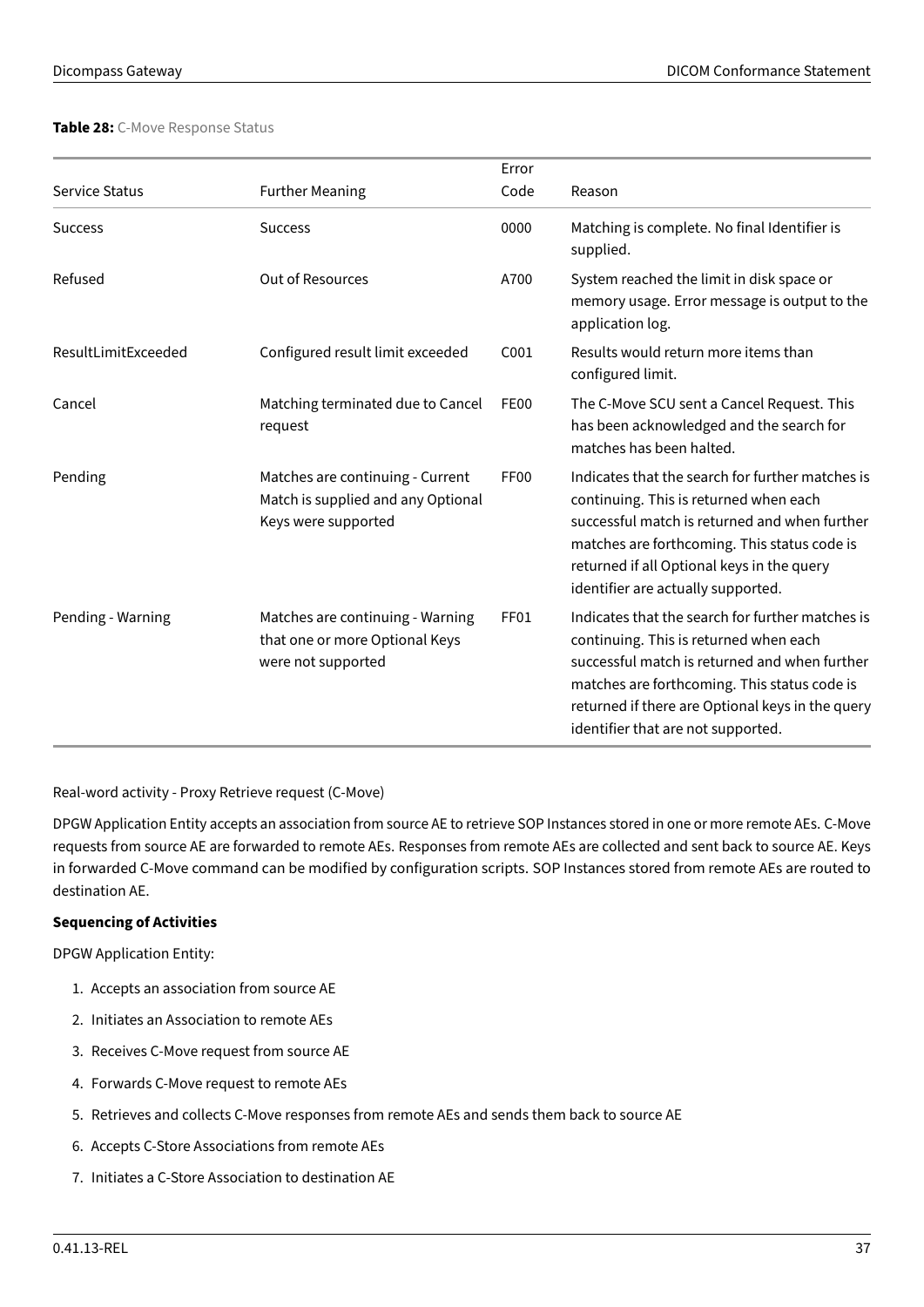- 8. Forwards C-Store commands from remote AEs to destination AE
- 9. Closes Association to destination AE
- 10. Closes Associations to remote AEs

#### <span id="page-37-0"></span>**Accepted Presentation Contexts**

**Table 29:** Accepted Presentation Contexts (C-Move)

|                                                                |                             |                                                            |            | Extended    |
|----------------------------------------------------------------|-----------------------------|------------------------------------------------------------|------------|-------------|
| Abstract Syntax Name                                           | Abstract Syntax UID         | <b>Transfer Syntax</b>                                     | Role       | Negotiation |
| Patient Root Query/Retrieve<br><b>Information Model - MOVE</b> | 1.2.840.10008.5.1.4.1.2.1.2 | Implicit VR Little<br>Endian<br>1.2.840.10008.1.2          | <b>SCP</b> | None        |
| Patient Root Query/Retrieve<br><b>Information Model - MOVE</b> | 1.2.840.10008.5.1.4.1.2.1.2 | <b>Explicit VR Little</b><br>Endian<br>1.2.840.10008.1.2.1 | <b>SCP</b> | None        |
| Study Root Query/Retrieve<br>Information Model - MOVE          | 1.2.840.10008.5.1.4.1.2.2.2 | Implicit VR Little<br>Endian<br>1.2.840.10008.1.2          | <b>SCP</b> | None        |
| Study Root Query/Retrieve<br>Information Model - MOVE          | 1.2.840.10008.5.1.4.1.2.2.2 | <b>Explicit VR Little</b><br>Endian<br>1.2.840.10008.1.2.1 | <b>SCP</b> | None        |

DPGW Application Entity selects the first supported Transfer Syntax from the list of proposed Transfer Syntaxes in Presentation Context.

# **SOP Specific Conformance for SOP Classes**

DPGW Application Entity provides standard conformance.

<span id="page-37-1"></span>Status codes returned to the source application entity:

#### **Table 30:** C-Move Response Status

|                     |                                              | Error            |                                                                                                                    |
|---------------------|----------------------------------------------|------------------|--------------------------------------------------------------------------------------------------------------------|
| Service Status      | <b>Further Meaning</b>                       | Code             | Reason                                                                                                             |
| <b>Success</b>      | <b>Success</b>                               | 0000             | Matching is complete. No final Identifier is<br>supplied.                                                          |
| Refused             | Out of Resources                             | A700             | System reached the limit in disk space or<br>memory usage. Error message is output to the<br>application log.      |
| ResultLimitExceeded | Configured result limit exceeded             | C <sub>001</sub> | Results would return more items than<br>configured limit.                                                          |
| Cancel              | Matching terminated due to Cancel<br>request | FE00             | The C-Move SCU sent a Cancel Request. This<br>has been acknowledged and the search for<br>matches has been halted. |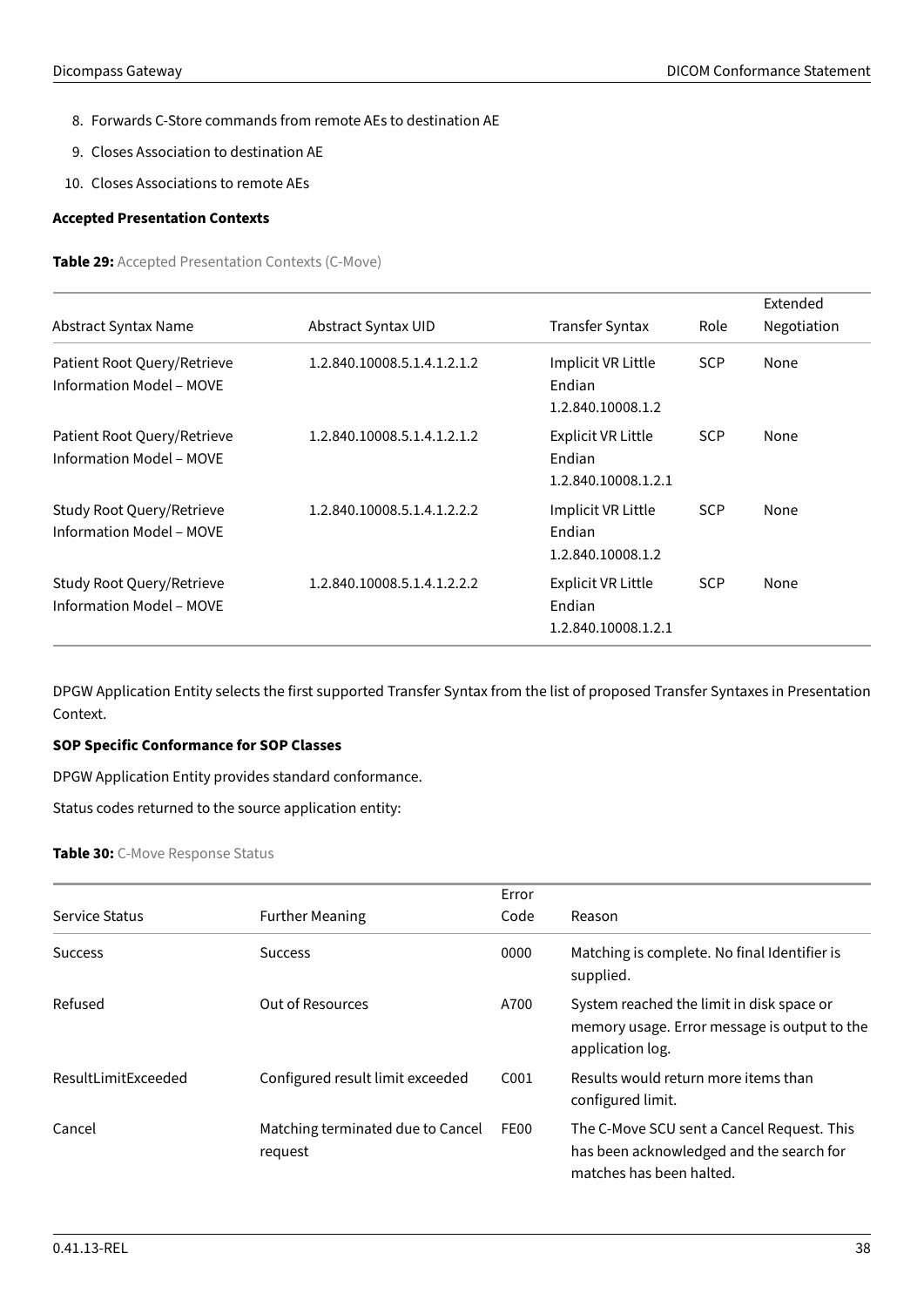|                |                                                                                               | Error            |                                                                                                                                                                                                                                                                                 |
|----------------|-----------------------------------------------------------------------------------------------|------------------|---------------------------------------------------------------------------------------------------------------------------------------------------------------------------------------------------------------------------------------------------------------------------------|
| Service Status | <b>Further Meaning</b>                                                                        | Code             | Reason                                                                                                                                                                                                                                                                          |
| Pending        | Matches are continuing - Current<br>Match is supplied and any Optional<br>Keys were supported | FF <sub>00</sub> | Indicates that the search for further matches is<br>continuing. This is returned when each<br>successful match is returned and when further<br>matches are forthcoming. This status code is<br>returned if all Optional keys in the query<br>identifier are actually supported. |

Real-word activity - Store data to internal database request (C-Store)

## **Sequencing of Activities**

DPGW Application Entity accepts an association from remote AE to store SOP Instances to internal database using C-Store command.

# <span id="page-38-0"></span>**Accepted Presentation Contexts**

**Table 31:** Accepted Presentation Contexts (C-Store)

|                                                                                              |                                                                                             |                                                                                                      |            | Extended<br>Negotia- |
|----------------------------------------------------------------------------------------------|---------------------------------------------------------------------------------------------|------------------------------------------------------------------------------------------------------|------------|----------------------|
| Abstract Syntax Name                                                                         | Abstract Syntax UID                                                                         | <b>Transfer Syntax</b>                                                                               | Role       | tion                 |
| Storage SOP Class Name in table<br>Storage SOP Classes for DPGW<br><b>Application Entity</b> | Storage SOP Class UID in table<br>Storage SOP Classes for DPGW<br><b>Application Entity</b> | Transfer Syntax in table Transfer<br>Syntaxes for Storage SOP Classes<br>for DPGW Application Entity | <b>SCP</b> | None                 |

DPGW Application Entity selects the first supported Transfer Syntax from the list of proposed Transfer Syntaxes in Presentation Context.

# **SOP Specific Conformance for SOP Classes**

DPGW Application Entity provides standard conformance.

DPGW Application Entity in default configuration does not change or remove any Attributes. Stored Attributes are not validated if they meet the requirements of the IOD.

<span id="page-38-1"></span>Status codes returned to the source application entity:

#### **Table 32:** C-Store Response Status

| Service        | <b>Further</b>             | Error |                                                                                                                                                                                              |
|----------------|----------------------------|-------|----------------------------------------------------------------------------------------------------------------------------------------------------------------------------------------------|
| <b>Status</b>  | Meaning                    | Code  | Reason                                                                                                                                                                                       |
| <b>Success</b> | <b>Success</b>             | 0000  | The Composite SOP Instance was successfully received, verified, and stored in the<br>system database.                                                                                        |
| Refused        | Out of<br><b>Resources</b> | A700  | Indicates that the instance is not valid/mismatches on identifiers or exhausted system<br>resources. Error message is output to the application log. The SOP Instance will not<br>be stored. |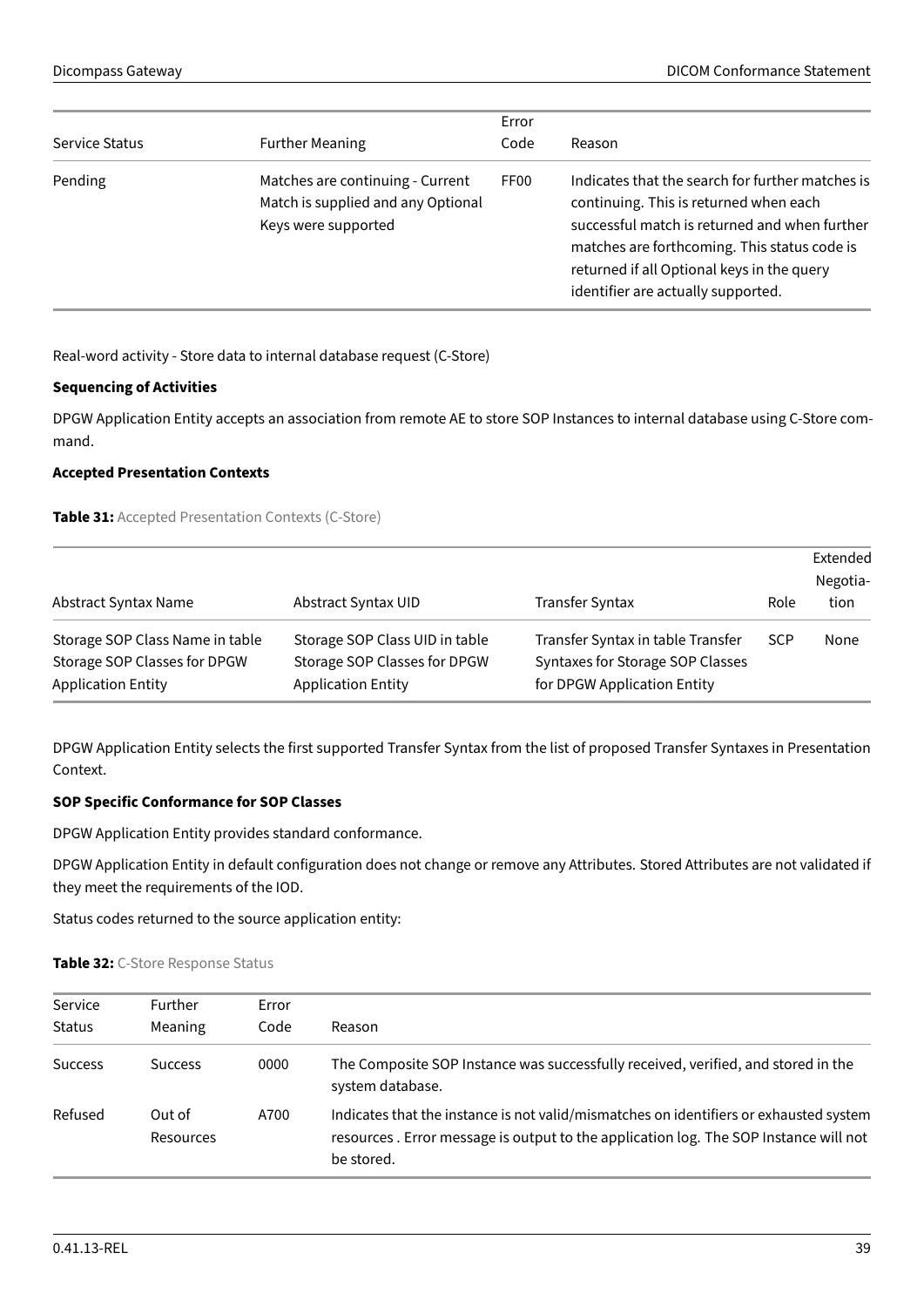Real-word activity - Proxy store to remote AEs (C-Store)

C-Store commands are forwarded to one or more remote AEs. Responses from remote AEs are collected and sent back to source AE.

# **Sequencing of Activities**

DPGW Application Entity:

- 1. Accepts an association from source AE to store SOP Instances
- 2. Initiates associations to remote AEs with the some Presentation Contexts accepted form source destination
- 3. Forwards C-Store commands from source AE to remote AEs
- 4. Sends back C-Store responses collected from remote AEs
- 5. Closes association to remote AEs

#### <span id="page-39-0"></span>**Accepted Presentation Contexts**

**Table 33:** Accepted Presentation Contexts (C-Store)

| Abstract Syntax Name      | Abstract Syntax UID       | Transfer Syntax                | Role                    | Extended<br>Negotiation |
|---------------------------|---------------------------|--------------------------------|-------------------------|-------------------------|
| Storage SOP Class Name    | Storage SOP Class UID in  | Transfer Syntax in table       | Transfer Syntax UID in  | <b>SCP</b>              |
| in table Storage SOP      | table Storage SOP Classes | <b>Transfer Syntaxes for</b>   | table Transfer Syntaxes |                         |
| <b>Classes for DPGW</b>   | for DPGW Application      | Storage SOP Classes for        | for Storage SOP Classes |                         |
| <b>Application Entity</b> | Entity                    | <b>DPGW Application Entity</b> | for DPGW Application    |                         |
|                           |                           |                                | Entity                  |                         |

DPGW Application Entity selects the first supported Transfer Syntax from the list of proposed Transfer Syntaxes in Presentation Context.

# **SOP Specific Conformance for SOP Classes**

DPGW Application Entity provides standard conformance.

<span id="page-39-1"></span>Status codes returned to the source application entity:

#### **Table 34:** C-Store Response Status

| Service Status | Further Meaning Error Code |      | Reason                                                              |
|----------------|----------------------------|------|---------------------------------------------------------------------|
| <b>Success</b> | <b>Success</b>             | 0000 | The Composite SOP Instance was successfully stored on remote AEs.   |
| Refused        | Out of Resources A700      |      | Indicates that the instance was not correctly stored on remote AEs. |

Real-word activity - Modality worklist request (MWL C-Find)

# **Sequencing of Activities**

DPGW Application Entity accepts an association from remote AE to query internal database for MWL records.

# <span id="page-39-2"></span>**Accepted Presentation Contexts**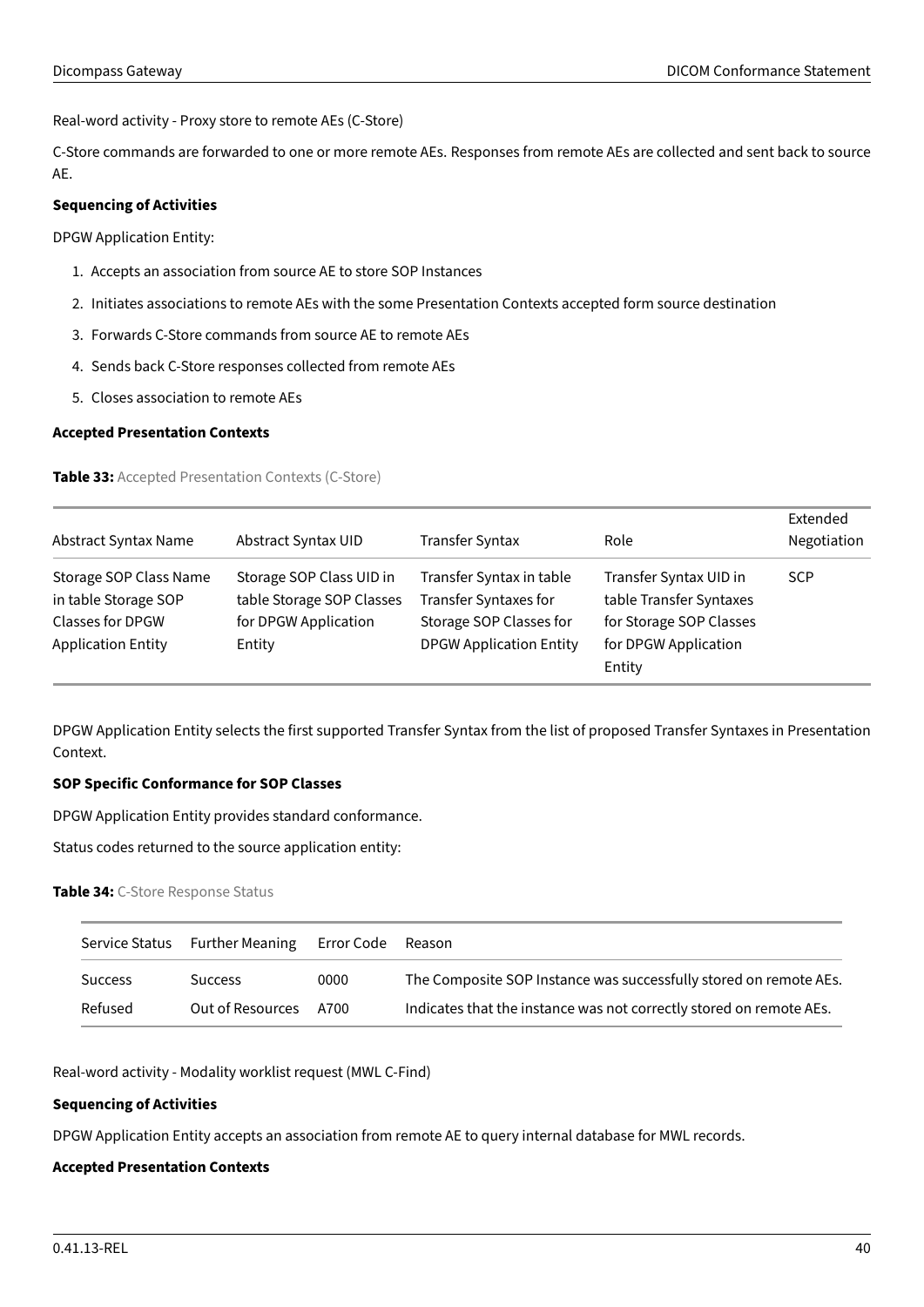# **Table 35:** Accepted Presentation Contexts (MWL C-Find)

| Abstract Syntax Name                          | Abstract Syntax UID    | Transfer Syntax                                   | Role       | Extended<br>Negotiation |
|-----------------------------------------------|------------------------|---------------------------------------------------|------------|-------------------------|
| Modality Worklist Information Model<br>– FIND | 1.2.840.10008.5.1.4.31 | Implicit VR Little<br>Endian<br>1.2.840.10008.1.2 | <b>SCP</b> | None                    |

# **SOP Specific Conformance for SOP Classes**

DPGW Application Entity provides standard conformance.

Case sensitive/insensitive and diacritics sensitive/insensitive matching is configurable.

<span id="page-40-0"></span>DPGW Application Entity supports matching following keys:

# **Table 36:** MWL C-Find supported keys

| Attribute name                    | Tag          | Matching | Returned |
|-----------------------------------|--------------|----------|----------|
| <b>Accession Number</b>           | (0008, 0050) | yes      | yes      |
| Referring Physician's Name        | (0008, 0090) | no       | yes      |
| Referenced Study Sequence         | (0008, 1110) |          | yes      |
| Referenced Patient Sequence       | (0008, 1120) |          | yes      |
| Patient's Name                    | (0010, 0010) | yes      | yes      |
| Patient ID                        | (0010, 0020) | yes      | yes      |
| Patient's Birth Date              | (0010, 0030) | yes      | yes      |
| Patient's Birth Time              | (0010, 0032) | yes      | yes      |
| Patient's Sex                     | (0010, 0040) | yes      | yes      |
| Patient's Age                     | (0010, 1010) | no       | yes      |
| Patient's Size                    | (0010, 1020) | no       | yes      |
| Patient Weight                    | (0010, 1030) | no       | yes      |
| <b>Pregnancy Status</b>           | (0010, 21C0) | no       | yes      |
| <b>Medical Alerts</b>             | (0010, 2000) | no       | yes      |
| <b>Contrast Allergies</b>         | (0010, 2110) | no       | yes      |
| Study Instance UID                | (0020, 000D) | no       | yes      |
| Requesting Physician              | (0032, 1032) | no       | yes      |
| <b>Admission ID</b>               | (0032, 0010) | no       | yes      |
| Requested Procedure Description   | (0032, 1060) | no       | yes      |
| <b>Current Patient Location</b>   | (0038, 0300) | no       | yes      |
| <b>Patient State</b>              | (0038, 0500) | no       | yes      |
| Scheduled Procedure Step Sequence | (0040, 0100) |          | yes      |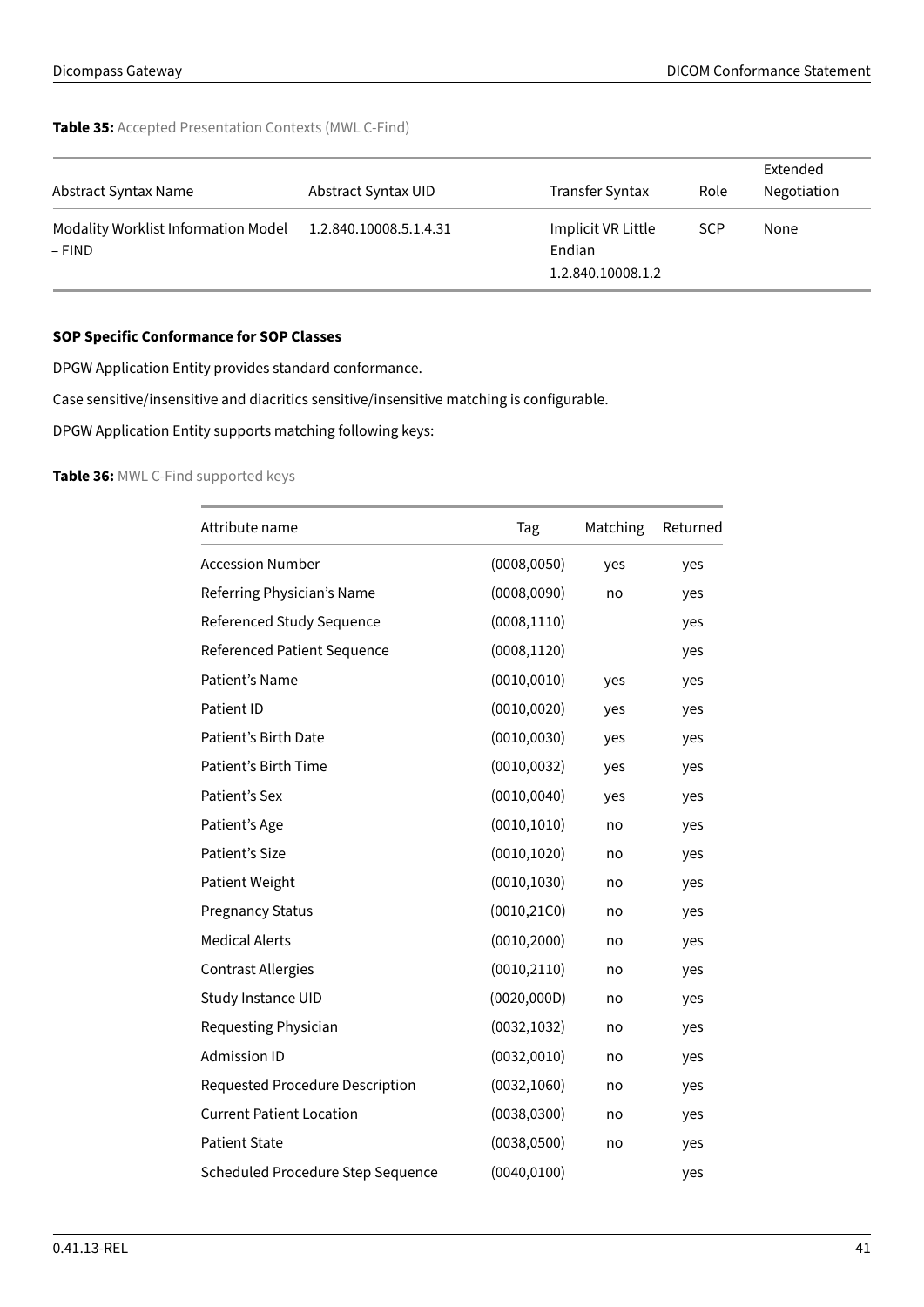| Attribute name                             | Tag          | Matching | Returned |
|--------------------------------------------|--------------|----------|----------|
| > Modality                                 | (0008, 0060) | yes      | yes      |
| > Scheduled Station AE Title               | (0040,0001)  | yes      | yes      |
| > Scheduled Procedure Step Start Date      | (0040, 0002) | yes      | yes      |
| > Scheduled Procedure Step Start Time      | (0040,0003)  | yes      | yes      |
| > Scheduled Performing Physician's Name    | (0040, 0006) | no       | yes      |
| > Scheduled Procedure Step Description     | (0040, 0007) | no       | yes      |
| > Scheduled Procedure Step ID              | (0040, 0009) | no       | yes      |
| > Scheduled Procedure Step Location        | (0040, 0011) | no       | yes      |
| Requested Procedure ID                     | (0040, 1001) | no       | yes      |
| Confidentiality constraint on patient data | (0040, 3001) | no       | yes      |

<span id="page-41-0"></span>Status codes returned to the source application entity:

**Table 37:** MWL C-FIND Response Status

|                   |                                                                                               | Error            |                                                                                                                                                                                                                                                                                       |
|-------------------|-----------------------------------------------------------------------------------------------|------------------|---------------------------------------------------------------------------------------------------------------------------------------------------------------------------------------------------------------------------------------------------------------------------------------|
| Service Status    | <b>Further Meaning</b>                                                                        | Code             | Reason                                                                                                                                                                                                                                                                                |
| <b>Success</b>    | <b>Success</b>                                                                                | 0000             | Matching is complete. No final Identifier is supplied.                                                                                                                                                                                                                                |
| Refused           | Out of Resources                                                                              | A700             | System reached the limit in disk space or memory<br>usage. Error message is output to the application log.                                                                                                                                                                            |
| Cancel            | Matching terminated due to<br>Cancel request                                                  | FE00             | The MWL C-FIND SCU sent a Cancel Request. This has<br>been acknowledged and the search for matches has<br>been halted.                                                                                                                                                                |
| Pending           | Matches are continuing - Current<br>Match is supplied and any<br>Optional Keys were supported | FF <sub>00</sub> | Indicates that the search for further matches is<br>continuing. This is returned when each successful<br>match is returned and when further matches are<br>forthcoming. This status code is returned if all Optional<br>keys in the query identifier are actually supported.          |
| Pending - Warning | Matches are continuing - Warning<br>that one or more Optional Keys<br>were not supported      | FF01             | Indicates that the search for further matches is<br>continuing. This is returned when each successful<br>match is returned and when further matches are<br>forthcoming. This status code is returned if there are<br>Optional keys in the query identifier that are not<br>supported. |

Real-word activity - Modality Performed Procedure Step

# **Sequencing of Activities**

DPGW Application Entity accepts an association from remote AE to process N-Create and N-Set commands and stores or supplements already stored MPPS attribute in local database.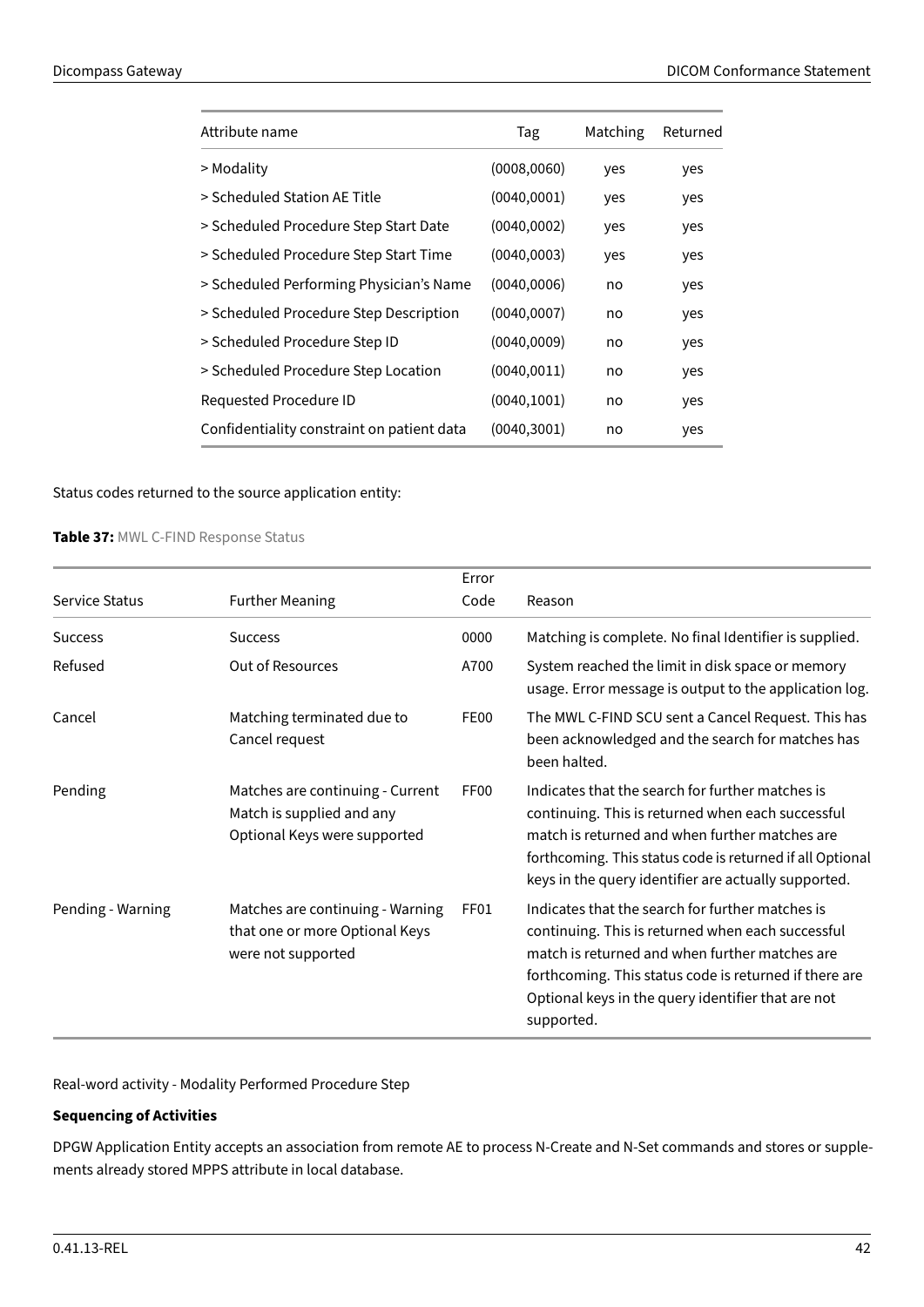## <span id="page-42-0"></span>**Accepted Presentation Contexts**

**Table 38:** Accepted Presentation Contexts (MPPS)

| Abstract Syntax Name                        | Abstract Syntax UID     | <b>Transfer Syntax</b>                           | Role       | Extended<br>Negotiation |
|---------------------------------------------|-------------------------|--------------------------------------------------|------------|-------------------------|
| <b>Modality Performed</b><br>Procedure Step | 1.2.840.10008.3.1.2.3.3 | Implicit VR Little Endian<br>1.2.840.10008.1.2   | <b>SCP</b> | None                    |
| <b>Modality Performed</b><br>Procedure Step | 1.2.840.10008.3.1.2.3.3 | Explicit VR Little Endian<br>1.2.840.10008.1.2.1 | <b>SCP</b> | None                    |

# **SOP Specific Conformance for SOP Classes**

DPGW Application Entity provides standard conformance.

Case sensitive/insensitive and diacritics sensitive/insensitive matching is configurable.

<span id="page-42-1"></span>Status codes returned to the source application entity:

# **Table 39:** MPPS Response Status

| Service Status | Further<br>Meaning  | Error<br>Code | Reason                                                                                                                                   |
|----------------|---------------------|---------------|------------------------------------------------------------------------------------------------------------------------------------------|
| <b>Success</b> | <b>Success</b>      | 0000          | N-Set or N-Create command successfully completed.                                                                                        |
| Refused        | Out of<br>Resources | A700          | System reached the limit in disk space or memory usage or internal application<br>error. Error message is output to the application log. |

Real-word activity - Proxy Modality worklist request (MWL C-Find)

DPGW Application Entity accepts an association from source AE and initiates an Association to remote AE. MWL C-Find requests from source AE are forwarded to remote AE. Responses from remote AE are subsequently collected or filtered and then sent back to source AE. Keys in forwarded MWL C-Find command can be modified by configuration scripts.

#### **Sequencing of Activities**

DPGW Application Entity:

- 1. Accepts an association from source AE
- 2. Initiates an Association to query remote AE
- 3. Receives MWL C-Find request from source AE
- 4. Sends MWL C-Find request to remote AE
- 5. Receives MWL C-Find responses from remote AE and sends responses to the source AE
- 6. Closes the Association to remote AE

#### <span id="page-42-2"></span>**Accepted Presentation Contexts**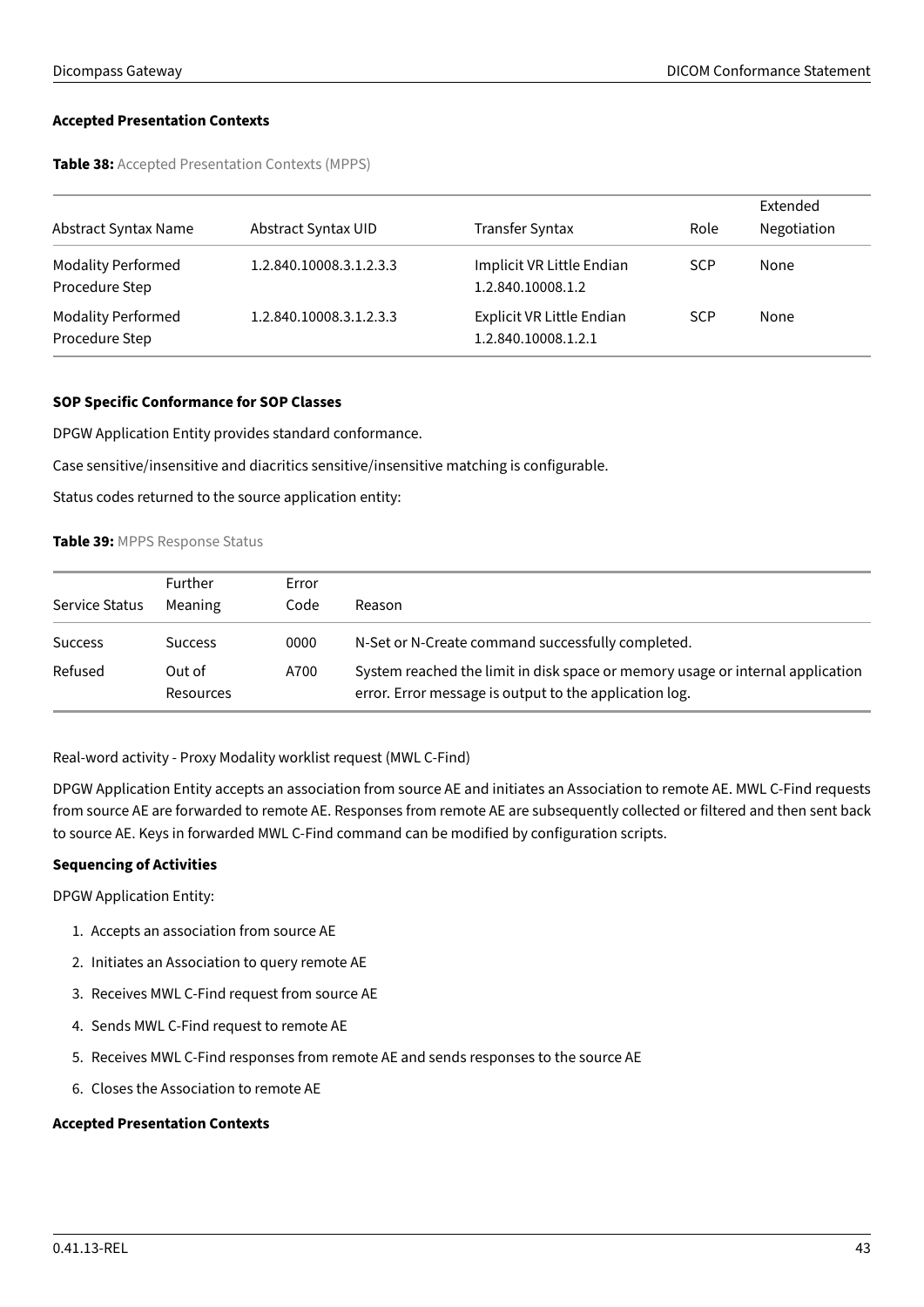**Table 40:** Accepted Presentation Contexts (C-Find)

| Abstract Syntax Name                            | Abstract Syntax UID    | Transfer Syntax                                   | Role       | Extended<br>Negotiation |
|-------------------------------------------------|------------------------|---------------------------------------------------|------------|-------------------------|
| Modality Worklist Information Model<br>$-$ FIND | 1.2.840.10008.5.1.4.31 | Implicit VR Little<br>Endian<br>1.2.840.10008.1.2 | <b>SCP</b> | None                    |

# **SOP Specific Conformance for SOP Classes**

DPGW Application Entity provides standard conformance.

<span id="page-43-1"></span>Status codes returned to the source application entity:

#### **Table 41:** Proxy MWL C-FIND Response Status

| Service        |                                                                                            | Error            |                                                                                                                                                                                                                                                                              |
|----------------|--------------------------------------------------------------------------------------------|------------------|------------------------------------------------------------------------------------------------------------------------------------------------------------------------------------------------------------------------------------------------------------------------------|
| <b>Status</b>  | <b>Further Meaning</b>                                                                     | Code             | Reason                                                                                                                                                                                                                                                                       |
| <b>Success</b> | <b>Success</b>                                                                             | 0000             | Matching is complete. No final Identifier is supplied.                                                                                                                                                                                                                       |
| Refused        | <b>Out of Resources</b>                                                                    | A700             | System reached the limit in disk space or memory usage.<br>Error message is output to the application log.                                                                                                                                                                   |
| Cancel         | Matching terminated due to Cancel request                                                  | FE00             | The C-FIND SCU sent a Cancel Request. This has been<br>acknowledged and the search for matches has been<br>halted.                                                                                                                                                           |
| Pending        | Matches are continuing - Current Match is<br>supplied and any Optional Keys were supported | FF <sub>00</sub> | Indicates that the search for further matches is<br>continuing. This is returned when each successful match<br>is returned and when further matches are forthcoming.<br>This status code is returned if all Optional keys in the<br>query identifier are actually supported. |

# <span id="page-43-0"></span>**3.2.2 DW Application Entity**

# <span id="page-43-2"></span>**3.2.2.1 SOP Classes** The DW Application Entity provides Standard Conformance to the following SOP Classes :

**Table 42:** Storage SOP Classes for DW Application entity

| SOP Class Name                             | SOP Class UID                 | User | Provider |
|--------------------------------------------|-------------------------------|------|----------|
| Ambulatory ECG Waveform Storage            | 1.2.840.10008.5.1.4.1.1.9.1.3 | yes  | yes      |
| Arterial Pulse Waveform Storage            | 1.2.840.10008.5.1.4.1.1.9.5.1 | yes  | yes      |
| Audio SR Storage Trial Retired             | 1.2.840.10008.5.1.4.1.1.88.2  | yes  | yes      |
| <b>Autorefraction Measurements Storage</b> | 1.2.840.10008.5.1.4.1.1.78.2  | yes  | yes      |
| Basic Color Image Box SOP Class            | 1.2.840.10008.5.1.1.4.1       | yes  | yes      |
| Basic Film Box SOP Class                   | 1.2.840.10008.5.1.1.2         | yes  | yes      |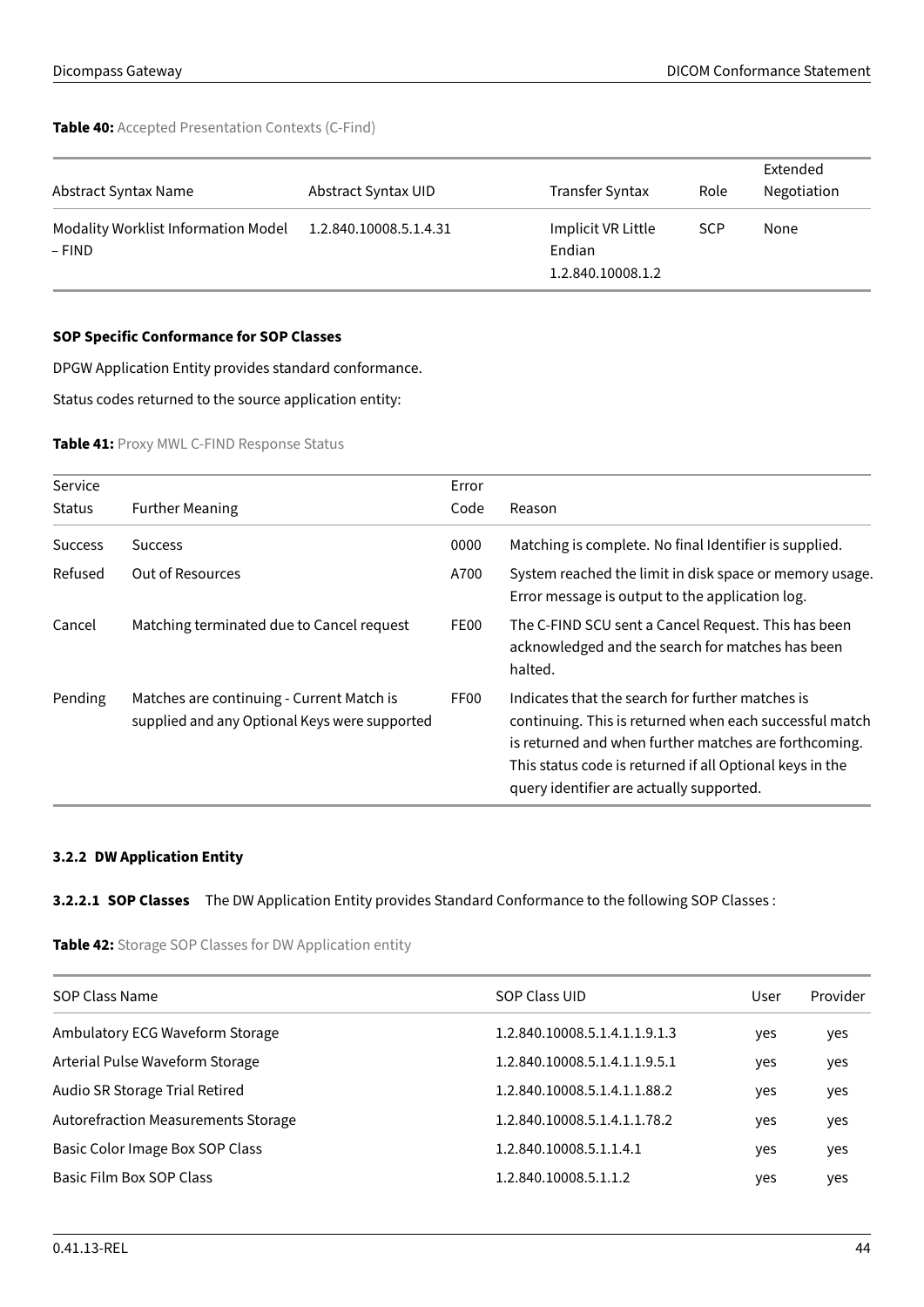| SOP Class Name                                                | SOP Class UID                   | User | Provider |
|---------------------------------------------------------------|---------------------------------|------|----------|
| <b>Basic Film Session SOP Class</b>                           | 1.2.840.10008.5.1.1.1           | yes  | yes      |
| Basic Grayscale Image Box SOP Class                           | 1.2.840.10008.5.1.1.4           | yes  | yes      |
| Basic Print Image Overlay Box SOP Class - Retired             | 1.2.840.10008.5.1.1.24.1        | yes  | yes      |
| <b>Basic Structured Display Storage</b>                       | 1.2.840.10008.5.1.4.1.1.131     | yes  | yes      |
| Basic Study Content Notification SOP Class - Retired          | 1.2.840.10008.1.9               | yes  | yes      |
| <b>Basic Text SR Storage</b>                                  | 1.2.840.10008.5.1.4.1.1.88.11   | yes  | yes      |
| Basic Voice Audio Waveform Storage                            | 1.2.840.10008.5.1.4.1.1.9.4.1   | yes  | yes      |
| <b>Blending Softcopy Presentation State Storage SOP Class</b> | 1.2.840.10008.5.1.4.1.1.11.4    | yes  | yes      |
| Breast Tomosynthesis Image Storage                            | 1.2.840.10008.5.1.4.1.1.13.1.3  | yes  | yes      |
| Cardiac Electrophysiology Waveform Storage                    | 1.2.840.10008.5.1.4.1.1.9.3.1   | yes  | yes      |
| Colon CAD SR Storage                                          | 1.2.840.10008.5.1.4.1.1.88.69   | yes  | yes      |
| Color Softcopy Presentation State Storage SOP Class           | 1.2.840.10008.5.1.4.1.1.11.2    | yes  | yes      |
| Comprehensive SR Storage Trial Retired                        | 1.2.840.10008.5.1.4.1.1.88.4    | yes  | yes      |
| Comprehensive SR Storage                                      | 1.2.840.10008.5.1.4.1.1.88.33   | yes  | yes      |
| Computed Radiography Image Storage                            | 1.2.840.10008.5.1.4.1.1.1       | yes  | yes      |
| CT Image Storage                                              | 1.2.840.10008.5.1.4.1.1.2       | yes  | yes      |
| Deformable Spatial Registration Storage                       | 1.2.840.10008.5.1.4.1.1.66.3    | yes  | yes      |
| Detail SR Storage Trial - Retired                             | 1.2.840.10008.5.1.4.1.1.88.3    | yes  | yes      |
| DICOS CT Image Storage                                        | 1.2.840.10008.5.1.4.1.1.501.1   | yes  | yes      |
| DICOS Digital XRay Image Storage For Presentation             | 1.2.840.10008.5.1.4.1.1.501.2.1 | yes  | yes      |
| DICOS Digital XRay Image Storage For Processing               | 1.2.840.10008.5.1.4.1.1.501.2.2 | yes  | yes      |
| <b>DICOS Threat Detection Report Storage</b>                  | 1.2.840.10008.5.1.4.1.1.501.3   | yes  | yes      |
| Digital Intra Oral XRay Image Storage For Presentation        | 1.2.840.10008.5.1.4.1.1.1.3     | yes  | yes      |
| Digital Intra Oral XRay Image Storage For Processing          | 1.2.840.10008.5.1.4.1.1.1.3.1   | yes  | yes      |
| Digital Mammography XRay Image Storage For Presentation       | 1.2.840.10008.5.1.4.1.1.1.2     | yes  | yes      |
| Digital Mammography XRay Image Storage For Processing         | 1.2.840.10008.5.1.4.1.1.1.2.1   | yes  | yes      |
| Digital XRay Image Storage For Presentation                   | 1.2.840.10008.5.1.4.1.1.1.1     | yes  | yes      |
| Digital XRay Image Storage For Processing                     | 1.2.840.10008.5.1.4.1.1.1.1.1   | yes  | yes      |
| <b>Eddy Current Image Storage</b>                             | 1.2.840.10008.5.1.4.1.1.601.1   | yes  | yes      |
| Eddy Current Multi Frame Image Storage                        | 1.2.840.10008.5.1.4.1.1.601.2   | yes  | yes      |
| <b>Encapsulated CDA Storage</b>                               | 1.2.840.10008.5.1.4.1.1.104.2   | yes  | yes      |
| <b>Encapsulated PDF Storage</b>                               | 1.2.840.10008.5.1.4.1.1.104.1   | yes  | yes      |
| <b>Enhanced CT Image Storage</b>                              | 1.2.840.10008.5.1.4.1.1.2.1     | yes  | yes      |
| Enhanced MR Color Image Storage                               | 1.2.840.10008.5.1.4.1.1.4.3     | yes  | yes      |
| <b>Enhanced MR Image Storage</b>                              | 1.2.840.10008.5.1.4.1.1.4.1     | yes  | yes      |
| <b>Enhanced PET Image Storage</b>                             | 1.2.840.10008.5.1.4.1.1.130     | yes  | yes      |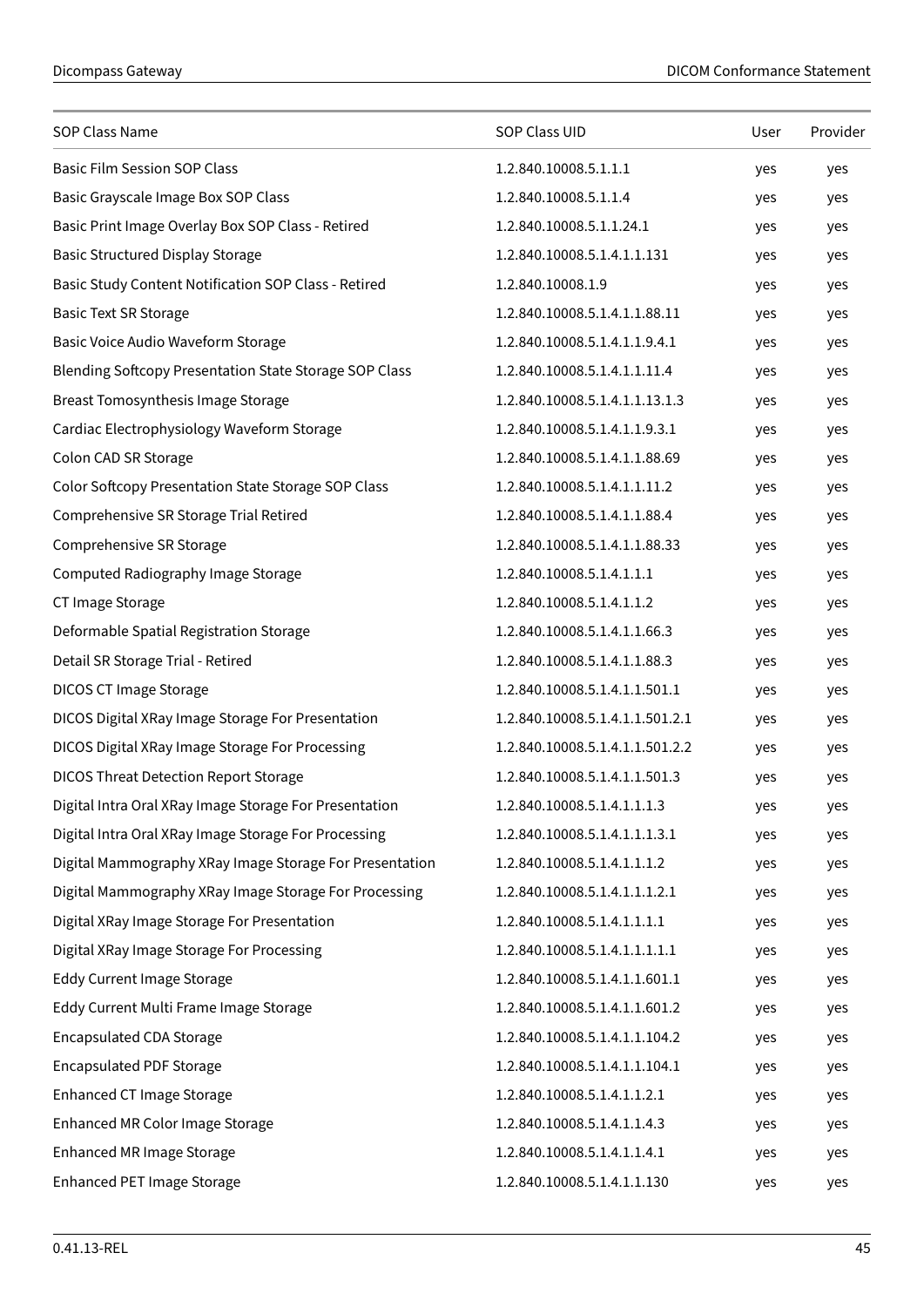| SOP Class Name                                                               | SOP Class UID                    | User | Provider |
|------------------------------------------------------------------------------|----------------------------------|------|----------|
| <b>Enhanced SR Storage</b>                                                   | 1.2.840.10008.5.1.4.1.1.88.22    | yes  | yes      |
| <b>Enhanced US Volume Storage</b>                                            | 1.2.840.10008.5.1.4.1.1.6.2      | yes  | yes      |
| Enhanced XA Image Storage                                                    | 1.2.840.10008.5.1.4.1.1.12.1.1   | yes  | yes      |
| Enhanced XRF Image Storage                                                   | 1.2.840.10008.5.1.4.1.1.12.2.1   | yes  | yes      |
| General Audio Waveform Storage                                               | 1.2.840.10008.5.1.4.1.1.9.4.2    | yes  | yes      |
| General ECG Waveform Storage                                                 | 1.2.840.10008.5.1.4.1.1.9.1.2    | yes  | yes      |
| Grayscale Softcopy Presentation State Storage SOP Class                      | 1.2.840.10008.5.1.4.1.1.11.1     | yes  | yes      |
| Hanging Protocol Storage                                                     | 1.2.840.10008.5.1.4.38.1         | yes  | yes      |
| Hardcopy Color Image Storage SOP Class - Retired                             | 1.2.840.10008.5.1.1.30           | yes  | yes      |
| Hardcopy Grayscale Image Storage SOP Class - Retired                         | 1.2.840.10008.5.1.1.29           | yes  | yes      |
| Hemodynamic Waveform Storage                                                 | 1.2.840.10008.5.1.4.1.1.9.2.1    | yes  | yes      |
| Chest CAD SR Storage                                                         | 1.2.840.10008.5.1.4.1.1.88.65    | yes  | yes      |
| Image Overlay Box SOP ClassRetired                                           | 1.2.840.10008.5.1.1.24           | yes  | yes      |
| <b>Implantation Plan SR Storage</b>                                          | 1.2.840.10008.5.1.4.1.1.88.70    | yes  | yes      |
| Intraocular Lens Calculations Storage                                        | 1.2.840.10008.5.1.4.1.1.78.8     | yes  | yes      |
| Intravascular Optical Coherence Tomography Image Storage For<br>Presentation | 1.2.840.10008.5.1.4.1.1.14.1     | yes  | yes      |
| Intravascular Optical Coherence Tomography Image Storage For<br>Processing   | 1.2.840.10008.5.1.4.1.1.14.2     | yes  | yes      |
| Keratometry Measurements Storage                                             | 1.2.840.10008.5.1.4.1.1.78.3     | yes  | yes      |
| Key Object Selection Document Storage                                        | 1.2.840.10008.5.1.4.1.1.88.59    | yes  | yes      |
| Lensometry Measurements Storage                                              | 1.2.840.10008.5.1.4.1.1.78.1     | yes  | yes      |
| Macular Grid Thickness And Volume Report Storage                             | 1.2.840.10008.5.1.4.1.1.79.1     | yes  | yes      |
| Mammography CAD SR Storage                                                   | 1.2.840.10008.5.1.4.1.1.88.50    | yes  | yes      |
| MR Image Storage                                                             | 1.2.840.10008.5.1.4.1.1.4        | yes  | yes      |
| MR Spectroscopy Storage                                                      | 1.2.840.10008.5.1.4.1.1.4.2      | yes  | yes      |
| Multi Frame Grayscale Byte Secondary Capture Image Storage                   | 1.2.840.10008.5.1.4.1.1.7.2      | yes  | yes      |
| Multi Frame Grayscale Word Secondary Capture Image Storage                   | 1.2.840.10008.5.1.4.1.1.7.3      | yes  | yes      |
| Multi Frame Single Bit Secondary Capture Image Storage                       | 1.2.840.10008.5.1.4.1.1.7.1      | yes  | yes      |
| Multi Frame True Color Secondary Capture Image Storage                       | 1.2.840.10008.5.1.4.1.1.7.4      | yes  | yes      |
| Nuclear Medicine Image Storage - Retired                                     | 1.2.840.10008.5.1.4.1.1.5        | yes  | yes      |
| Nuclear Medicine Image Storage                                               | 1.2.840.10008.5.1.4.1.1.20       | yes  | yes      |
| Ophthalmic Axia IMeasurements Storage                                        | 1.2.840.10008.5.1.4.1.1.78.7     | yes  | yes      |
| Ophthalmic Photography 16Bit Image Storage                                   | 1.2.840.10008.5.1.4.1.1.77.1.5.2 | yes  | yes      |
| Ophthalmic Photography 8Bit Image Storage                                    | 1.2.840.10008.5.1.4.1.1.77.1.5.1 | yes  | yes      |
| Ophthalmic Tomography Image Storage                                          | 1.2.840.10008.5.1.4.1.1.77.1.5.4 | yes  | yes      |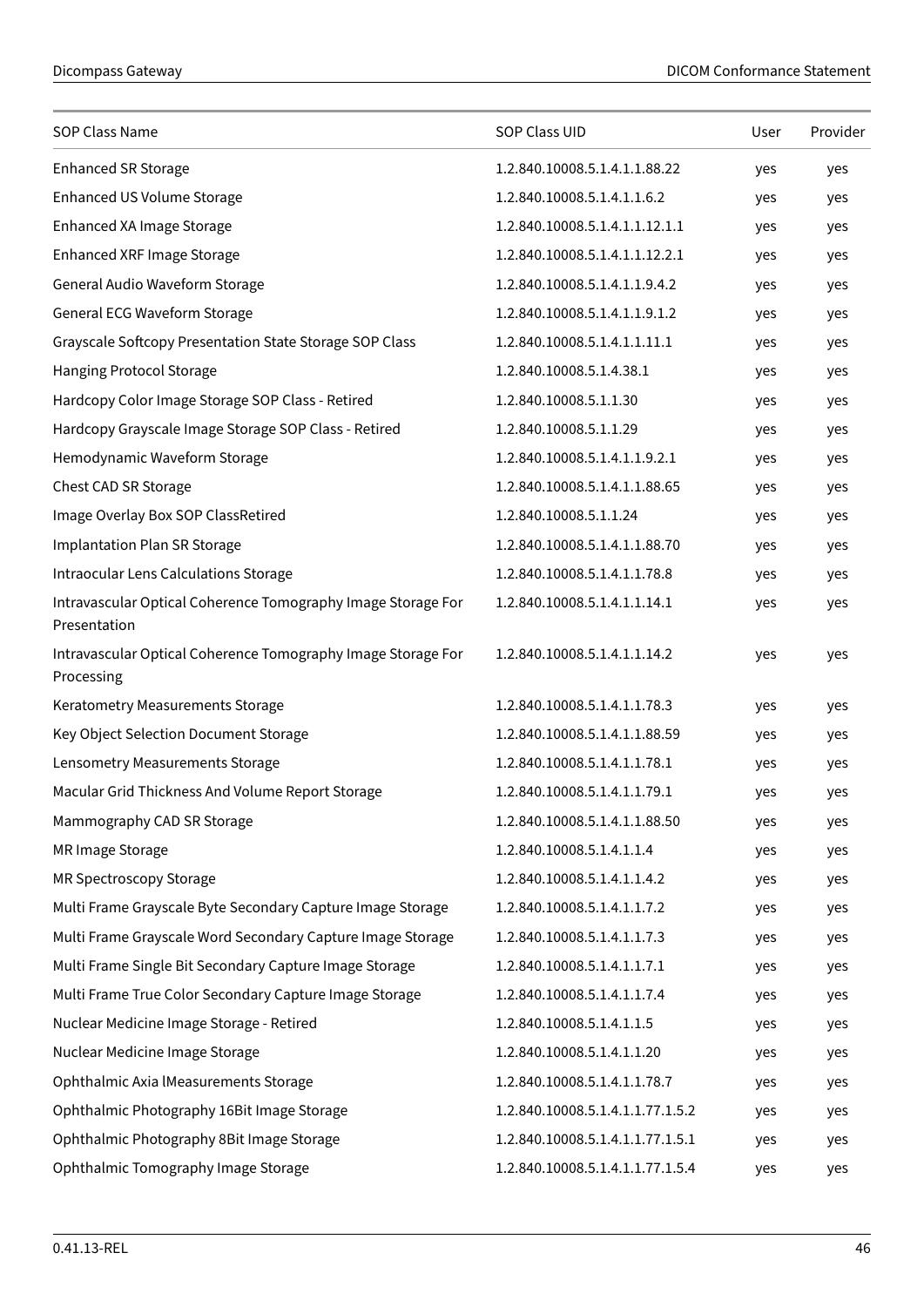| SOP Class Name                                                | SOP Class UID                    | User | Provider |
|---------------------------------------------------------------|----------------------------------|------|----------|
| Ophthalmic Visual Field Static Perimetry Measurements Storage | 1.2.840.10008.5.1.4.1.1.80.1     | yes  | yes      |
| PHILIPS Private MR Examcard Storage                           | 1.3.46.670589.11.0.0.12.4        | yes  | yes      |
| PHILIPS Private MR Series Data Storage                        | 1.3.46.670589.11.0.0.12.2        | yes  | yes      |
| PHILIPS Private MR Spectrum Storage                           | 1.3.46.670589.11.0.0.12.1        | yes  | yes      |
| Positron Emission Tomography Image Storage                    | 1.2.840.10008.5.1.4.1.1.128      | yes  | yes      |
| <b>Presentation LUT SOP Class</b>                             | 1.2.840.10008.5.1.1.23           | yes  | yes      |
| Print Queue Management SOP Class - Retired                    | 1.2.840.10008.5.1.1.26           | yes  | yes      |
| Procedure Log Storage                                         | 1.2.840.10008.5.1.4.1.1.88.40    | yes  | yes      |
| Pseudo Color Softcopy Presentation State Storage SOP Class    | 1.2.840.10008.5.1.4.1.1.11.3     | yes  | yes      |
| Raw Data Storage                                              | 1.2.840.10008.5.1.4.1.1.66       | yes  | yes      |
| Real World Value Mapping Storage                              | 1.2.840.10008.5.1.4.1.1.67       | yes  | yes      |
| Referenced Image Box SOP Class - Retired                      | 1.2.840.10008.5.1.1.4.2          | yes  | yes      |
| Respiratory Waveform Storage                                  | 1.2.840.10008.5.1.4.1.1.9.6.1    | yes  | yes      |
| RT Beams Treatment Record Storage                             | 1.2.840.10008.5.1.4.1.1.481.4    | yes  | yes      |
| RT Brachy Treatment Record Storage                            | 1.2.840.10008.5.1.4.1.1.481.6    | yes  | yes      |
| RT Dose Storage                                               | 1.2.840.10008.5.1.4.1.1.481.2    | yes  | yes      |
| RT Image Storage                                              | 1.2.840.10008.5.1.4.1.1.481.1    | yes  | yes      |
| RT Ion Beams Treatment Record Storage                         | 1.2.840.10008.5.1.4.1.1.481.9    | yes  | yes      |
| RT Ion Plan Storage                                           | 1.2.840.10008.5.1.4.1.1.481.8    | yes  | yes      |
| RT Plan Storage                                               | 1.2.840.10008.5.1.4.1.1.481.5    | yes  | yes      |
| RT Structure Set Storage                                      | 1.2.840.10008.5.1.4.1.1.481.3    | yes  | yes      |
| RT Treatment Summary Record Storage                           | 1.2.840.10008.5.1.4.1.1.481.7    | yes  | yes      |
| Secondary Capture Image Storage                               | 1.2.840.10008.5.1.4.1.1.7        | yes  | yes      |
| <b>Segmentation Storage</b>                                   | 1.2.840.10008.5.1.4.1.1.66.4     | yes  | yes      |
| Siemens CSA Non Image Storage                                 | 1.3.12.2.1107.5.9.1              | yes  | yes      |
| Spatial Fiducials Storage                                     | 1.2.840.10008.5.1.4.1.1.66.2     | yes  | yes      |
| <b>Spatial Registration Storage</b>                           | 1.2.840.10008.5.1.4.1.1.66.1     | yes  | yes      |
| <b>Spectacle Prescription Report Storage</b>                  | 1.2.840.10008.5.1.4.1.1.78.6     | yes  | yes      |
| Standalone Curve Storage - Retired                            | 1.2.840.10008.5.1.4.1.1.9        | yes  | yes      |
| Standalone Modality LUT Storage - Retired                     | 1.2.840.10008.5.1.4.1.1.10       | yes  | yes      |
| Standalone Overlay Storage - Retired                          | 1.2.840.10008.5.1.4.1.1.8        | yes  | yes      |
| Standalone PET Curve Storage - Retired                        | 1.2.840.10008.5.1.4.1.1.129      | yes  | yes      |
| Standalone VOILUT Storage - Retired                           | 1.2.840.10008.5.1.4.1.1.11       | yes  | yes      |
| Stereometric Relationship Storage                             | 1.2.840.10008.5.1.4.1.1.77.1.5.3 | yes  | yes      |
| Stored Print Storage SOP Class - Retired                      | 1.2.840.10008.5.1.1.27           | yes  | yes      |
| Subjective Refraction Measurements Storage                    | 1.2.840.10008.5.1.4.1.1.78.4     | yes  | yes      |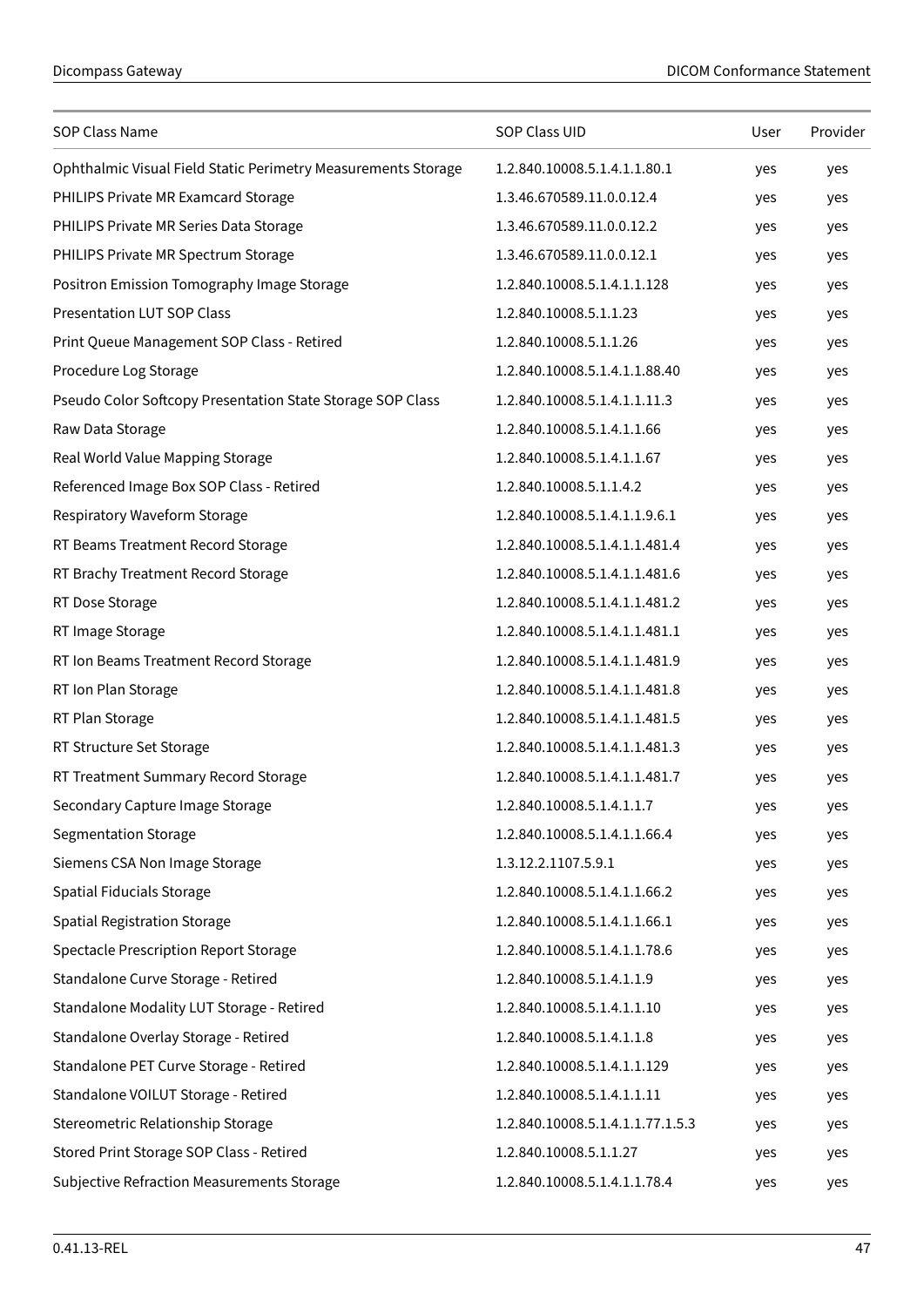| SOP Class Name                                       | SOP Class UID                    | User | Provider |
|------------------------------------------------------|----------------------------------|------|----------|
| <b>Surface Segmentation Storage</b>                  | 1.2.840.10008.5.1.4.1.1.66.5     | yes  | yes      |
| Text SR Storage Trial - Retired                      | 1.2.840.10008.5.1.4.1.1.88.1     | yes  | yes      |
| Twelve Lead ECG Waveform Storage                     | 1.2.840.10008.5.1.4.1.1.9.1.1    | yes  | yes      |
| Toshiba US Private Data Storage                      | 1.2.392.200036.9116.7.8.1.1.1    | yes  | yes      |
| Ultrasound Image Storage - Retired                   | 1.2.840.10008.5.1.4.1.1.6        | yes  | yes      |
| <b>Ultrasound Image Storage</b>                      | 1.2.840.10008.5.1.4.1.1.6.1      | yes  | yes      |
| Ultrasound Multiframe Image Storage - Retired        | 1.2.840.10008.5.1.4.1.1.3        | yes  | yes      |
| Ultrasound Multiframe Image Storage                  | 1.2.840.10008.5.1.4.1.1.3.1      | yes  | yes      |
| Video Endoscopic Image Storage                       | 1.2.840.10008.5.1.4.1.1.77.1.1.1 | yes  | yes      |
| Video Microscopic Image Storage                      | 1.2.840.10008.5.1.4.1.1.77.1.2.1 | yes  | yes      |
| Video PhotographicImage Storage                      | 1.2.840.10008.5.1.4.1.1.77.1.4.1 | yes  | yes      |
| Visual Acuity Measurements Storage                   | 1.2.840.10008.5.1.4.1.1.78.5     | yes  | yes      |
| VL Endoscopic Image Storage                          | 1.2.840.10008.5.1.4.1.1.77.1.1   | yes  | yes      |
| VL Image Storage - Retired                           | 1.2.840.10008.5.1.4.1.1.77.1     | yes  | yes      |
| VL Microscopic Image Storage                         | 1.2.840.10008.5.1.4.1.1.77.1.2   | yes  | yes      |
| VL Multiframe Image Storage - Retired                | 1.2.840.10008.5.1.4.1.1.77.2     | yes  | yes      |
| VL Photographic Image Storage                        | 1.2.840.10008.5.1.4.1.1.77.1.4   | yes  | yes      |
| VL Slide Coordinates Microscopic Image Storage       | 1.2.840.10008.5.1.4.1.1.77.1.3   | yes  | yes      |
| VL Whole Slide Microscopy Image Storage              | 1.2.840.10008.5.1.4.1.1.77.1.6   | yes  | yes      |
| <b>VOILUT Box SOP Class</b>                          | 1.2.840.10008.5.1.1.22           | yes  | yes      |
| Waveform Storage Trial - Retired                     | 1.2.840.10008.5.1.4.1.1.9.1      | yes  | yes      |
| XA/XRF Grayscale Softcopy Presentation State Storage | 1.2.840.10008.5.1.4.1.1.11.5     | yes  | yes      |
| X-Ray Angiographic BiPlane Image Storage - Retired   | 1.2.840.10008.5.1.4.1.1.12.3     | yes  | yes      |
| X-Ray Angiographic Image Storage                     | 1.2.840.10008.5.1.4.1.1.12.1     | yes  | yes      |
| X-Ray Radiation Dose SR Storage                      | 1.2.840.10008.5.1.4.1.1.88.67    | yes  | yes      |
| X-Ray Radiofluoroscopic Image Storage                | 1.2.840.10008.5.1.4.1.1.12.2     | yes  | yes      |
| X-Ray 3D Angiographic Image Storage                  | 1.2.840.10008.5.1.4.1.1.13.1.1   | yes  | yes      |
| X-Ray 3D Craniofacial Image Storage                  | 1.2.840.10008.5.1.4.1.1.13.1.2   | yes  | yes      |

<span id="page-47-0"></span>**Table 43:** Query/Retrieve SOP Classes for DW Application Entity

| SOP Class Name                                                                   | SOP Class UID               | User | Provider |
|----------------------------------------------------------------------------------|-----------------------------|------|----------|
| Patient Root Query/Retrieve Information Model - FIND                             | 1.2.840.10008.5.1.4.1.2.1.1 | ves  | no       |
| Patient Root Query/Retrieve Information Model - MOVE 1.2.840.10008.5.1.4.1.2.1.2 |                             | ves  | no       |
| Study Root Query/Retrieve Information Model - FIND                               | 1.2.840.10008.5.1.4.1.2.2.1 | ves  | no       |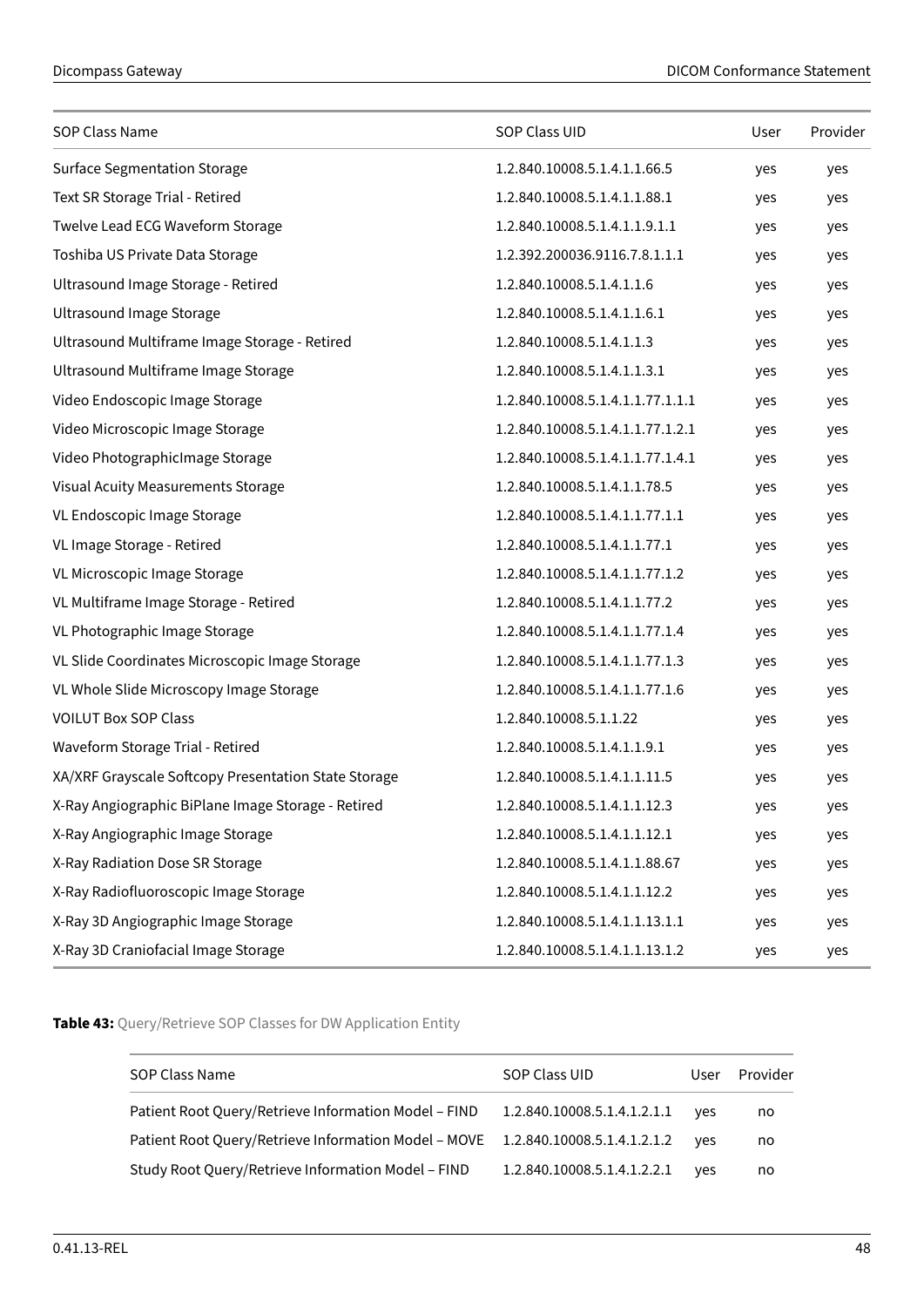| SOP Class Name                                     | SOP Class UID                   | User | Provider |
|----------------------------------------------------|---------------------------------|------|----------|
| Study Root Query/Retrieve Information Model - MOVE | 1.2.840.10008.5.1.4.1.2.2.2 ves |      | no       |

<span id="page-48-0"></span>**Table 44:** Verification SOP Classes for DW Application Entity

| SOP Class Name SOP Class UID |                   |      | User Provider |
|------------------------------|-------------------|------|---------------|
| Verification                 | 1.2.840.10008.1.1 | no n | ves           |

**3.2.2.2 Association Policies** The DW Application Entity can both accept and propose Association Requests. The DW Application Entity will accept Association Requests for the Verification and Storage. It will propose Associations for the Storage and Query/Retrieve Services.

SOP Class extended negotiation is not supported.

Max PDU size offered and accepted is 16384.

<span id="page-48-1"></span>The DICOM standard Application Context Name for DICOM 3.0 is always accepted and proposed:

**Table 45:** DICOM Application Context for DW Application Entity

UID Application Context Name 1.2.840.10008.3.1.1.1

**3.2.2.2.1 Number Of Associations** The DW Application Entity can support multiple simultaneous Associations requested by peer AEs. The maximum total number of simultaneous Associations is not limited.

DW Application Entity spawns a new thread for each connection request from remote AE or for every outgoing Association (Storage, Query/Retrieve and Modality Worklist Services). Therefore, DW can have multiple simultaneous connections, and there are no inherent limitations on the number of simultaneous associations.

**3.2.2.2.2 Asynchronous Nature** Asynchronous communication is not supported.

<span id="page-48-2"></span>**3.2.2.2.3 Implementation Identifying Information** The implementation information for the DW Application Entity is:

**Table 46:** DICOM Implementation Class and Version for DW Application Entity

| Key                         | Value                        |
|-----------------------------|------------------------------|
| Implementation Class UID    | 1.2.826.0.1.3680043.8.1053.6 |
| Implementation Version Name | dpgw-A.BB.CC-REL             |

where A.BB.CC is the release number of DPGW.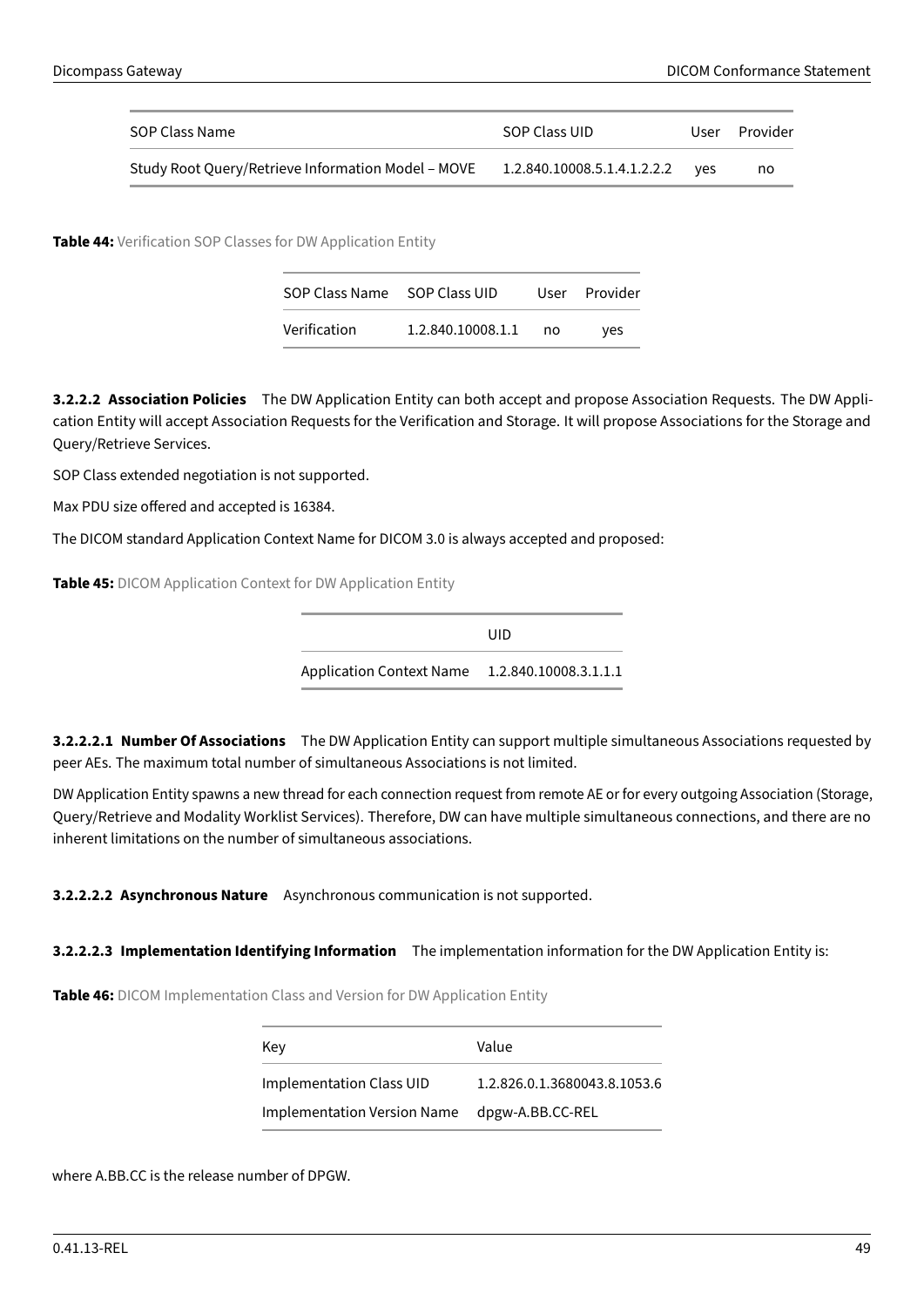# **3.2.2.2.4 Association Initiation Policies** DW Application Entity initiates the association:

- To send composite instances
	- **–** WUI user action to send objects to remote AE
- To query/retrieve a remote application entity
	- **–** WUI user action to query/retrieve data from remote AEs

Real-word activity - WUI user action to send objects to remote AE

## **Sequencing of Activities**

DPGW Application Entity:

- 1. Builds a list of SOP Instance UIDs to send
- 2. Collects Abstract and Transfer syntaxes of those SOP Instances
- 3. Initiates an Association to a destination Application Entity
- 4. Sends SOP Instances to a destination using C-Store
- 5. Closes the Association

# **Proposed Presentation Contexts**

For each Abstract Syntax, DW Application Entity proposes one or two Presentation Contexts:

- one Presentation Context (Abstract Syntax, Implicit VR Little Endian Transfer Syntax) for SOP Instances stored locally in Implicit VR Little Endian Transfer Syntax
- two Presentation Contexts (Abstract Syntax, Implicit VR Little Endian Transfer Syntax) and (Abstract Syntax, all other Transfer Syntaxes collected for that Abstract Syntax) for SOP Instances stored locally not in Implicit VR Little Endian Transfer Syntax

The set of the proposed Abstract Syntaxes is a minimal subset of supported Abstract Syntaxes needed to transfer of all SOP Instances to be sent.

<span id="page-49-0"></span>**Table 47:** Transfer Syntaxes for Storage SOP Classes

| Transfer Syntax Name                                                                     | Transfer Syntax UID    |
|------------------------------------------------------------------------------------------|------------------------|
| Implicit VR Little Endian                                                                | 1.2.840.10008.1.2      |
| Explicit VR Little Endian                                                                | 1.2.840.10008.1.2.1    |
| Explicit VR Big Endian                                                                   | 1.2.840.10008.1.2.2    |
| Deflated Explicit VR Little Endian                                                       | 1.2.840.10008.1.2.1.99 |
| <b>RLE Lossless</b>                                                                      | 1.2.840.10008.1.2.5    |
| JPEG Baseline (Process 1)                                                                | 1.2.840.10008.1.2.4.50 |
| JPEG Extended (Process 2 & 4)                                                            | 1.2.840.10008.1.2.4.51 |
| JPEG Lossless, Non-Hierarchical (Process 14)                                             | 1.2.840.10008.1.2.4.57 |
| JPEG Lossless, Non-Hierarchical, First-Order Prediction (Process 14 [Selection Value 1]) | 1.2.840.10008.1.2.4.70 |
| JPEG-LS Lossless Image Compression                                                       | 1.2.840.10008.1.2.4.80 |
| JPEG-LS Lossy (Near-Lossless) Image Compression                                          | 1.2.840.10008.1.2.4.81 |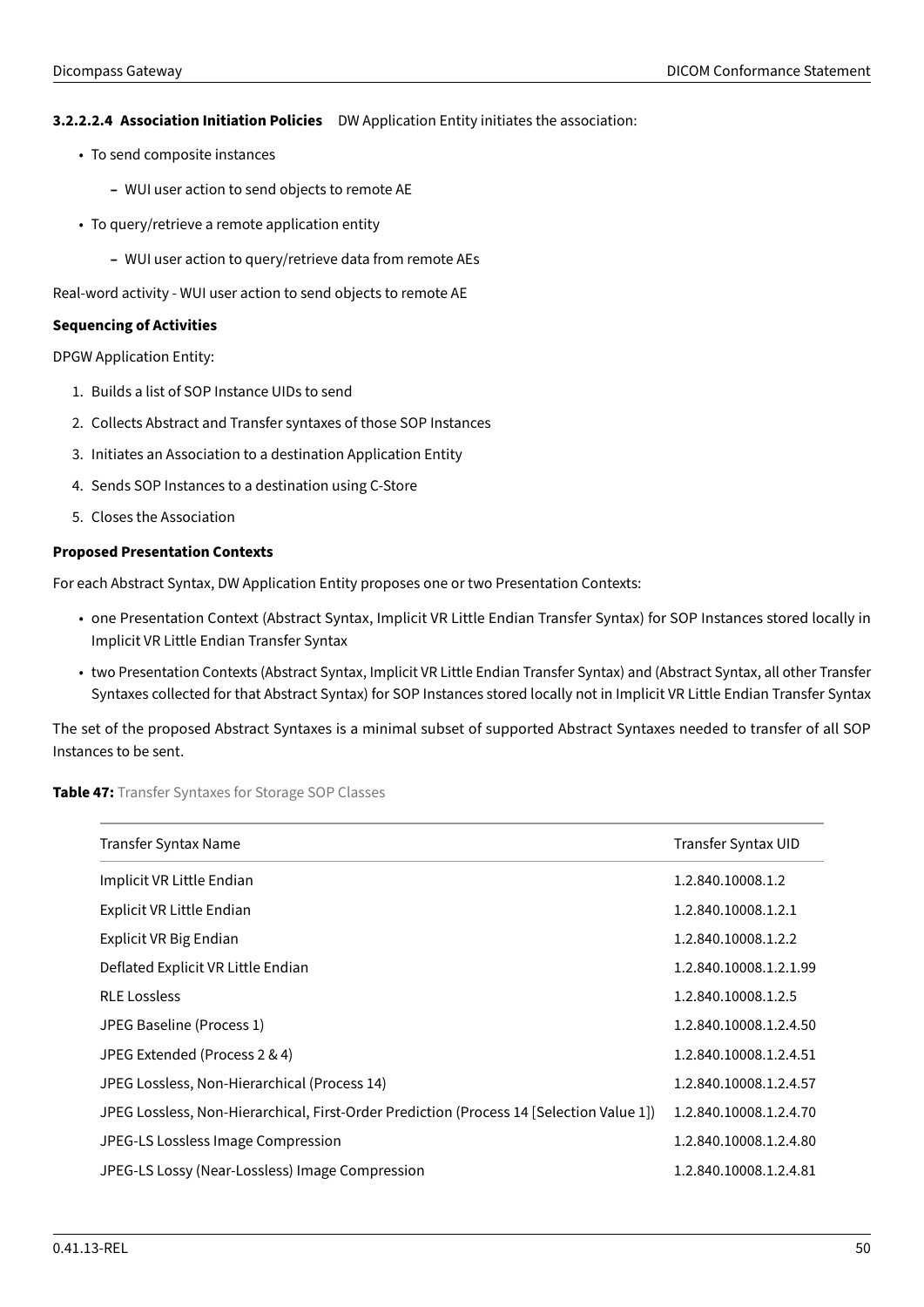| Transfer Syntax Name                                    | Transfer Syntax UID     |
|---------------------------------------------------------|-------------------------|
| JPEG 2000 Image Compression (Lossless Only)             | 1.2.840.10008.1.2.4.90  |
| JPEG 2000 Image Compression                             | 1.2.840.10008.1.2.4.91  |
| MPEG2 Main Profile @ Main Level                         | 1.2.840.10008.1.2.4.100 |
| MPEG2 Main Profile @ High Level                         | 1.2.840.10008.1.2.4.101 |
| MPEG-4 AVC/H.264 High Profile / Level 4.1               | 1.2.840.10008.1.2.4.102 |
| MPEG-4 AVC/H.264 BD-compatible High Profile / Level 4.1 | 1.2.840.10008.1.2.4.103 |
|                                                         |                         |

# <span id="page-50-0"></span>**Table 48:** Proposed Presentation Contexts by the DW Application Entity

| Abstract Syntax Name                                                                       | Abstract Syntax UID                                                                       | <b>Transfer Syntax</b>                                                                                       | Role | Extended<br>Negotiation |
|--------------------------------------------------------------------------------------------|-------------------------------------------------------------------------------------------|--------------------------------------------------------------------------------------------------------------|------|-------------------------|
| Storage SOP Class Name in table<br>Storage SOP Classes for DW<br><b>Application Entity</b> | Storage SOP Class UID in table<br>Storage SOP Classes for DW<br><b>Application Entity</b> | Transfer Syntax in table Transfer<br>Syntaxes for Storage SOP<br><b>Classes for DW Application</b><br>Entity | SCU  | None                    |

# **SOP Specific Conformance for SOP Classes**

Warnings or Errors in the C-Store response from the SCP are ignored and DW Application Entity will continue to send SOP Instances. In case of error (network timeout, TCP/IP error, ...) DW Application Entity will abort the Association with an A-ABORT.

DW Application Entity modifies patient/study attributes in the SOP Instances being sent with the current metadata from internal database (in case of local PACS data) or from metadata from C-Find responses (in case of DW cahce data). Updated attributes are listed in the following table:

<span id="page-50-1"></span>**Table 49:** Attributes updated in SOP Instance

| Attribute Name             | Tag Number   |
|----------------------------|--------------|
| Study Date                 | (0008, 0020) |
| Study Time                 | (0008, 0030) |
| Accession Number           | (0008, 0050) |
| Referring Physician Name   | (0008,0090)  |
| Study Description          | (0008, 1030) |
| Patient ID                 | (0010, 0020) |
| Issuer of Patient ID       | (0010, 0021) |
| Patient's Birth Date       | (0010, 0030) |
| Patient's Birth Time       | (0010, 0032) |
| Patient's Sex              | (0010, 0040) |
| Other Patient IDs Sequence | (0010, 1002) |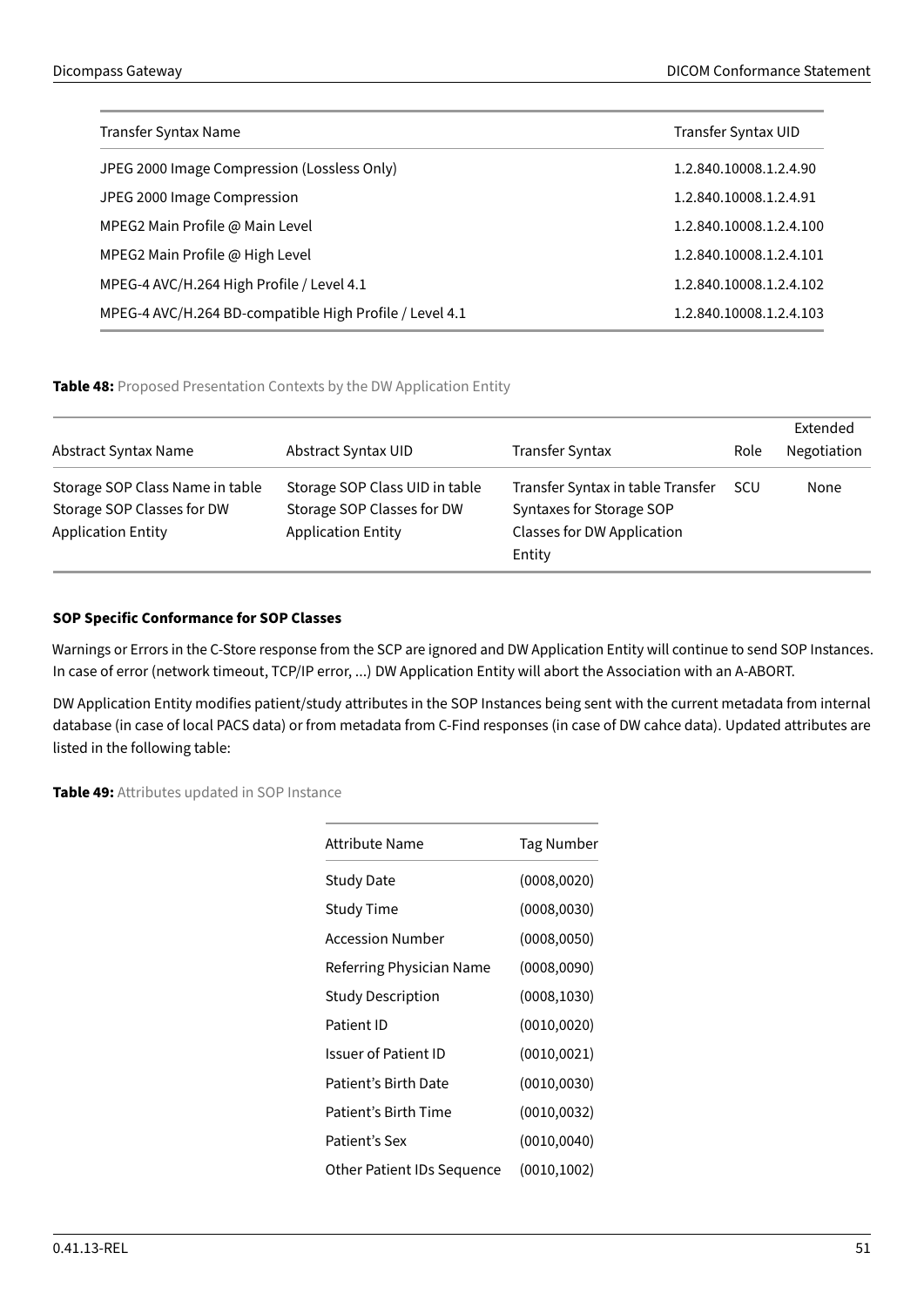| Attribute Name       | Tag Number   |
|----------------------|--------------|
| Patient Size         | (0010, 1020) |
| Patient Weight       | (0010, 1030) |
| Study ID             | (0020, 0010) |
| Requesting Physician | (0032, 1032) |

Real-word activity - WUI user instruction to query remote Application Entity

# **Sequencing of Activities**

DW Application Entity:

- 1. Initiates an Association to query remote AE
- 2. Sends C-Find request to remote AE
- 3. Receives C-Find responses from remote AE
- 4. Closes the Association to remote AE

# <span id="page-51-0"></span>**Proposed Presentation Contexts**

**Table 50:** Proposed Presentation Contexts by DW Application\_Entity

| Abstract Syntax Name                                         | Abstract Syntax UID         | <b>Transfer Syntax</b>       | Role       | Extended<br>Negotiation |
|--------------------------------------------------------------|-----------------------------|------------------------------|------------|-------------------------|
| Study Root Query/Retrieve<br><b>Information Model - FIND</b> | 1.2.840.10008.5.1.4.1.2.2.1 | Implicit VR Little<br>Endian | <b>SCU</b> | None                    |
|                                                              |                             | 1.2.840.10008.1.2            |            |                         |

# **SOP Specific Conformance for SOP Classes**

DW Application Entity provides standard conformance.

DW Application Entity sets Specific Character Set (0008,0005) to ISO\_IR 192 by default.

<span id="page-51-1"></span>DW Application Entity uses following keys in C-Find query:

**Table 51:** STUDY level C-FIND query

| Description                | Tag          |
|----------------------------|--------------|
| <b>Study Date</b>          | (0008, 0020) |
| <b>Study Time</b>          | (0008, 0030) |
| Accession Number           | (0008, 0050) |
| Modalities in Study        | (0008, 0061) |
| Referring Physician's Name | (0008,0090)  |
| <b>Study Description</b>   | (0008, 1030) |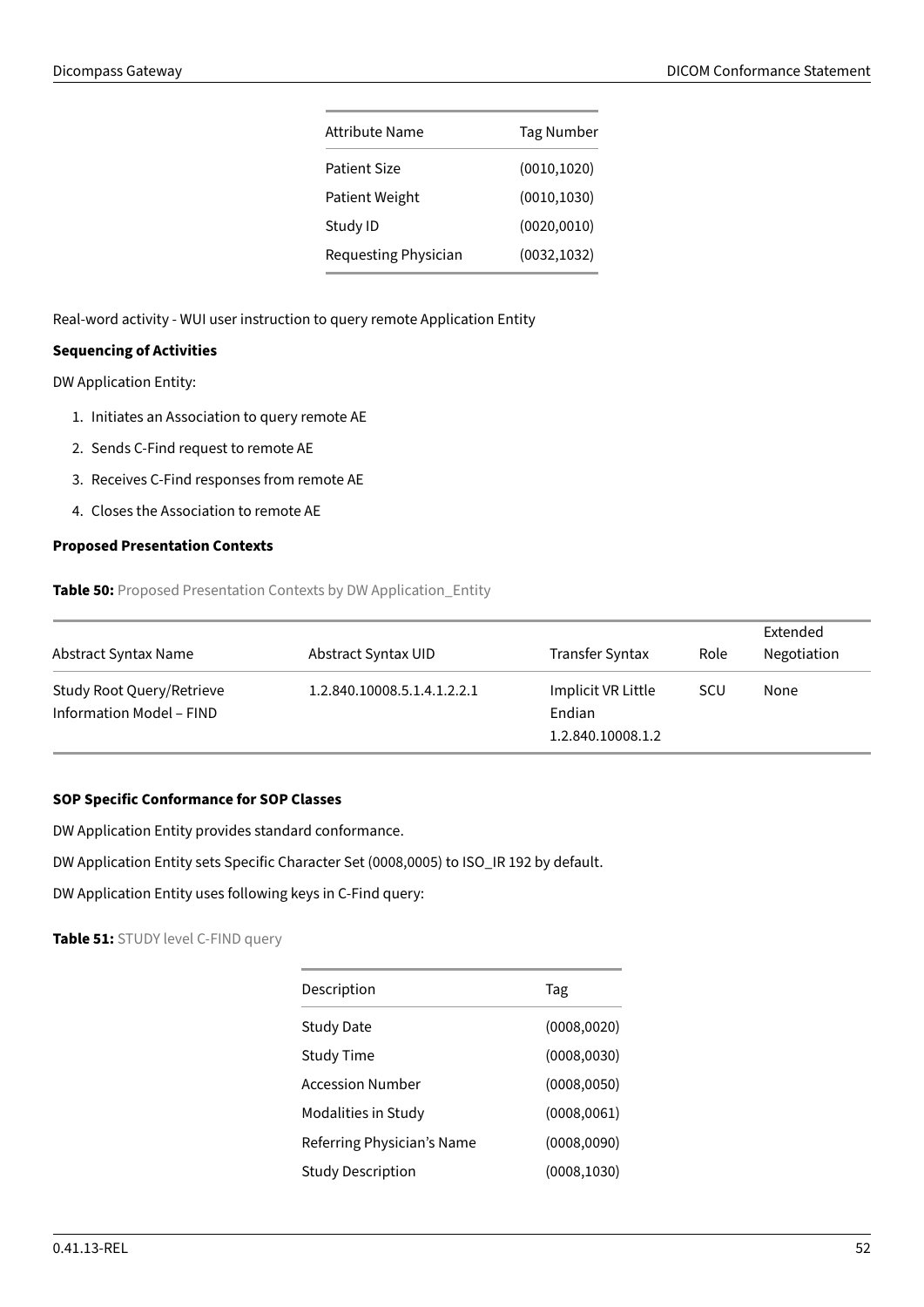| Description                       | Tag          |
|-----------------------------------|--------------|
| Patient Name                      | (0010, 0010) |
| Patient ID                        | (0010, 0020) |
| Patient's Birth Date              | (0010, 0030) |
| Patient's Sex                     | (0010, 0040) |
| Study Instance UID                | (0020, 000D) |
| Study ID                          | (0020, 0010) |
| Number of Study Related Series    | (0020, 1206) |
| Number of Study Related Instances | (0020, 1208) |
| Requesting Physician              | (0032, 1032) |
| <b>Performed Station AETitle</b>  | (0040, 0241) |
|                                   |              |

# <span id="page-52-1"></span><span id="page-52-0"></span>**Table 52:** SERIES level C-FIND query

| Description                               | Tag          |
|-------------------------------------------|--------------|
| <b>Study Date</b>                         | (0008, 0020) |
| <b>Study Time</b>                         | (0008, 0030) |
| <b>Accession Number</b>                   | (0008, 0050) |
| Modality                                  | (0008, 0060) |
| Referring Physician's Name                | (0008, 0090) |
| <b>Study Description</b>                  | (0008, 1030) |
| Series Description                        | (0008, 103E) |
| <b>Patient Name</b>                       | (0010, 0010) |
| Patient ID                                | (0010, 0020) |
| Patient's Birth Date                      | (0010, 0030) |
| Patient's Sex                             | (0010, 0040) |
| Study Instance UID                        | (0020, 000D) |
| Series Instance UID                       | (0020, 000E) |
| Study ID                                  | (0020, 0010) |
| Series Number                             | (0020, 0011) |
| <b>Number of Series Related Instances</b> | (0020, 1209) |
| Requesting Physician                      | (0032, 1032) |
| <b>Performed Station AETitle</b>          | (0040, 0241) |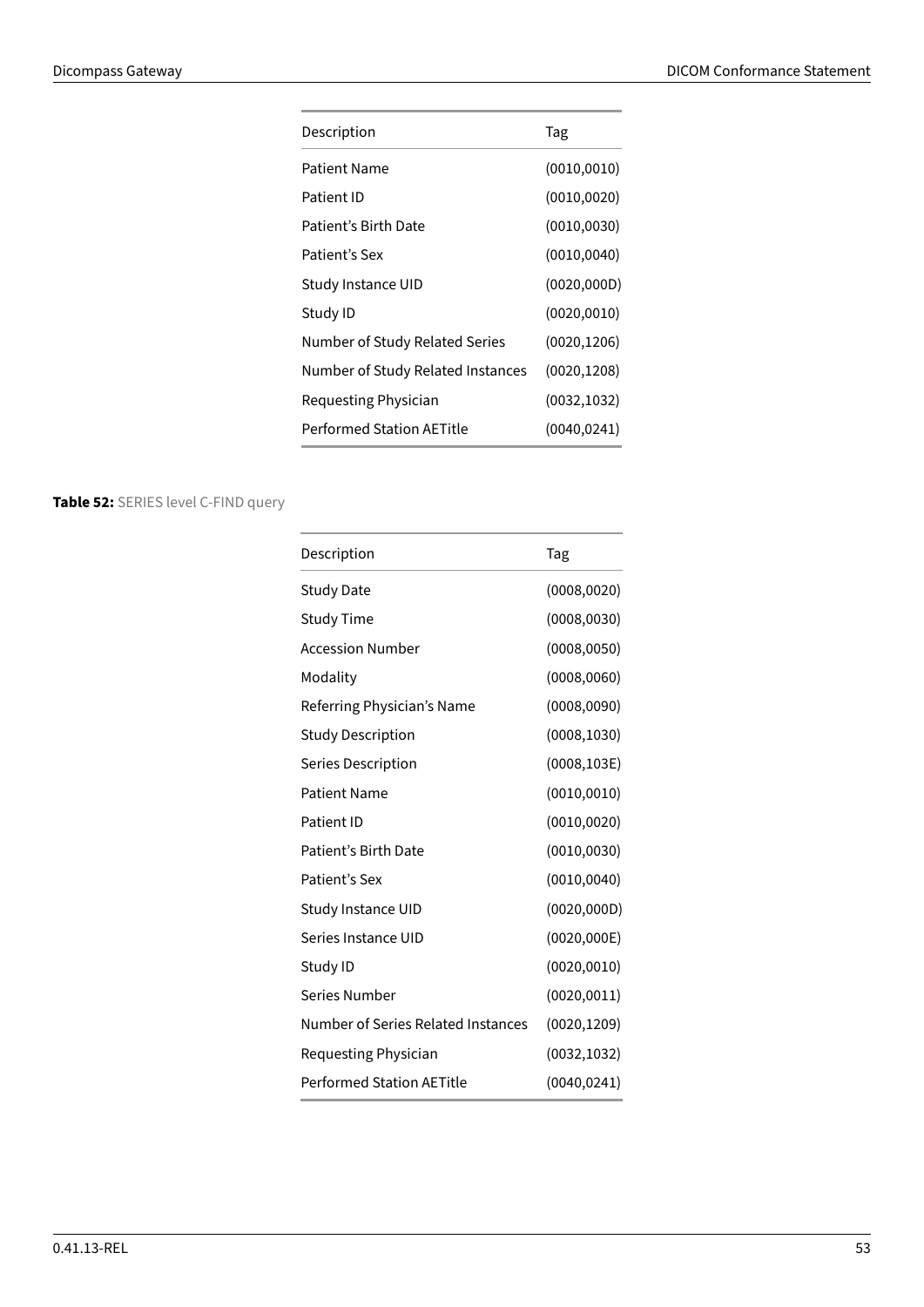**Table 53:** IMAGE level C-FIND query

| Description                       | Tag          |
|-----------------------------------|--------------|
| <b>SOP Class UID</b>              | (0008, 0016) |
| SOP Instance UID                  | (0008, 0018) |
| <b>Study Date</b>                 | (0008, 0020) |
| <b>Study Time</b>                 | (0008, 0030) |
| <b>Accession Number</b>           | (0008, 0050) |
| Modality                          | (0008, 0060) |
| Modalities in Study               | (0008, 0061) |
| Referring Physician's Name        | (0008, 0090) |
| <b>Study Description</b>          | (0008, 1030) |
| <b>Series Description</b>         | (0008, 103E) |
| Patient Name                      | (0010, 0010) |
| Patient ID                        | (0010, 0020) |
| Patient's Birth Date              | (0010, 0030) |
| Patient's Sex                     | (0010, 0040) |
| Study Instance UID                | (0020, 000D) |
| Series Instance UID               | (0020, 000E) |
| Study ID                          | (0020, 0010) |
| Series Number                     | (0020, 0011) |
| Transfer Syntax UID               | (0002, 0010) |
| Instance Number                   | (0020, 0013) |
| Number of Patient Related Studies | (0020, 1200) |
| Number of Study Related Series    | (0020, 1206) |
| Number of Study Related Instances | (0020, 1208) |
| Number of Frames                  | (0028,0008)  |
| Requesting Physician              | (0032, 1032) |
| <b>Performed Station AFTitle</b>  | (0040, 0241) |

Real-word activity - WUI user instruction to retrieve data from remote Application Entity

# **Sequencing of Activities**

DW Application Entity:

- 1. Initiates an Association to retrieve from a remote AE
- 2. Sends C-Move request to remote AE
- 3. Receives C-Move responses from remote AE
- 4. Closes the Association to remote AE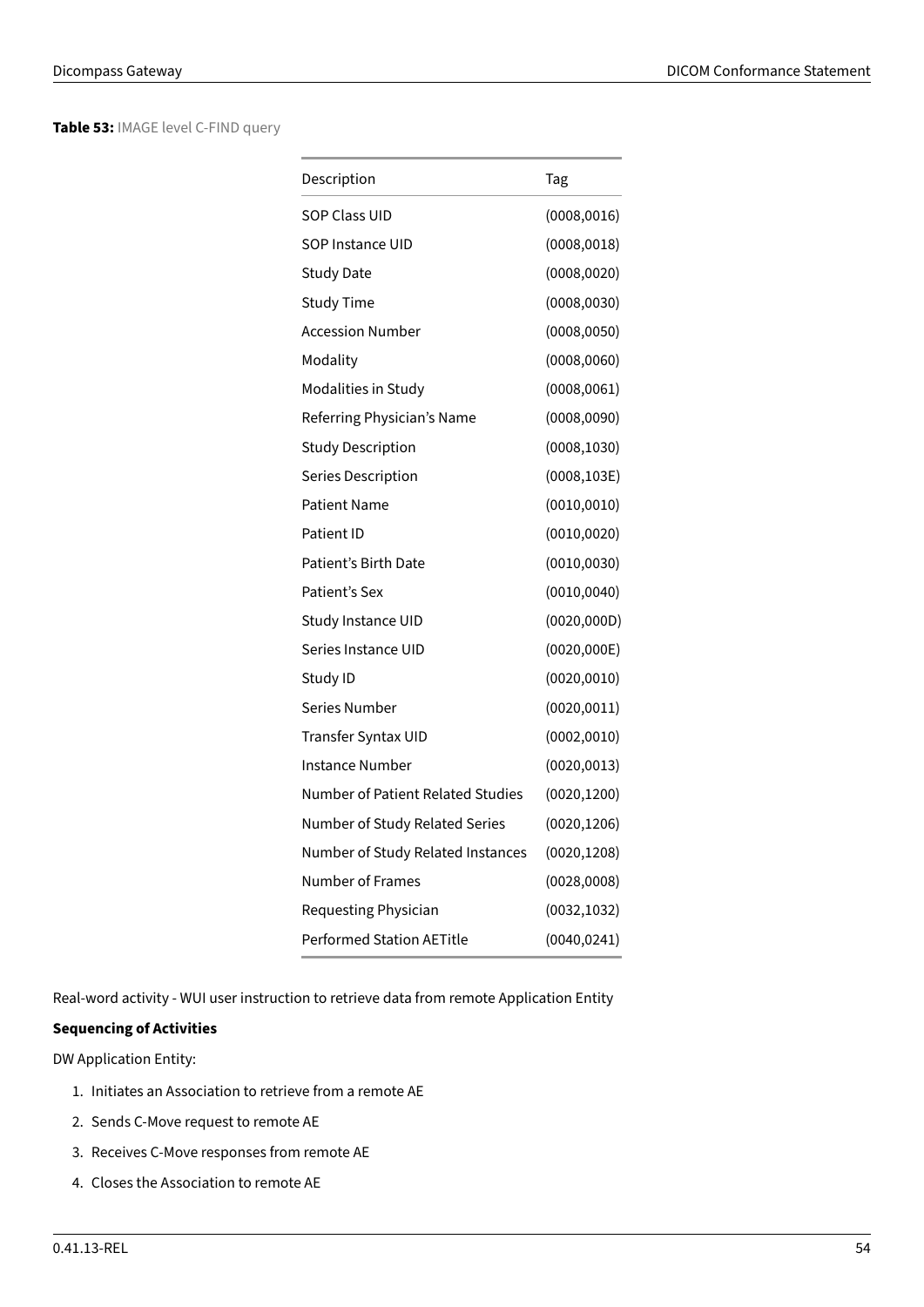# <span id="page-54-0"></span>**Proposed Presentation Contexts**

**Table 54:** Proposed Presentation Contexts by DW Application Entity

| Abstract Syntax Name                                  | Abstract Syntax UID         | Transfer Syntax                                   | Role | Extended<br>Negotiation |
|-------------------------------------------------------|-----------------------------|---------------------------------------------------|------|-------------------------|
| Study Root Query/Retrieve<br>Information Model - MOVE | 1.2.840.10008.5.1.4.1.2.2.2 | Implicit VR Little<br>Endian<br>1.2.840.10008.1.2 | scu  | None                    |

#### **SOP Specific Conformance for SOP Classes**

DW Application Entity provides standard conformance.

Real-word activity - WUI user instruction to print on DICOM printer

The DW Application Entity allows to configure if printer support printing the whole session at once or printing by film box is required.

# **Sequencing of Activities - Printing session**

DW Application Entity:

- 1. Opens an association with the DICOM printer
- 2. N-GET on the DICOM printer is used to obtain current printer status information. If the DICOM printer reports a status of FAILURE, the print-job is switched to a failed state and the user is informed.
- 3. N-CREATE on the Film Session SOP Class creates a Film Session.
- 4. N-CREATE on the Film Box SOP Class creates a Film Box linked to the Film Session. A single Image Box will be created as the result of this operation (format and layout of the filmbox is selected according to configuration in print dialog).
- 5. N-SET on the Image Box SOP Class transfers the contents of the film sheet to the printer.
- 6. N-SET on the Annotation Box SOP class set captions on page if this feature is supported by the DICOM printer and if its configured.
- 7. N-ACTION on the Film Session SOP Class instructs the printer to print the entire film session.
- 8. The DICOM printer prints the requested number of film sheets
- 9. The Printer asynchronously reports its status via N-EVENT-REPORT notification (Printer SOP Class). The printer can send this message at any time. DW Application Entity does not require the N-EVENT-REPORT to be sent. DW AE ignores any status retrieved in N-EVENT-REPORT messages.
- 10. N-DELETE on the Film Box SOP Class deletes the film box and its content.
- 11. N-DELETE on the Film Session SOP Class deletes the complete Film Session SOP Instance hierarchy.
- 12. Closes the association with the Printer.

Steps 4-6 are repeated for every page of the print job.

# **Sequencing of Activities - Printing filmbox**

DW Application Entity:

1. Opens an association with the DICOM printer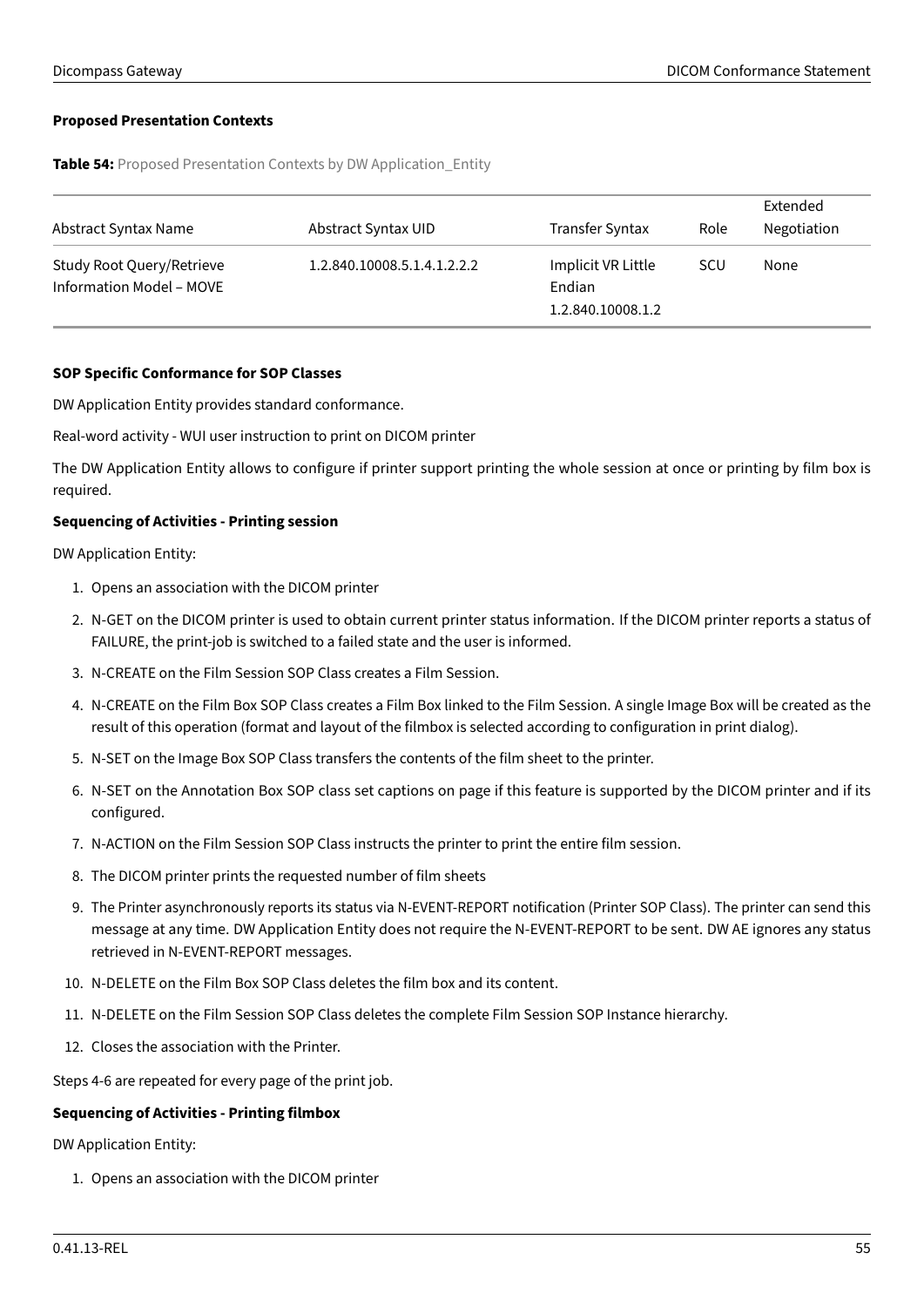- 2. N-GET on the DICOM printer is used to obtain current printer status information. If the DICOM printer reports a status of FAILURE, the print-job is switched to a failed state and the user informed.
- 3. N-CREATE on the Film Session SOP Class creates a Film Session.
- 4. N-CREATE on the Film Box SOP Class creates a Film Box linked to the Film Session. A single Image Box will be created as the result of this operation (format and layout of the filmbox is selected according to configuration in print dialog).
- 5. N-SET on the Image Box SOP Class transfers the contents of the film sheet to the printer.
- 6. N-SET on the Annotation Box SOP class set captions on page if this feature is supported by the DICOM printer and if its configured.
- 7. N-ACTION on the Film Session SOP Class instructs the printer to print the entire film session.
- 8. The DICOM printer prints the requested number of film sheets
- 9. The Printer asynchronously reports its status via N-EVENT-REPORT notification (Printer SOP Class). The printer can send this message at any time. DW Application Entity does not require the N-EVENT-REPORT to be sent. DW AE ignores any status retrieved in N-EVENT-REPORT messages.
- 10. N-DELETE on the Film Box SOP Class deletes the film box and its content.
- 11. N-DELETE on the Film Session SOP Class deletes the complete Film Session SOP Instance hierarchy.
- 12. Closes the association with the Printer.

Steps 4-10 are repeated for every page of the print job.

**3.2.2.2.5 Association Acceptance Policy** DW Application Entity accepts associations from Application Entities registered in internal database. DW Application Entity accepts associations:

- to verify communication
- to store SOP Instances to the internal database

Real-word activity - communication verification request (C-Echo)

#### **Sequencing of Activities**

The DW Application Entity accepts an association from remote AE to verify communication.

#### <span id="page-55-0"></span>**Accepted Presentation Contexts**

**Table 55:** Accepted Presentation Context (C-Echo)

| Abstract Syntax Name | Abstract Syntax UID | Transfer Syntax                                | Role       | <b>Extended Negotiation</b> |
|----------------------|---------------------|------------------------------------------------|------------|-----------------------------|
| Verification         | 1.2.840.10008.1.1   | Implicit VR Little Endian<br>1.2.840.10008.1.2 | <b>SCP</b> | None                        |

#### **SOP Specific Conformance for SOP Classes**

DW Application Entity provides standard conformance.

Real-word activity - Store data to internal database request (C-Store)

#### **Sequencing of Activities**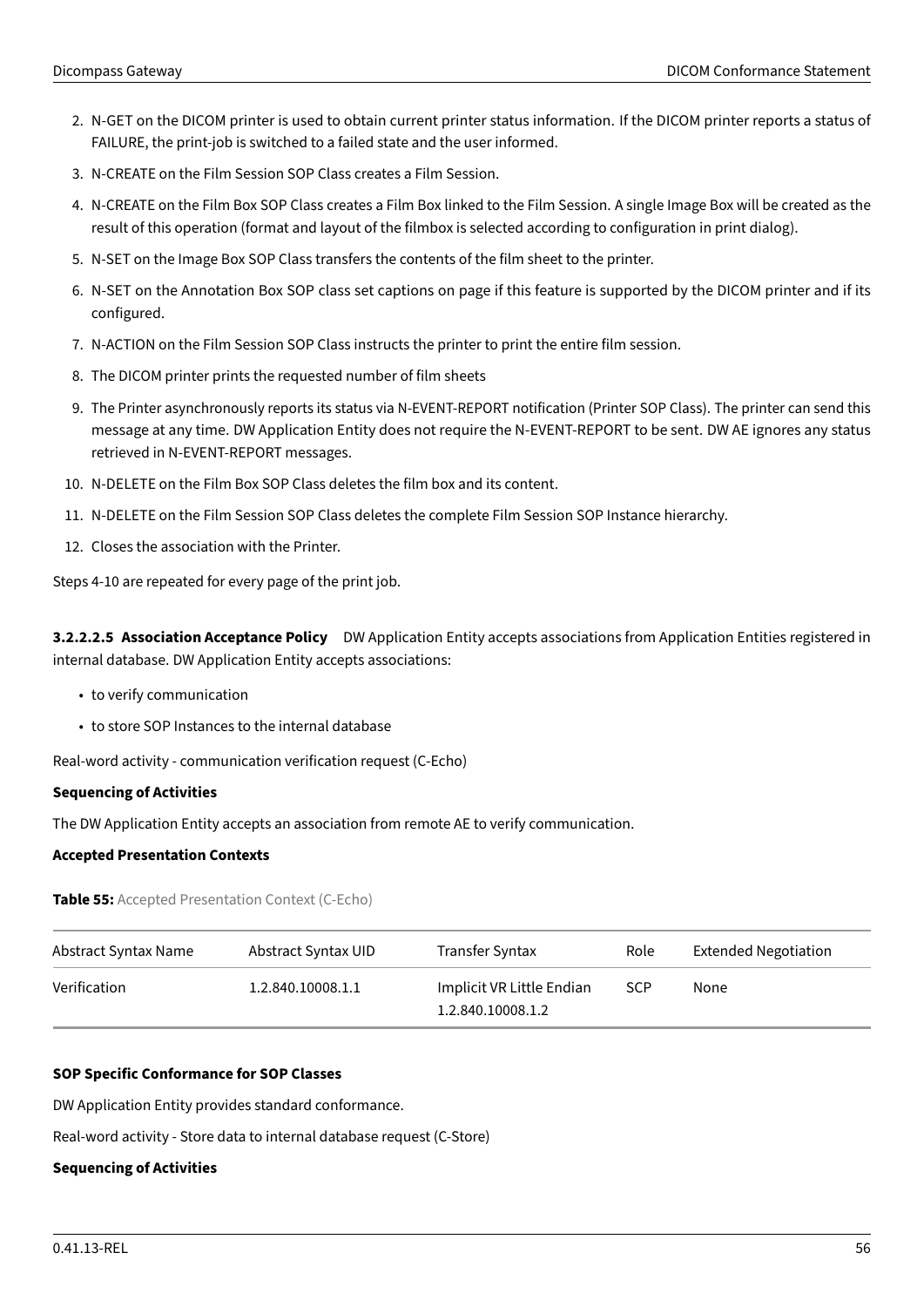DW Application Entity accepts an association from remote AE to store SOP Instances to internal database using C-Store command.

## <span id="page-56-4"></span>**Accepted Presentation Contexts**

**Table 56:** Accepted Presentation Contexts (C-Store)

| Abstract Syntax Name                                                                       | Abstract Syntax UID                                                                       | <b>Transfer Syntax</b>                                                                             | Role       | Extended<br>Negotia-<br>tion |
|--------------------------------------------------------------------------------------------|-------------------------------------------------------------------------------------------|----------------------------------------------------------------------------------------------------|------------|------------------------------|
| Storage SOP Class Name in table<br>Storage SOP Classes for DW<br><b>Application Entity</b> | Storage SOP Class UID in table<br>Storage SOP Classes for DW<br><b>Application Entity</b> | Transfer Syntax in table Transfer<br>Syntaxes for Storage SOP Classes<br>for DW Application Entity | <b>SCP</b> | None                         |

DW Application Entity selects the first supported Transfer Syntax from the list of proposed Transfer Syntaxes in Presentation Context.

# **SOP Specific Conformance for SOP Classes**

DW Application Entity provides standard conformance.

DW Application Entity in default configuration does not change or remove any Attributes. Stored Attributes are not validated if they meet the requirements of the IOD.

<span id="page-56-5"></span>Status codes returned to the source application entity:

#### **Table 57:** C-Store Response Status

|                | Further             | Error |                                                                                                                                                                                              |
|----------------|---------------------|-------|----------------------------------------------------------------------------------------------------------------------------------------------------------------------------------------------|
| Service Status | Meaning             | Code  | Reason                                                                                                                                                                                       |
| <b>Success</b> | <b>Success</b>      | 0000  | The Composite SOP Instance was successfully received, verified, and stored in the<br>system database.                                                                                        |
| Refused        | Out of<br>Resources | A700  | Indicates that the instance is not valid/mismatches on identifiers or exhausted<br>system resources. Error message is output to the application log. The SOP<br>Instance will not be stored. |

# <span id="page-56-0"></span>**3.3 Network Interfaces**

#### <span id="page-56-1"></span>**3.3.1 Physical Network Interfaces**

Dicompass Gateway is indifferent to the physical medium over which TCP/IP executes. It inherits this from the Java Runtime Environment.

# <span id="page-56-2"></span>**3.3.2 Supported communication stacks**

DICOM Upper Layer as defined in Part 8 of the Standard over TCP/IP is supported.

# <span id="page-56-3"></span>**3.3.3 Additional Protocols**

Dicompass Gateway uses the DNS resolution provided by the underlying operating system and Java Runtime Environment.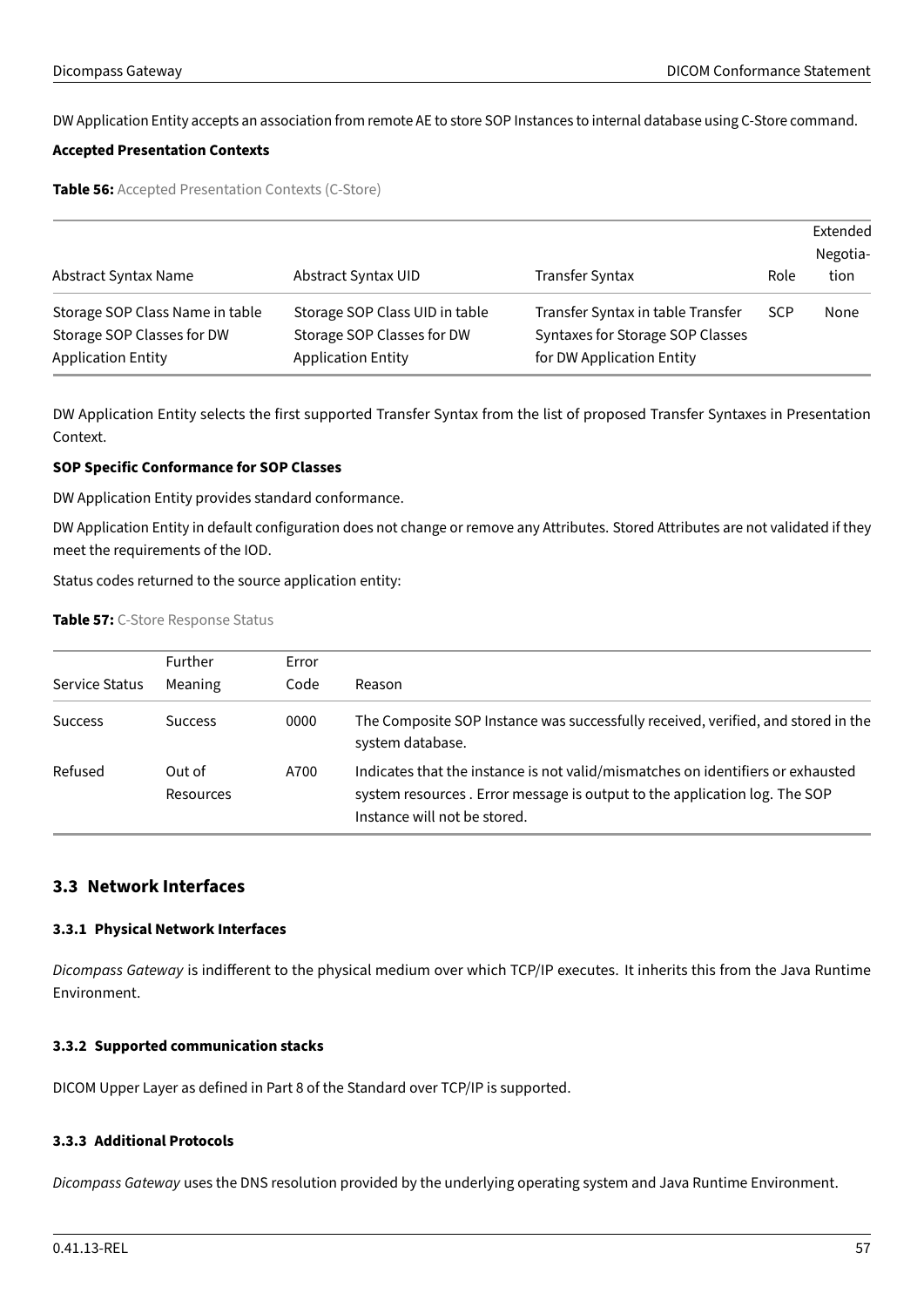# <span id="page-57-0"></span>**3.4 Configuration**

# <span id="page-57-1"></span>**3.4.1 AE Title/Presentation address mapping**

<span id="page-57-3"></span>**3.4.1.1 Local AE Titles** The local AE Title and TCP port are configurable in main application configuration file.

**Table 58:** Default AE Title configuration

| AE                           |           |      | Default AE Title  Default TCP/IP Port  Default TLS TCP/IP port |
|------------------------------|-----------|------|----------------------------------------------------------------|
| DPGW Application Entity DPGW |           | 5380 | 5383                                                           |
| <b>DW Application Entity</b> | <b>DW</b> | 5380 | 5383                                                           |

**3.4.1.2 Remote AE Titles** Remote AE Titles, TCP/IP addresses and ports can be configured in Dicompass Gateway WEB-based UI or command line interface.

# <span id="page-57-2"></span>**3.4.2 Parameters**

<span id="page-57-4"></span>General parameters for both DPGW and DW Application Entities:

# **Table 59:** Configuration parameters table

| Parameter                                                                                                           | Configurable | Default Value                                                                             |
|---------------------------------------------------------------------------------------------------------------------|--------------|-------------------------------------------------------------------------------------------|
| Maximum PDU size the AE can send/receive                                                                            | no           | 16384                                                                                     |
| Time-out waiting for response to TCP/IP connect request<br>(low-level timeout)                                      | yes          | 1 <sub>S</sub>                                                                            |
| Time-out for socket read (low-level timeout)                                                                        | yes          | 28800s                                                                                    |
| Time-out waiting after opening TCP/IP connection for<br>Association Open Request (Application Level timeout)        | yes          | 60s                                                                                       |
| Time-out waiting for acceptance or rejection Response to an<br>Association Open Request (Application Level timeout) | yes          | 60s                                                                                       |
| General DIMSE level time-out values                                                                                 | yes          | 600s                                                                                      |
| DIMSE level time-out for an open C-MOVE request                                                                     | yes          | 600s                                                                                      |
| Size constraint in maximum object size                                                                              | no           | 2GB                                                                                       |
| Time-out an association may remain idle                                                                             | yes          | 1800s                                                                                     |
| SOP Class support                                                                                                   | yes          | Listed in Storage SOP Classes for DPGW<br><b>Application Entity</b>                       |
| Transfer Syntax support                                                                                             | yes          | Listed in Transfer Syntaxes for Storage SOP<br><b>Classes for DPGW Application Entity</b> |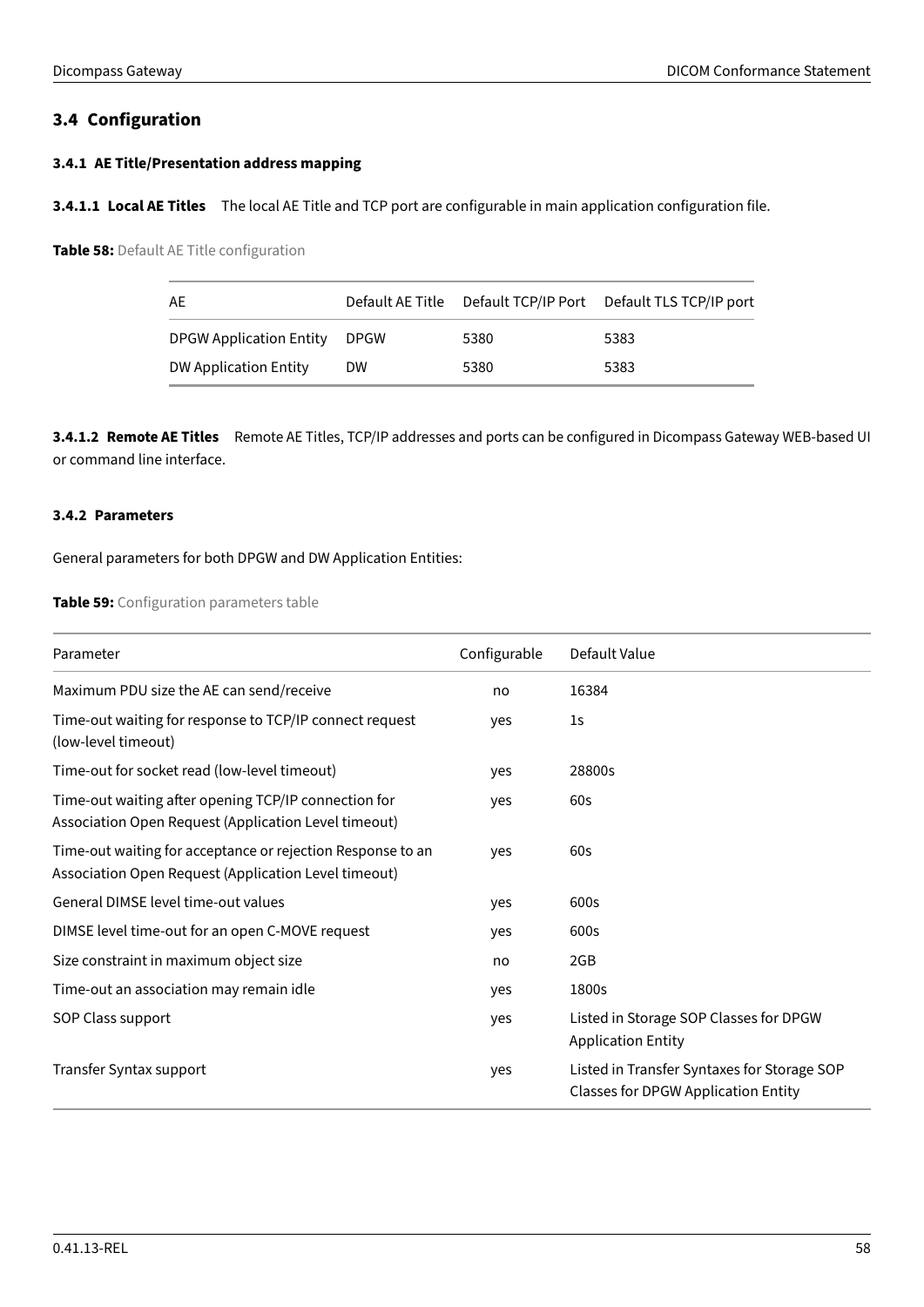# <span id="page-58-0"></span>**4 Media Interchange**

Dicompass Gateway does not support Media Storage.

# <span id="page-58-1"></span>**5 Support of Character Sets**

Dicompass Gateway supports following character sets:

- ISO\_IR 6
- ISO\_IR 100
- ISO\_IR 101
- ISO\_IR 192

Dicompass Gateway supports code extension techniques.

# <span id="page-58-2"></span>**6 Security**

# <span id="page-58-3"></span>**6.1 Security Profiles**

Dicompass Gateway supports Non-Downgrading BCP 195 TLS Secure Transport Connection Profile as specified in DICOM Standard, Part 15, Annex B.10.

Only TLS 1.2 and TLS 1.3 is supported, use of TLS 1.3 is preferred.

# **Supported ciphetsuits:**

 $TI S 1.2$ 

- TLS\_DHE\_RSA\_WITH\_AES\_128\_GCM\_SHA256
- TLS\_ECDHE\_RSA\_WITH\_AES\_128\_GCM\_SHA256
- TLS\_DHE\_RSA\_WITH\_AES\_256\_GCM\_SHA384
- TLS\_ECDHE\_RSA\_WITH\_AES\_256\_GCM\_SHA384

TLS 1.3:

- TLS AES 128 GCM SHA256
- TLS\_AES\_256\_GCM\_SHA384

The private key and the Certificate used by an instance of Dicompass Gateway to identify itself in the TLS negotiation with remote applications has to be provided in a local keystore file in PKCS12 or JKS (Java Key Store) format on the application host. Certficates of Certificate Authorities (CA) to validate Certificates received from remote applications during the TLS negotiation can also be provided in a local truststore file in JKS format.

# <span id="page-58-4"></span>**6.2 Association level security**

Dicompass Gateway checks Calling AE Title and IP Address of a requester. Association is refused when values don't match the DB records or when no record exists.